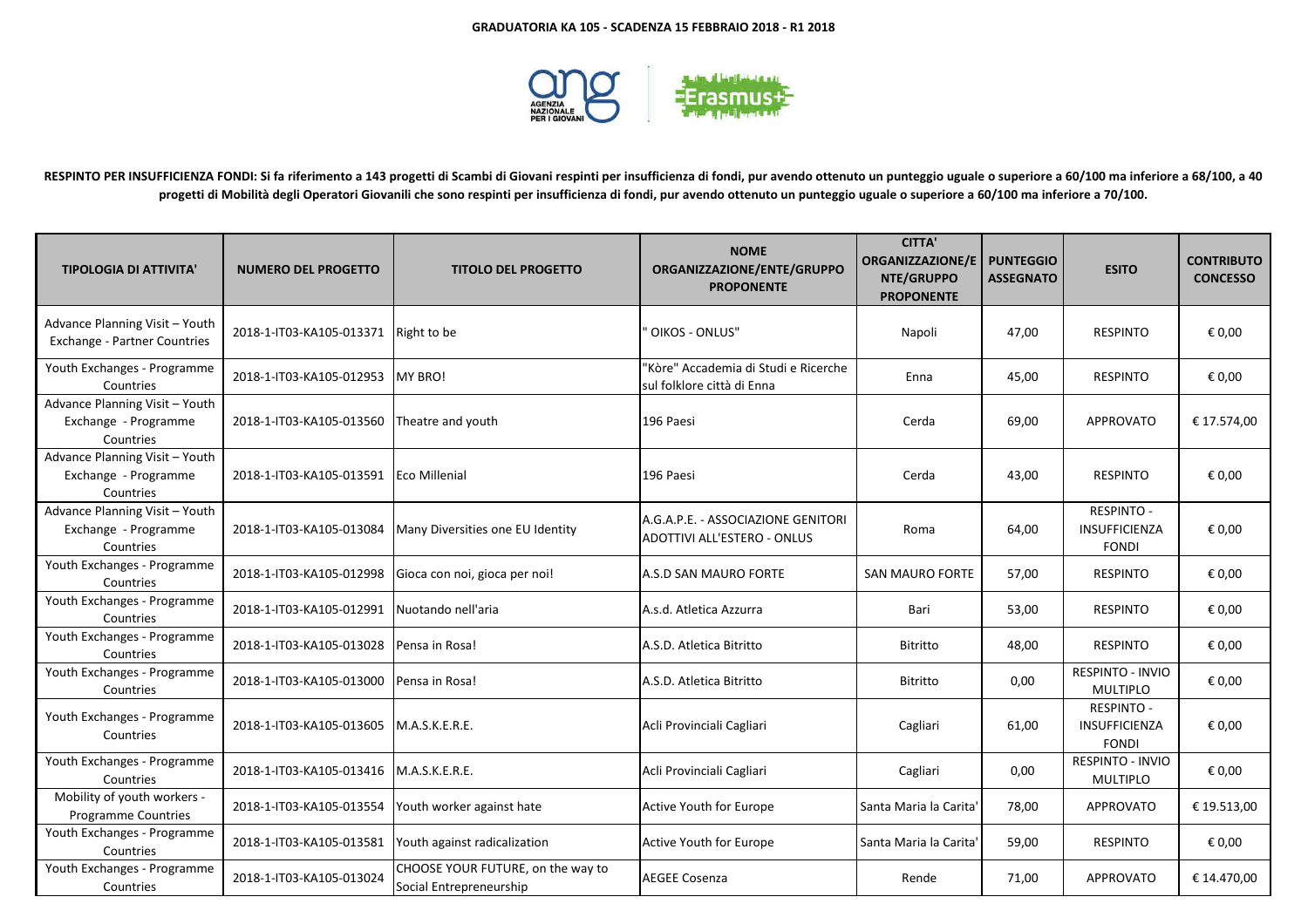| <b>TIPOLOGIA DI ATTIVITA'</b>                                       | <b>NUMERO DEL PROGETTO</b> | <b>TITOLO DEL PROGETTO</b>                                                                                                                            | <b>NOME</b><br>ORGANIZZAZIONE/ENTE/GRUPPO<br><b>PROPONENTE</b>         | <b>CITTA'</b><br><b>ORGANIZZAZIONE/E</b><br>NTE/GRUPPO<br><b>PROPONENTE</b> | <b>PUNTEGGIO</b><br><b>ASSEGNATO</b> | <b>ESITO</b>                                       | <b>CONTRIBUTO</b><br><b>CONCESSO</b> |
|---------------------------------------------------------------------|----------------------------|-------------------------------------------------------------------------------------------------------------------------------------------------------|------------------------------------------------------------------------|-----------------------------------------------------------------------------|--------------------------------------|----------------------------------------------------|--------------------------------------|
| Mobility of youth workers -<br><b>Programme Countries</b>           | 2018-1-IT03-KA105-013316   | Legendary Events Organizer: Non-formal<br>Education School. Capacità e competenze<br>transettoriali per organizzare eventi<br>educativi per i giovani | AEGEE-Napoli                                                           | Napoli                                                                      | 54,00                                | <b>RESPINTO</b>                                    | € 0,00                               |
| Mobility of youth workers -<br><b>Partner Countries</b>             | 2018-1-IT03-KA105-013385   | <b>HREload Training of Trainers</b>                                                                                                                   | Agenzia di Promozione Integrata per i<br>Cittadini in Europa           | Reggio Calabria                                                             | 68,00                                | RESPINTO -<br><b>INSUFFICIENZA</b><br><b>FONDI</b> | € 0.00                               |
| Advance Planning Visit - Youth<br>Exchange - Programme<br>Countries | 2018-1-IT03-KA105-013630   | <b>Solidarity Activist Plus</b>                                                                                                                       | Agenzia di Promozione Integrata per i<br>Cittadini in Europa           | Reggio Calabria                                                             | 64,00                                | <b>RESPINTO -</b><br>INSUFFICIENZA<br><b>FONDI</b> | € 0,00                               |
| Youth Exchanges - Programme<br>Countries                            | 2018-1-IT03-KA105-013403   | INES (Inclusione come Esempio di Sviluppo) ALCARA TOUR                                                                                                |                                                                        | <b>ALCARA LI FUSI</b>                                                       | 59,00                                | <b>RESPINTO</b>                                    | € 0,00                               |
| Mobility of youth workers -<br><b>Programme Countries</b>           | 2018-1-IT03-KA105-013281   | YOUTH WORKERS ACROSS COMPLEXITY -<br>A trip between nonviolence and<br>interculture: a new challenge for the future                                   | ALEKOSLAB ASSOCIAZIONE DI<br>PROMOZIONE SOCIALE                        | Valmozzola                                                                  | 73,00                                | <b>APPROVATO</b>                                   | € 13.966,00                          |
| Advance Planning Visit - Youth<br>Exchange - Programme<br>Countries | 2018-1-IT03-KA105-013300   | We Will Be Heroes                                                                                                                                     | ALT! Associazione Lettori Torresi                                      | Torre del Greco                                                             | 48,00                                | <b>RESPINTO</b>                                    | € 0,00                               |
| Mobility of youth workers -<br><b>Partner Countries</b>             | 2018-1-IT03-KA105-013526   | Educazione alla sostenibilità                                                                                                                         | AMBECO' AMBIENTE E<br>COMUNICAZIONE SOC COOP ARL                       | <b>OVINDOLI</b>                                                             | 54,00                                | <b>RESPINTO</b>                                    | € 0,00                               |
| Mobility of youth workers -<br><b>Partner Countries</b>             | 2018-1-IT03-KA105-013657   | Educazione Biocentrica per il Benessere                                                                                                               | AMBECO' AMBIENTE E<br>COMUNICAZIONE SOC COOP ARL                       | <b>OVINDOLI</b>                                                             | 54,00                                | <b>RESPINTO</b>                                    | € 0,00                               |
| Youth Exchanges - Partner<br>Countries                              | 2018-1-IT03-KA105-013566   | Cultural Heritage Exchange and Food                                                                                                                   | AMFI Agenzia per la Mobilità e la<br>Formazione Internazionale         | Celano                                                                      | 57,00                                | <b>RESPINTO</b>                                    | € 0,00                               |
| Mobility of youth workers -<br><b>Partner Countries</b>             | 2018-1-IT03-KA105-013189   | NESSUNO ESCLUSO: chi può fare la<br>differenza nella Mobilità                                                                                         | AMFI Agenzia per la Mobilità e la<br>Formazione Internazionale         | Celano                                                                      | 54,00                                | <b>RESPINTO</b>                                    | € 0,00                               |
| Advance Planning Visit - Youth<br>Exchange - Programme<br>Countries | 2018-1-IT03-KA105-013638   | The Unspoken Language                                                                                                                                 | AMICI DEL VILLAGGIO                                                    | Rosà                                                                        | 42,00                                | <b>RESPINTO</b>                                    | € 0,00                               |
| Youth Exchanges - Programme<br>Countries                            | 2018-1-IT03-KA105-013067   | Bring the sunshine                                                                                                                                    | AMICI DI SARDEGNA ASSOCIAZIONE<br>DI VOLONTARIATO                      | CAGLIARI                                                                    | 68,00                                | <b>APPROVATO</b>                                   | € 16.884,00                          |
| Advance Planning Visit - Youth<br>Exchange - Programme<br>Countries | 2018-1-IT03-KA105-013130   | North South Cooperation 2.0: How to<br>strenghten yourself by helping people in<br>need.                                                              | Annulliamo la Distanza onlus                                           | Firenze                                                                     | 68,00                                | <b>APPROVATO</b>                                   | € 8.870,00                           |
| Youth Exchanges - Programme<br>Countries                            | 2018-1-IT03-KA105-013056   | Music bridge for Europe                                                                                                                               | APRUSTUM - ASSOCIAZIONE SOCIO<br><b>CULTURALE INCONTRI MULTIETNICI</b> | SANTA MARIA DEL<br><b>CEDRO</b>                                             | 42,00                                | <b>RESPINTO</b>                                    | € 0,00                               |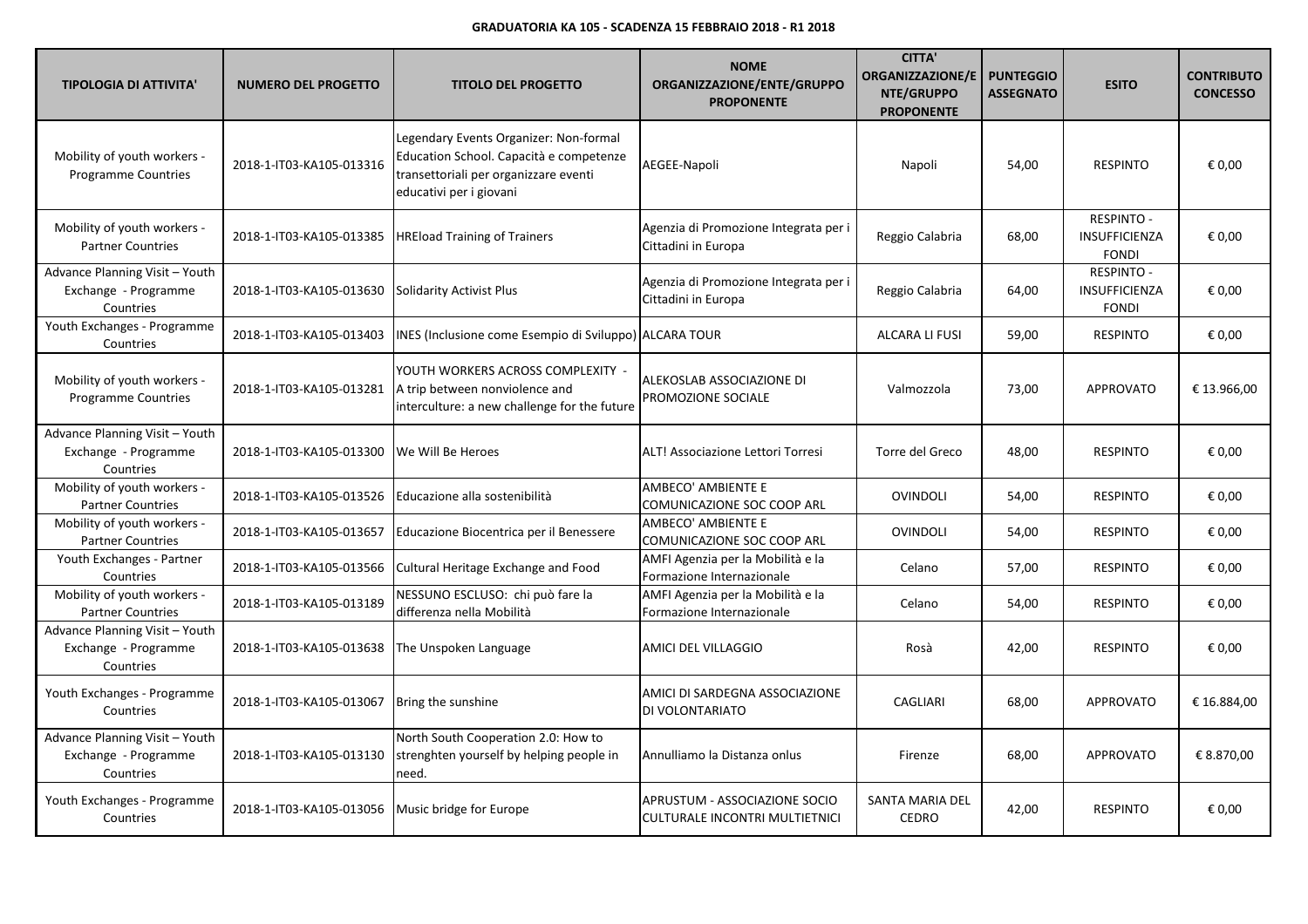| <b>TIPOLOGIA DI ATTIVITA'</b>                                                                 | <b>NUMERO DEL PROGETTO</b>                       | <b>TITOLO DEL PROGETTO</b>                                                         | <b>NOME</b><br>ORGANIZZAZIONE/ENTE/GRUPPO<br><b>PROPONENTE</b> | <b>CITTA'</b><br>ORGANIZZAZIONE/E<br>NTE/GRUPPO<br><b>PROPONENTE</b> | <b>PUNTEGGIO</b><br><b>ASSEGNATO</b> | <b>ESITO</b>                                              | <b>CONTRIBUTO</b><br><b>CONCESSO</b> |
|-----------------------------------------------------------------------------------------------|--------------------------------------------------|------------------------------------------------------------------------------------|----------------------------------------------------------------|----------------------------------------------------------------------|--------------------------------------|-----------------------------------------------------------|--------------------------------------|
| Youth Exchanges - Programme<br>Countries - Mobility of youth<br>workers - Programme Countries | 2018-1-IT03-KA105-013608                         | YOU AR'T!                                                                          | APS LA FENICE                                                  | Tortona                                                              | 82,00                                | <b>APPROVATO</b>                                          | €45.182,00                           |
| Advance Planning Visit - Youth<br>Exchange - Programme<br>Countries                           | 2018-1-IT03-KA105-013580                         | Architecture for (non formal) Education -<br><b>IAH 2018</b>                       | Archistart                                                     | Lecce                                                                | 55,00                                | <b>RESPINTO</b>                                           | € 0,00                               |
| Advance Planning Visit - Youth<br>Exchange - Programme<br>Countries                           | 2018-1-IT03-KA105-013555                         | Legality camps. Laying the seeds for<br>European citizenship                       | Arci Comitato Regionale Toscano                                | Firenze                                                              | 62,00                                | <b>RESPINTO -</b><br>INSUFFICIENZA<br>FONDI               | € 0,00                               |
| Youth Exchanges - Programme<br>Countries                                                      | 2018-1-IT03-KA105-013162                         | Gardner's Processing System                                                        | Arci La Quercia                                                | Cinisello Balsamo                                                    | 65,00                                | <b>RESPINTO -</b><br>INSUFFICIENZA<br><b>FONDI</b>        | € 0,00                               |
| Advance Planning Visit - Youth<br>Exchange - Programme<br>Countries                           | 2018-1-IT03-KA105-013483                         | Up and Down the Valley                                                             | Arciragazzi Brescia                                            | <b>Brescia</b>                                                       | 57,00                                | <b>RESPINTO</b>                                           | € 0,00                               |
| Advance Planning Visit - Youth<br><b>Exchange - Partner Countries</b>                         | 2018-1-IT03-KA105-012975                         | Youth Empowerment for Global Goals                                                 | ARCS - ARCI CULTURE SOLIDALI                                   | Roma                                                                 | 58,00                                | <b>RESPINTO</b>                                           | € 0,00                               |
| Youth Exchanges - Partner<br>Countries                                                        | 2018-1-IT03-KA105-013012                         | 'DiGITAL FINGERPRINT DUE''                                                         | Are-You-Ready-Italy                                            | Roma                                                                 | 63,00                                | <b>RESPINTO -</b><br><b>INSUFFICIENZA</b><br><b>FONDI</b> | € 0,00                               |
| Youth Exchanges - Partner<br>Countries                                                        | 2018-1-IT03-KA105-013312   Diversity is Strength |                                                                                    | Arte e Cultura Sociale                                         | Bedizzole                                                            | 61,00                                | <b>RESPINTO -</b><br>INSUFFICIENZA<br><b>FONDI</b>        | € 0,00                               |
| Youth Exchanges - Programme<br>Countries                                                      | 2018-1-IT03-KA105-013459                         | Sports'R'us                                                                        | <b>ASD POLISPORT NUORO</b>                                     | Nuoro                                                                | 64,00                                | <b>RESPINTO -</b><br>INSUFFICIENZA<br><b>FONDI</b>        | € 0,00                               |
| Mobility of youth workers -<br><b>Programme Countries</b>                                     | 2018-1-IT03-KA105-013631                         | "Sport (EM)Power(MENT)!"                                                           | <b>ASD POLISPORT NUORO</b>                                     | Nuoro                                                                | 30,00                                | <b>RESPINTO</b>                                           | € 0,00                               |
| Mobility of youth workers -<br>Programme Countries                                            | 2018-1-IT03-KA105-013676                         | "Sport (EM)Power(MENT)!"                                                           | ASD POLISPORT NUORO                                            | Nuoro                                                                | 0,00                                 | RESPINTO - INVIO<br><b>MULTIPLO</b>                       | € 0,00                               |
| Youth Exchanges - Partner<br>Countries                                                        | 2018-1-IT03-KA105-013071 Power of sport          |                                                                                    | ASD TEAM SOLOGHISA FITNESS                                     | Potenza                                                              | 57,00                                | <b>RESPINTO</b>                                           | € 0,00                               |
| Youth Exchanges - Programme<br>Countries                                                      |                                                  | 2018-1-IT03-KA105-013553 Students and the City: bridging the divide Assemblea Zero |                                                                | Bologna                                                              | 56,00                                | RESPINTO                                                  | $\epsilon$ 0,00                      |
| Youth Exchanges - Programme<br>Countries                                                      | 2018-1-IT03-KA105-012910 Sotto le stesse stelle  |                                                                                    | Associazione "Centro Culturale<br>Terrazzani"                  | Trabia                                                               | 55,00                                | <b>RESPINTO</b>                                           | € 0,00                               |
| Youth Exchanges - Programme<br>Countries                                                      | 2018-1-IT03-KA105-012893                         | <b>Eco-friendly Europe</b>                                                         | associazione "Futuro"                                          | Mistretta                                                            | 0,00                                 | <b>RESPINTO</b>                                           | € 0,00                               |
| Youth Exchanges - Programme<br>Countries                                                      |                                                  | 2018-1-IT03-KA105-012981 Apri i tuoi occhi ed aprirai la tua mente!                | Associazione "Gruppo Folclorico<br>Gregoriano"                 | San Gregorio Magno                                                   | 46,00                                | RESPINTO                                                  | € 0,00                               |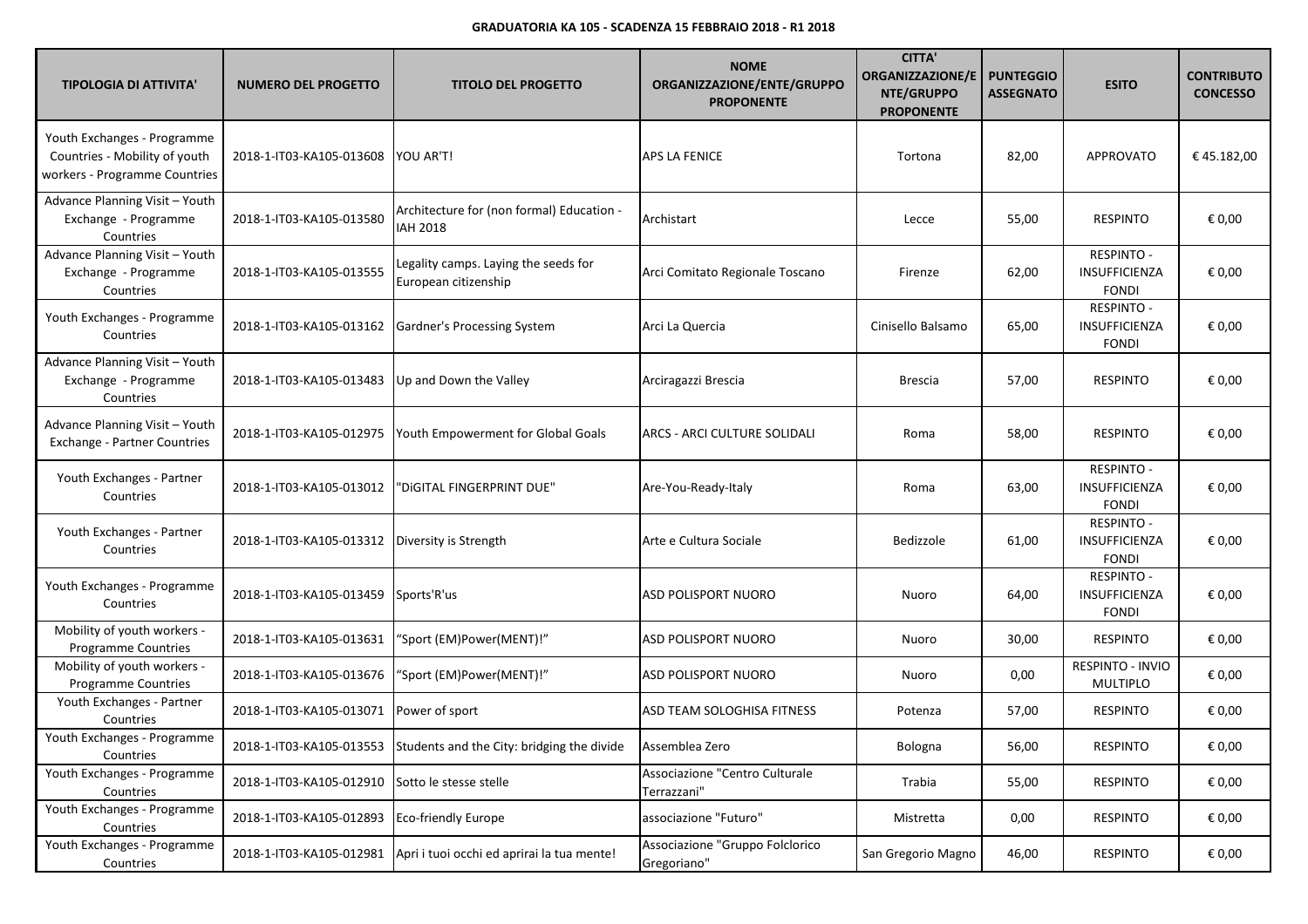| <b>TIPOLOGIA DI ATTIVITA'</b>                                         | <b>NUMERO DEL PROGETTO</b> | <b>TITOLO DEL PROGETTO</b>                                                                | <b>NOME</b><br>ORGANIZZAZIONE/ENTE/GRUPPO<br><b>PROPONENTE</b>        | <b>CITTA'</b><br><b>ORGANIZZAZIONE/E</b><br>NTE/GRUPPO<br><b>PROPONENTE</b> | <b>PUNTEGGIO</b><br><b>ASSEGNATO</b> | <b>ESITO</b>                                       | <b>CONTRIBUTO</b><br><b>CONCESSO</b> |
|-----------------------------------------------------------------------|----------------------------|-------------------------------------------------------------------------------------------|-----------------------------------------------------------------------|-----------------------------------------------------------------------------|--------------------------------------|----------------------------------------------------|--------------------------------------|
| Mobility of youth workers -<br><b>Programme Countries</b>             | 2018-1-IT03-KA105-013444   | <b>Act of Humanity</b>                                                                    | Associazione "Gruppo Folclorico<br>Gregoriano"                        | San Gregorio Magno                                                          | 37,00                                | <b>RESPINTO</b>                                    | € 0,00                               |
| Youth Exchanges - Programme<br>Countries                              | 2018-1-IT03-KA105-013147   | Fostering youth access to labour market<br>through non conventional tourism<br>activities | Associazione "Pro Loco Ollolai"                                       | Ollolai                                                                     | 50,00                                | <b>RESPINTO</b>                                    | € 0,00                               |
| Advance Planning Visit - Youth<br><b>Exchange - Partner Countries</b> | 2018-1-IT03-KA105-013321   | Play with me: Refugees inclusion through<br>sport and games                               | Associazione "Via Firenze 21"                                         | Perarolo di<br>Arcugnano                                                    | 59,00                                | <b>RESPINTO</b>                                    | € 0,00                               |
| Mobility of youth workers -<br><b>Programme Countries</b>             | 2018-1-IT03-KA105-013163   | Youth social exclusion : preventing and<br>remedying this vicious circle                  | Associazione ABICI                                                    | Selargius                                                                   | 65,00                                | <b>RESPINTO -</b><br>INSUFFICIENZA<br><b>FONDI</b> | € 0,00                               |
| Mobility of youth workers -<br><b>Programme Countries</b>             | 2018-1-IT03-KA105-013030   | European project writing easy peasy!                                                      | Associazione ABICI                                                    | Selargius                                                                   | 50,00                                | <b>RESPINTO</b>                                    | € 0,00                               |
| Mobility of youth workers -<br>Programme Countries                    | 2018-1-IT03-KA105-013131   | C4C: Communication for Cooperation in<br>Youth Work                                       | ASSOCIAZIONE AGRADO                                                   | <b>VINCI</b>                                                                | 79,00                                | <b>APPROVATO</b>                                   | € 16.700,00                          |
| Youth Exchanges - Programme<br>Countries                              | 2018-1-IT03-KA105-013268   | LET'S SPEAK TOGETHER!                                                                     | Associazione Amici del Tedesco                                        | Crotone                                                                     | 31,00                                | <b>RESPINTO</b>                                    | € 0,00                               |
| Youth Exchanges - Programme<br>Countries                              | 2018-1-IT03-KA105-013001   | amici della muisca                                                                        | ASSOCIAZIONE AMICI DELLA MUSICA<br><b>FEDELE FENAROLI</b>             | LANCIANO                                                                    | 59,00                                | <b>RESPINTO</b>                                    | € 0,00                               |
| Mobility of youth workers -<br><b>Partner Countries</b>               | 2018-1-IT03-KA105-012909   | EuroPeers 4 Inclusion                                                                     | <b>Associazione Antares</b>                                           | Roccavaldina                                                                | 50,00                                | <b>RESPINTO</b>                                    | € 0,00                               |
| Mobility of youth workers -<br><b>Partner Countries</b>               | 2018-1-IT03-KA105-013164   | We Radio - Eastern Europe Edition                                                         | Associazione Attiva-Mente                                             | Modica                                                                      | 47,00                                | <b>RESPINTO</b>                                    | € 0,00                               |
| Mobility of youth workers -<br><b>Partner Countries</b>               | 2018-1-IT03-KA105-013382   | Peer Power for Young People                                                               | Associazione Attiva-Mente                                             | Modica                                                                      | 38,00                                | <b>RESPINTO</b>                                    | € 0,00                               |
| Mobility of youth workers -<br><b>Partner Countries</b>               | 2018-1-IT03-KA105-013035   | Civic Involved Alliance of Organisation" -<br><b>CIAO</b>                                 | Associazione Attiva-Mente                                             | Modica                                                                      | 0,00                                 | <b>RESPINTO</b>                                    | € 0,00                               |
| Youth Exchanges - Programme<br>Countries                              | 2018-1-IT03-KA105-013098   | Nessuno escluso                                                                           | Associazione Banda Musicale "G.<br>Rossini"                           | Frazzano'                                                                   | 37,00                                | <b>RESPINTO</b>                                    | € 0,00                               |
| Mobility of youth workers -<br>Programme Countries                    | 2018-1-IT03-KA105-013530   | UNited In Diversity                                                                       | <b>ASSOCIAZIONE BIOS</b>                                              | <b>MESSINA</b>                                                              | 66,00                                | <b>RESPINTO -</b><br>INSUFFICIENZA<br><b>FONDI</b> | € 0,00                               |
| Mobility of youth workers -<br>Programme Countries                    | 2018-1-IT03-KA105-013520   | <b>UNited In Diversity</b>                                                                | <b>ASSOCIAZIONE BIOS</b>                                              | <b>MESSINA</b>                                                              | 0,00                                 | RESPINTO - INVIO<br><b>MULTIPLO</b>                | € 0,00                               |
| Advance Planning Visit - Youth<br>Exchange - Programme<br>Countries   | 2018-1-IT03-KA105-012912   | NOVI: European Youth towards a Non-<br>Violent future                                     | Associazione Centro per la Pace Forlì                                 | Forli'                                                                      | 78,00                                | APPROVATO                                          | € 19.934,00                          |
| Youth Exchanges - Programme<br>Countries                              | 2018-1-IT03-KA105-012933   | Stazione Giovani                                                                          | Associazione Centro Studi e Ricerca<br>Gruppo Folcloristico Valdemone | Militello Rosmarino                                                         | 59,00                                | <b>RESPINTO</b>                                    | € 0,00                               |
| Youth Exchanges - Programme<br>Countries                              | 2018-1-IT03-KA105-012959   | <b>SEGUI I TUOI SOGNI!</b>                                                                | Associazione culturale "(Estmao)<br>SOLIDALE"                         | Castel di Lucio                                                             | 45,00                                | <b>RESPINTO</b>                                    | € 0,00                               |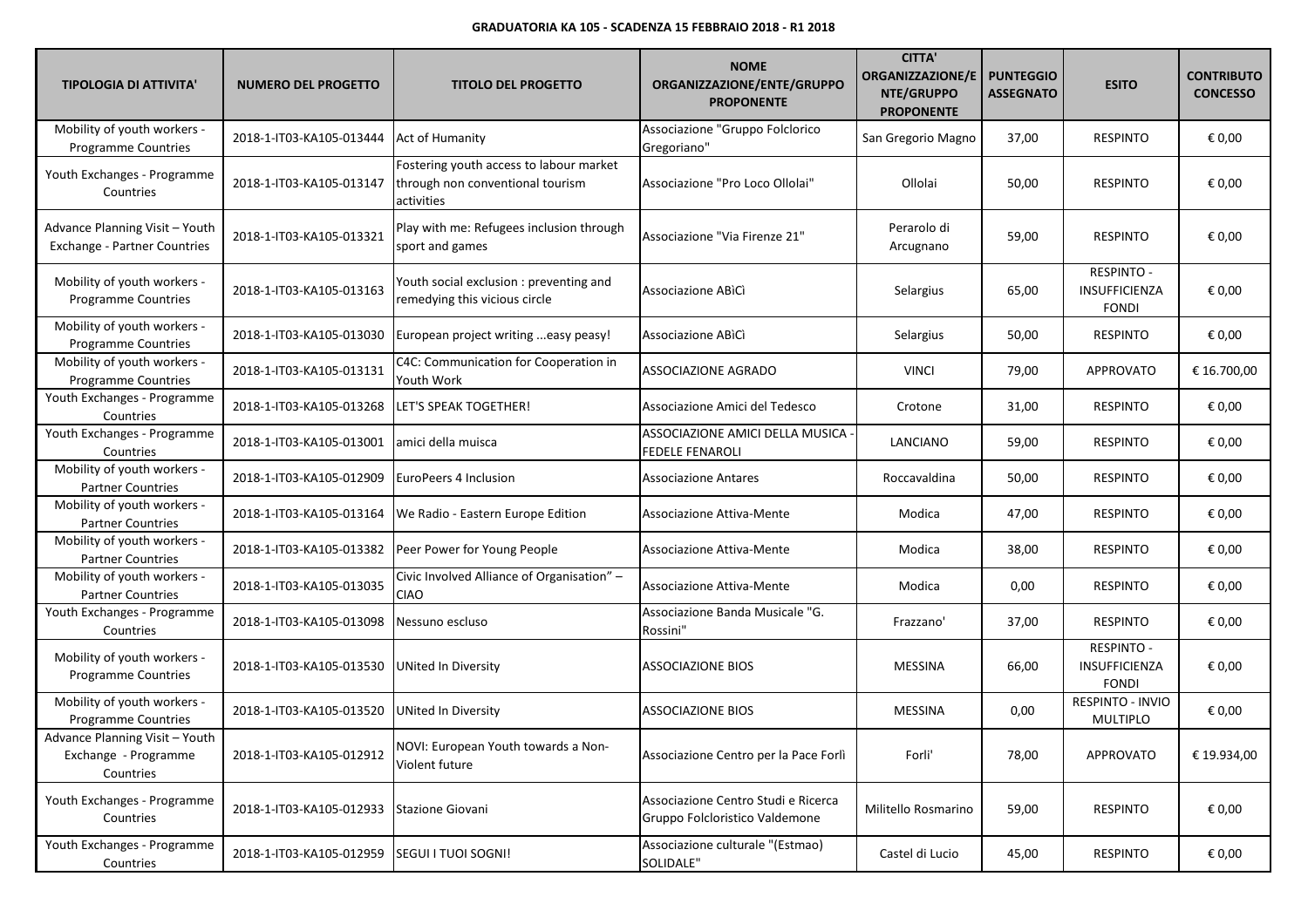| <b>TIPOLOGIA DI ATTIVITA'</b>                                         | <b>NUMERO DEL PROGETTO</b> | <b>TITOLO DEL PROGETTO</b>                                                            | <b>NOME</b><br>ORGANIZZAZIONE/ENTE/GRUPPO<br><b>PROPONENTE</b>                     | <b>CITTA'</b><br><b>ORGANIZZAZIONE/E</b><br>NTE/GRUPPO<br><b>PROPONENTE</b> | <b>PUNTEGGIO</b><br><b>ASSEGNATO</b> | <b>ESITO</b>                                              | <b>CONTRIBUTO</b><br><b>CONCESSO</b> |
|-----------------------------------------------------------------------|----------------------------|---------------------------------------------------------------------------------------|------------------------------------------------------------------------------------|-----------------------------------------------------------------------------|--------------------------------------|-----------------------------------------------------------|--------------------------------------|
| Youth Exchanges - Programme<br>Countries                              | 2018-1-IT03-KA105-013406   | INSIEME PER IL DOMANI                                                                 | Associazione Culturale<br>"A.G.B.Murgantia"                                        | <b>Baselice</b>                                                             | 59,00                                | <b>RESPINTO</b>                                           | € 0,00                               |
| Youth Exchanges - Programme<br>Countries                              | 2018-1-IT03-KA105-013390   | scuotere la coscienza                                                                 | Associazione culturale "Gruppo folk<br>Ru Maccature"                               | CARPINONE                                                                   | 66,00                                | <b>RESPINTO -</b><br>INSUFFICIENZA<br><b>FONDI</b>        | € 0,00                               |
| Youth Exchanges - Programme<br>Countries                              | 2018-1-IT03-KA105-012926   | Healthy mind in a healthy environment                                                 | Associazione culturale "I Salviani"                                                | Savoia di Lucania                                                           | 71,00                                | <b>APPROVATO</b>                                          | € 16.884,00                          |
| Youth Exchanges - Programme<br>Countries                              | 2018-1-IT03-KA105-012927   | Despite the differences                                                               | Associazione Culturale "La Cascata"                                                | Abriola                                                                     | 59,00                                | <b>RESPINTO</b>                                           | € 0,00                               |
| Advance Planning Visit - Youth<br><b>Exchange - Partner Countries</b> | 2018-1-IT03-KA105-012915   | E.n.D. - No More Prejudices                                                           | Associazione Culturale "La Tamerice"                                               | Nettuno                                                                     | 60,00                                | <b>RESPINTO -</b><br>INSUFFICIENZA<br><b>FONDI</b>        | € 0,00                               |
| Youth Exchanges - Programme<br>Countries                              | 2018-1-IT03-KA105-012946   | Laboratorio verde                                                                     | Associazione Culturale "Nuova Sicilia<br>Bedda"                                    | Vita                                                                        | 47,00                                | <b>RESPINTO</b>                                           | € 0,00                               |
| Youth Exchanges - Partner<br>Countries                                | 2018-1-IT03-KA105-013593   | Not Just Another Graffiti on the Wall                                                 | ASSOCIAZIONE CULTURALE BEYOND<br><b>BORDERS CORATO</b>                             | CORATO                                                                      | 63,00                                | <b>RESPINTO -</b><br>INSUFFICIENZA<br><b>FONDI</b>        | € 0,00                               |
| Youth Exchanges - Partner<br>Countries                                | 2018-1-IT03-KA105-013269   | Not Just Another Graffiti on the Wall                                                 | ASSOCIAZIONE CULTURALE BEYOND<br><b>BORDERS CORATO</b>                             | CORATO                                                                      | 0,00                                 | RESPINTO - INVIO<br><b>MULTIPLO</b>                       | € 0,00                               |
| Youth Exchanges - Partner<br>Countries                                | 2018-1-IT03-KA105-013587   | Le giuste vibrazioni. La musica contro le<br>discriminazioni                          | Associazione culturale Comala                                                      | Torino                                                                      | 56,00                                | <b>RESPINTO</b>                                           | € 0,00                               |
| Youth Exchanges - Partner<br>Countries                                | 2018-1-IT03-KA105-013044   | Clean beaches                                                                         | Associazione Culturale di Promozione<br>Sociale Gentle Giant                       | Ardea                                                                       | 64,00                                | <b>RESPINTO -</b><br>INSUFFICIENZA<br><b>FONDI</b>        | € 0,00                               |
| Youth Exchanges - Programme<br>Countries                              | 2018-1-IT03-KA105-013031   | Culture goes through the stomach                                                      | Associazione Culturale di Promozione<br>Sociale Gentle Giant                       | Ardea                                                                       | 63,00                                | <b>RESPINTO -</b><br>INSUFFICIENZA<br><b>FONDI</b>        | € 0,00                               |
| Youth Exchanges - Programme<br>Countries                              | 2018-1-IT03-KA105-013018   | What a wonderful work!                                                                | ASSOCIAZIONE CULTURALE E FOLK<br>"SU MASU"                                         | <b>ELMAS</b>                                                                | 63,00                                | <b>RESPINTO -</b><br>INSUFFICIENZA<br><b>FONDI</b>        | € 0,00                               |
| Mobility of youth workers -<br><b>Programme Countries</b>             | 2018-1-IT03-KA105-013449   | DEOR: let's make waves                                                                | Associazione Culturale Entropia                                                    | Arcavacata di Rende                                                         | 60,00                                | <b>RESPINTO -</b><br>INSUFFICIENZA<br><b>FONDI</b>        | € 0,00                               |
| Youth Exchanges - Programme<br>Countries                              | 2018-1-IT03-KA105-013184   | REFLE(X): reflect and understand the social<br>problems of Europe through photography | Associazione Culturale Entropia                                                    | Arcavacata di Rende                                                         | 60,00                                | <b>RESPINTO -</b><br><b>INSUFFICIENZA</b><br><b>FONDI</b> | € 0,00                               |
| Youth Exchanges - Programme<br>Countries                              | 2018-1-IT03-KA105-013167   | Urban Sustainability                                                                  | ASSOCIAZIONE CULTURALE EUFEMIA                                                     | <b>TORINO</b>                                                               | 68,00                                | APPROVATO                                                 | € 22.407,00                          |
| Youth Exchanges - Programme<br>Countries                              | 2018-1-IT03-KA105-012952   | In-Voluntaria-Mente                                                                   | Associazione Culturale Europea<br>Istituto di Danza Musica e<br>TradizioniPopolari | Agrigento                                                                   | 50,00                                | <b>RESPINTO</b>                                           | € 0,00                               |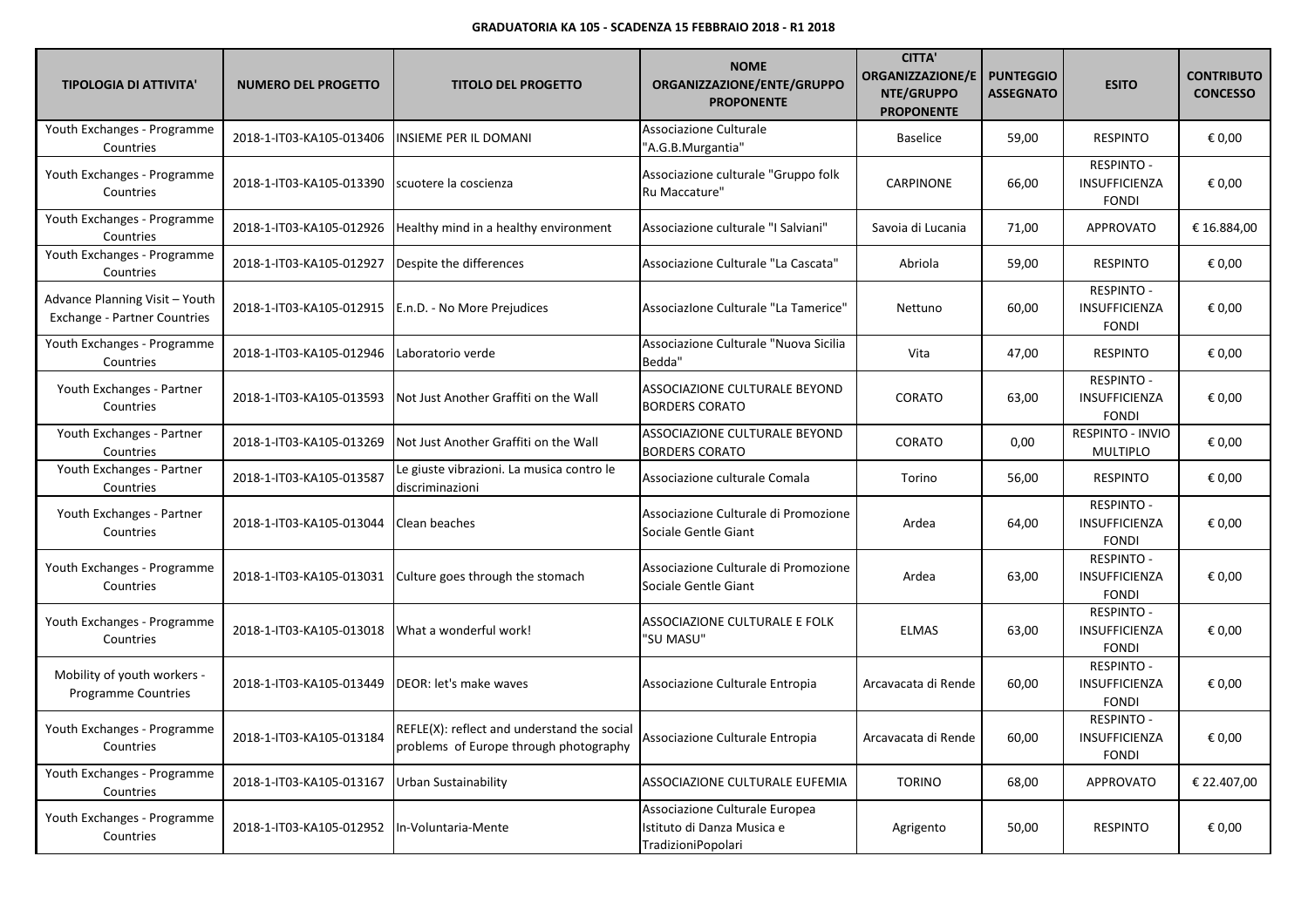| <b>TIPOLOGIA DI ATTIVITA'</b>                                                                                               | <b>NUMERO DEL PROGETTO</b> | <b>TITOLO DEL PROGETTO</b>                                               | <b>NOME</b><br>ORGANIZZAZIONE/ENTE/GRUPPO<br><b>PROPONENTE</b>            | <b>CITTA'</b><br><b>ORGANIZZAZIONE/E</b><br>NTE/GRUPPO<br><b>PROPONENTE</b> | <b>PUNTEGGIO</b><br><b>ASSEGNATO</b> | <b>ESITO</b>                                              | <b>CONTRIBUTO</b><br><b>CONCESSO</b> |
|-----------------------------------------------------------------------------------------------------------------------------|----------------------------|--------------------------------------------------------------------------|---------------------------------------------------------------------------|-----------------------------------------------------------------------------|--------------------------------------|-----------------------------------------------------------|--------------------------------------|
| Youth Exchanges - Programme<br>Countries                                                                                    | 2018-1-IT03-KA105-013652   | Youth Against Violence Online                                            | Associazione Culturale EUTOPIA                                            | San Benedetto del<br>Tronto                                                 | 67,00                                | <b>RESPINTO -</b><br>INSUFFICIENZA<br><b>FONDI</b>        | € 0,00                               |
| Advance Planning Visit - Youth<br>Exchange - Programme<br>Countries                                                         | 2018-1-IT03-KA105-013632   | The culture of Entrepreneurship                                          | Associazione Culturale EUTOPIA                                            | San Benedetto del<br>Tronto                                                 | 60,00                                | <b>RESPINTO -</b><br>INSUFFICIENZA<br><b>FONDI</b>        | € 0,00                               |
| Advance Planning Visit - Youth<br>Exchange - Partner Countries -<br>Mobility of youth workers -<br><b>Partner Countries</b> | 2018-1-IT03-KA105-013258   | Fighting hAte Speech in Europe and Beyond Associazione Culturale EUTOPIA |                                                                           | San Benedetto del<br>Tronto                                                 | 0,00                                 | <b>RESPINTO</b>                                           | € 0,00                               |
| Youth Exchanges - Programme<br>Countries                                                                                    | 2018-1-IT03-KA105-012925   | Il tuo futuro è verde!                                                   | Associazione Culturale folcloristica La<br>Nuova Compagnia Città di Cerda | Cerda                                                                       | 65,00                                | RESPINTO -<br>INSUFFICIENZA<br><b>FONDI</b>               | € 0,00                               |
| Youth Exchanges - Programme<br>Countries                                                                                    | 2018-1-IT03-KA105-012956   | Danzando sulla diversità                                                 | Associazione culturale folkloristica A<br>Musetta                         | Troina                                                                      | 66,00                                | <b>RESPINTO -</b><br>INSUFFICIENZA<br><b>FONDI</b>        | € 0,00                               |
| Youth Exchanges - Programme<br>Countries                                                                                    | 2018-1-IT03-KA105-013107   | Gold is in the dish                                                      | <b>ASSOCIAZIONE CULTURALE</b><br>GIOVENTU' 2000                           | <b>SAN GREGORIO</b><br><b>MAGNO</b>                                         | 60,00                                | RESPINTO -<br><b>INSUFFICIENZA</b><br><b>FONDI</b>        | € 0,00                               |
| Youth Exchanges - Programme<br>Countries                                                                                    | 2018-1-IT03-KA105-012947   | Fotografiamo il nostro futuro                                            | Associazione Culturale Imago Lucus                                        | Potenza                                                                     | 62,00                                | <b>RESPINTO -</b><br>INSUFFICIENZA<br><b>FONDI</b>        | € 0,00                               |
| Youth Exchanges - Partner<br>Countries                                                                                      | 2018-1-IT03-KA105-013192   | todays youth tomorrows future                                            | ASSOCIAZIONE CULTURALE JUMPIN                                             | <b>POGGIARDO</b>                                                            | 60,00                                | <b>RESPINTO -</b><br><b>INSUFFICIENZA</b><br><b>FONDI</b> | € 0,00                               |
| Youth Exchanges - Programme<br>Countries                                                                                    | 2018-1-IT03-KA105-013191   | No nations, no border: Just people                                       | ASSOCIAZIONE CULTURALE JUMPIN                                             | <b>POGGIARDO</b>                                                            | 55,00                                | <b>RESPINTO</b>                                           | € 0,00                               |
| Advance Planning Visit - Youth<br>Exchange - Programme<br>Countries                                                         | 2018-1-IT03-KA105-012940   | COMMON HERITAGE                                                          | Associazione culturale La Ripa                                            | Castelvetere sul<br>Calore                                                  | 70,00                                | <b>APPROVATO</b>                                          | € 10.585,00                          |
| Youth Exchanges - Programme<br>Countries                                                                                    | 2018-1-IT03-KA105-013377   | uscire dal silenzio                                                      | Associazione Culturale<br>LAPECHERONZA                                    | Ruvo di Puglia                                                              | 62,00                                | <b>RESPINTO -</b><br>INSUFFICIENZA<br><b>FONDI</b>        | € 0,00                               |
| Youth Exchanges - Programme<br>Countries                                                                                    | 2018-1-IT03-KA105-013391   | Let's Draw!                                                              | Associazione Culturale Liberica                                           | Milano                                                                      | 69,00                                | <b>APPROVATO</b>                                          | € 33.250,00                          |
| Youth Exchanges - Programme<br>Countries                                                                                    | 2018-1-IT03-KA105-013344   | <b>Meeting of Cultures</b>                                               | Associazione Culturale Liberica                                           | Milano                                                                      | 66,00                                | <b>RESPINTO -</b><br><b>INSUFFICIENZA</b><br><b>FONDI</b> | € 0,00                               |
| Advance Planning Visit - Youth<br>Exchange - Programme<br>Countries                                                         | 2018-1-IT03-KA105-013180   | Babel.Europe                                                             | ASSOCIAZIONE CULTURALE LINK                                               | ALTAMURA                                                                    | 64,00                                | <b>RESPINTO -</b><br><b>INSUFFICIENZA</b><br><b>FONDI</b> | € 0,00                               |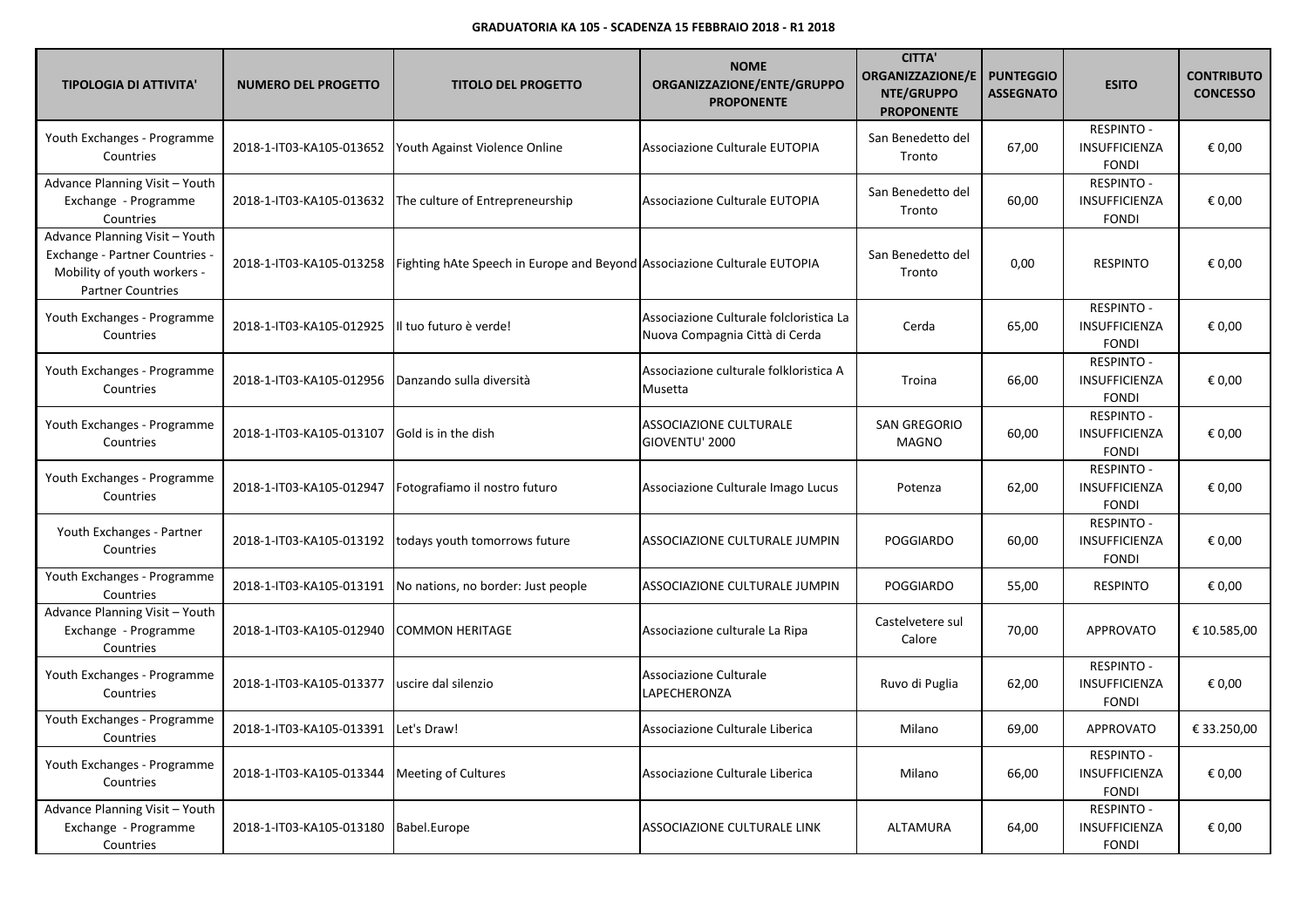| <b>TIPOLOGIA DI ATTIVITA'</b>                                         | <b>NUMERO DEL PROGETTO</b> | <b>TITOLO DEL PROGETTO</b>                     | <b>NOME</b><br>ORGANIZZAZIONE/ENTE/GRUPPO<br><b>PROPONENTE</b>                        | <b>CITTA'</b><br>ORGANIZZAZIONE/E<br>NTE/GRUPPO<br><b>PROPONENTE</b> | <b>PUNTEGGIO</b><br><b>ASSEGNATO</b> | <b>ESITO</b>                                       | <b>CONTRIBUTO</b><br><b>CONCESSO</b> |
|-----------------------------------------------------------------------|----------------------------|------------------------------------------------|---------------------------------------------------------------------------------------|----------------------------------------------------------------------|--------------------------------------|----------------------------------------------------|--------------------------------------|
| Advance Planning Visit - Youth<br>Exchange - Programme<br>Countries   | 2018-1-IT03-KA105-012904   | NEW IS COOL                                    | Associazione Culturale Malik                                                          | CAGLIARI                                                             | 69,00                                | APPROVATO                                          | € 18.576,00                          |
| Advance Planning Visit - Youth<br><b>Exchange - Partner Countries</b> | 2018-1-IT03-KA105-013048   | Erasmusic: giovani sotto lo stesso cielo       | Associazione Culturale Musicale<br>Orchestra Barocca "La Confraternita<br>de' Musici" | <b>Brindisi</b>                                                      | 62,00                                | <b>RESPINTO -</b><br>INSUFFICIENZA<br><b>FONDI</b> | € 0,00                               |
| Mobility of youth workers -<br>Programme Countries                    | 2018-1-IT03-KA105-013424   | Networking for Entrepreneurial<br>Development  | Associazione Culturale Pitagora                                                       | Sassari                                                              | 53,00                                | <b>RESPINTO</b>                                    | € 0,00                               |
| Mobility of youth workers -<br><b>Programme Countries</b>             | 2018-1-IT03-KA105-013446   | Local is Business                              | Associazione Culturale Pitagora                                                       | Sassari                                                              | 49,00                                | <b>RESPINTO</b>                                    | € 0,00                               |
| Youth Exchanges - Programme<br>Countries                              | 2018-1-IT03-KA105-013120   | Personal development: sports and culture       | Associazione Culturale Pro.m.e.t.eu.s                                                 | Viterbo                                                              | 60,00                                | <b>RESPINTO -</b><br>INSUFFICIENZA<br><b>FONDI</b> | € 0,00                               |
| Youth Exchanges - Programme<br>Countries                              | 2018-1-IT03-KA105-012966   | <b>ECOSIA</b>                                  | ASSOCIAZIONE CULTURALE<br>SARDEGNA NEL MONDO                                          | CHIARAMONTI                                                          | 63,00                                | <b>RESPINTO -</b><br>INSUFFICIENZA<br><b>FONDI</b> | € 0,00                               |
| Youth Exchanges - Programme<br>Countries                              | 2018-1-IT03-KA105-013075   | Mitologia                                      | Associazione Culturale Sportiva<br>Dilettantistica FIORI DEL MANDORLO                 | Agrigento                                                            | 55,00                                | <b>RESPINTO</b>                                    | € 0,00                               |
| Mobility of youth workers -<br>Programme Countries                    | 2018-1-IT03-KA105-013641   | E-Tools to empower Volunteering impact         | ASSOCIAZIONE CULTURALE STRAUSS                                                        | <b>MUSSOMELI</b>                                                     | 58,00                                | <b>RESPINTO</b>                                    | € 0,00                               |
| Youth Exchanges - Programme<br>Countries                              | 2018-1-IT03-KA105-013442   | L'Albero dei griots                            | ASSOCIAZIONE CULTURALE TEATRALE<br><b>HDUETEATRO</b>                                  | Potenza                                                              | 57,00                                | <b>RESPINTO</b>                                    | € 0,00                               |
| Advance Planning Visit - Youth<br>Exchange - Programme<br>Countries   | 2018-1-IT03-KA105-013600   | <b>Endecameron Youth Exchange</b>              | Associazione Culturale TEATRO<br><b>RIGODON</b>                                       | Rieti                                                                | 64,00                                | <b>RESPINTO -</b><br>INSUFFICIENZA<br><b>FONDI</b> | € 0.00                               |
| Youth Exchanges - Partner<br>Countries                                | 2018-1-IT03-KA105-013354   | Conflict Management Tools for Youth<br>Workers | Associazione culturale Trevessu                                                       | Iglesias                                                             | 36,00                                | <b>RESPINTO</b>                                    | € 0,00                               |
| Youth Exchanges - Programme<br>Countries                              | 2018-1-IT03-KA105-012916   | The shape of inclusion                         | Associazione culturale U iascungiedd<br>(e)                                           | Marsico Nuovo                                                        | 59,00                                | <b>RESPINTO</b>                                    | € 0,00                               |
| Youth Exchanges - Programme<br>Countries                              | 2018-1-IT03-KA105-012994   | La magia in ognuno di noi                      | ASSOCIAZIONE CULTURALE<br>VERBICARO                                                   | Verbicaro                                                            | 62,00                                | RESPINTO -<br>INSUFFICIENZA<br><b>FONDI</b>        | € 0,00                               |
| Youth Exchanges - Programme<br>Countries                              | 2018-1-IT03-KA105-013388   | <b>Building Bridges</b>                        | Associazione Culturale-Musicale<br>"MUSICA VITA MIA"                                  | <b>Brienza</b>                                                       | 56,00                                | <b>RESPINTO</b>                                    | € 0,00                               |
| Youth Exchanges - Programme<br>Countries                              | 2018-1-IT03-KA105-012964   | Melodia europea                                | Associazione Culturale-Musicale<br>"Popular Symphonic Band"                           | Reitano                                                              | 61,00                                | <b>RESPINTO -</b><br>INSUFFICIENZA<br><b>FONDI</b> | € 0,00                               |
| Youth Exchanges - Programme<br>Countries                              | 2018-1-IT03-KA105-013549   | Youth for Resilience                           | ASSOCIAZIONE DELLA CROCE ROSSA<br><b>ITALIANA</b>                                     | <b>ROMA</b>                                                          | 64,00                                | RESPINTO -<br><b>INSUFFICIENZA</b><br><b>FONDI</b> | € 0,00                               |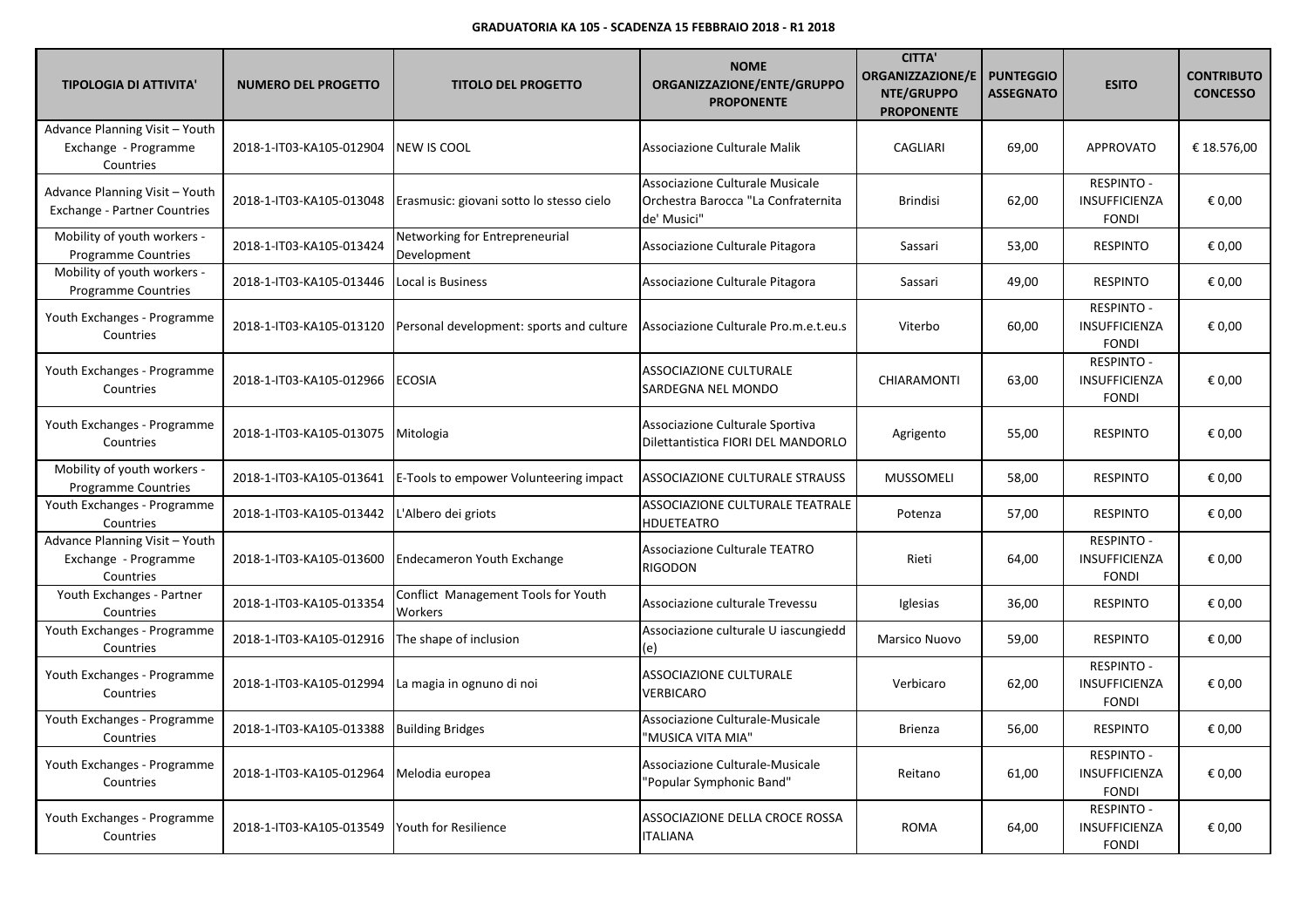| <b>TIPOLOGIA DI ATTIVITA'</b>                                                                | <b>NUMERO DEL PROGETTO</b>                           | <b>TITOLO DEL PROGETTO</b>                            | <b>NOME</b><br>ORGANIZZAZIONE/ENTE/GRUPPO<br><b>PROPONENTE</b>              | <b>CITTA'</b><br><b>ORGANIZZAZIONE/E</b><br>NTE/GRUPPO<br><b>PROPONENTE</b> | <b>PUNTEGGIO</b><br><b>ASSEGNATO</b> | <b>ESITO</b>                                       | <b>CONTRIBUTO</b><br><b>CONCESSO</b> |
|----------------------------------------------------------------------------------------------|------------------------------------------------------|-------------------------------------------------------|-----------------------------------------------------------------------------|-----------------------------------------------------------------------------|--------------------------------------|----------------------------------------------------|--------------------------------------|
| Advance Planning Visit - Youth<br><b>Exchange - Partner Countries</b>                        | 2018-1-IT03-KA105-013293                             | Stories from my neighbourhood                         | Associazione Demetra                                                        | Terni                                                                       | 70,00                                | <b>APPROVATO</b>                                   | € 15.106.00                          |
| Youth Exchanges - Programme<br>Countries                                                     | 2018-1-IT03-KA105-013009                             | New International Non Formal Education                | Associazione di Cultura Folkloristica<br>"La Serra"                         | Serre                                                                       | 53,00                                | <b>RESPINTO</b>                                    | € 0,00                               |
| Youth Exchanges - Programme<br>Countries                                                     | 2018-1-IT03-KA105-013662                             | Seed by seed: side by side                            | Associazione di Promozione Sociale<br>"Associazione culturale Ghirighè ACT" | Lunamatrona                                                                 | 70,00                                | <b>APPROVATO</b>                                   | € 18.066,00                          |
| Youth Exchanges - Programme<br>Countries                                                     | 2018-1-IT03-KA105-013389                             | Against Gender Violence and Exclusion                 | Associazione di promozione sociale<br>"Carpe Diem"                          | Matera                                                                      | 79,00                                | APPROVATO                                          | € 16.884,00                          |
| Youth Exchanges - Partner<br>Countries                                                       | 2018-1-IT03-KA105-013425                             | The Other Side of Entrepreneurship                    | ASSOCIAZIONE DI PROMOZIONE<br>SOCIALE "OTHERSIDE"                           | Mosciano<br>Sant'Angelo                                                     | 70,00                                | APPROVATO                                          | € 26.556,00                          |
| Youth Exchanges - Partner<br>Countries                                                       | 2018-1-IT03-KA105-013423                             | Let's go Non-Formal                                   | ASSOCIAZIONE DI PROMOZIONE<br>SOCIALE "OTHERSIDE"                           | Mosciano<br>Sant'Angelo                                                     | 60,00                                | <b>RESPINTO -</b><br>INSUFFICIENZA<br><b>FONDI</b> | € 0,00                               |
| Youth Exchanges - Partner<br>Countries                                                       | 2018-1-IT03-KA105-013422                             | New media Literacy HUB                                | ASSOCIAZIONE DI PROMOZIONE<br>SOCIALE "OTHERSIDE"                           | Mosciano<br>Sant'Angelo                                                     | 57,00                                | <b>RESPINTO</b>                                    | € 0,00                               |
| Youth Exchanges - Partner<br>Countries                                                       | 2018-1-IT03-KA105-013041                             | The Other Side of Entrepreneurship                    | ASSOCIAZIONE DI PROMOZIONE<br>SOCIALE "OTHERSIDE"                           | Mosciano<br>Sant'Angelo                                                     | 0,00                                 | RESPINTO - INVIO<br><b>MULTIPLO</b>                | € 0,00                               |
| Youth Exchanges - Programme<br>Countries- Mobility of youth<br>workers - Programme Countries |                                                      | 2018-1-IT03-KA105-013302 Squadra d'Inclusione Europea | Associazione di Promozione Sociale<br>"YES - Youth Europe and Solidarity"   | Potenza                                                                     | 51,00                                | <b>RESPINTO</b>                                    | € 0,00                               |
| Advance Planning Visit - Youth<br>Exchange - Programme<br>Countries                          | 2018-1-IT03-KA105-013649                             | Europe is Our Culture                                 | ASSOCIAZIONE DI PROMOZIONE<br><b>SOCIALE KORA</b>                           | PASSIGNANO SUL<br>TRASIMENO                                                 | 68,00                                | <b>APPROVATO</b>                                   | € 36.283,00                          |
| Advance Planning Visit - Youth<br>Exchange - Programme<br>Countries                          | 2018-1-IT03-KA105-013181                             | <b>Rediscovering Nature</b>                           | ASSOCIAZIONE DI PROMOZIONE<br><b>SOCIALE KORA</b>                           | PASSIGNANO SUL<br>TRASIMENO                                                 | 66,00                                | <b>RESPINTO -</b><br>INSUFFICIENZA<br><b>FONDI</b> | € 0,00                               |
| Mobility of youth workers -<br><b>Programme Countries</b>                                    | 2018-1-IT03-KA105-013182                             | Bridging the Gap                                      | ASSOCIAZIONE DI PROMOZIONE<br>SOCIALE KORA                                  | PASSIGNANO SUL<br>TRASIMENO                                                 | 50,00                                | <b>RESPINTO</b>                                    | € 0,00                               |
| Advance Planning Visit - Youth<br>Exchange - Programme<br>Countries                          | 2018-1-IT03-KA105-013134                             | Sounds Good!                                          | ASSOCIAZIONE DI PROMOZIONE<br>SOCIALE MAGHWEB                               | PALERMO                                                                     | 65,00                                | RESPINTO -<br>INSUFFICIENZA<br><b>FONDI</b>        | € 0,00                               |
| Advance Planning Visit - Youth<br>Exchange - Programme<br>Countries                          | 2018-1-IT03-KA105-013136   Keep up with the language |                                                       | ASSOCIAZIONE DI PROMOZIONE<br>SOCIALE MAGHWEB                               | PALERMO                                                                     | 59,00                                | <b>RESPINTO</b>                                    | € 0,00                               |
| Advance Planning Visit - Youth<br>Exchange - Programme<br>Countries                          | 2018-1-IT03-KA105-012903                             | Hypocrités                                            | ASSOCIAZIONE DI PROMOZIONE<br><b>SOCIALE MAGHWEB</b>                        | PALERMO                                                                     | 53,00                                | <b>RESPINTO</b>                                    | € 0,00                               |
| Mobility of youth workers -<br>Programme Countries                                           | 2018-1-IT03-KA105-013279                             | <b>Education Against Discrimination</b>               | Associazione di Promozione Sociale<br>Passepartout.up                       | Serra San Bruno                                                             | 84,00                                | APPROVATO                                          | € 20.540,00                          |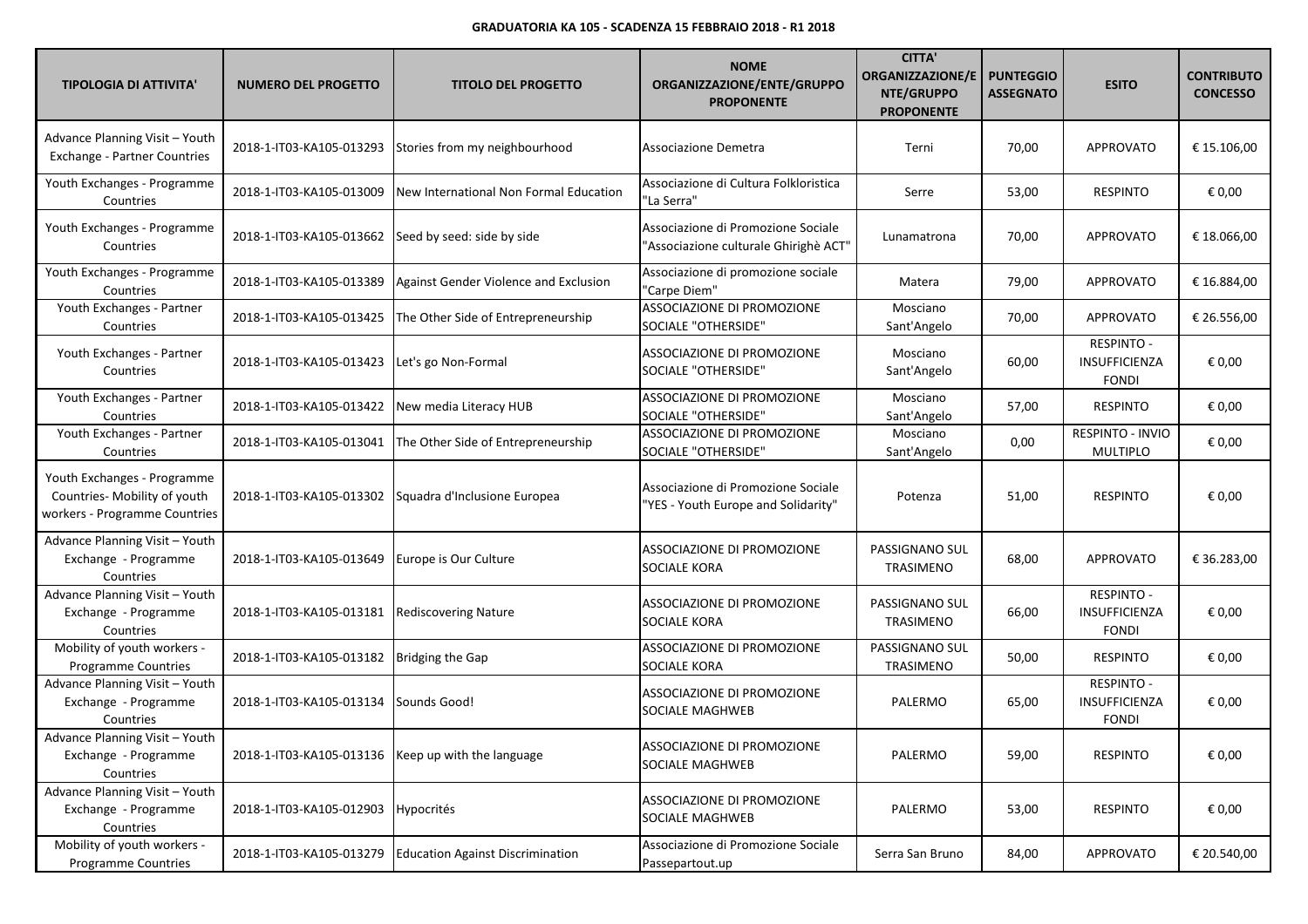| <b>TIPOLOGIA DI ATTIVITA'</b>                             | <b>NUMERO DEL PROGETTO</b>                  | <b>TITOLO DEL PROGETTO</b>                                | <b>NOME</b><br>ORGANIZZAZIONE/ENTE/GRUPPO<br><b>PROPONENTE</b>           | <b>CITTA'</b><br><b>ORGANIZZAZIONE/E</b><br>NTE/GRUPPO<br><b>PROPONENTE</b> | <b>PUNTEGGIO</b><br><b>ASSEGNATO</b> | <b>ESITO</b>                                              | <b>CONTRIBUTO</b><br><b>CONCESSO</b> |
|-----------------------------------------------------------|---------------------------------------------|-----------------------------------------------------------|--------------------------------------------------------------------------|-----------------------------------------------------------------------------|--------------------------------------|-----------------------------------------------------------|--------------------------------------|
| Youth Exchanges - Partner<br>Countries                    | 2018-1-IT03-KA105-013277                    | Diverse - Unique - Equal                                  | Associazione di Promozione Sociale<br>Passepartout.up                    | Serra San Bruno                                                             | 57,00                                | <b>RESPINTO</b>                                           | € 0,00                               |
| Youth Exchanges - Partner<br>Countries                    | 2018-1-IT03-KA105-013275                    | The Art of Learning                                       | Associazione di Promozione Sociale<br>Passepartout.up                    | Serra San Bruno                                                             | 57,00                                | <b>RESPINTO</b>                                           | € 0,00                               |
| Mobility of youth workers -<br><b>Programme Countries</b> | 2018-1-IT03-KA105-013271                    | Photography: empowering youth<br>organizations            | Associazione di Promozione Sociale<br>Passepartout.up                    | Serra San Bruno                                                             | 52,00                                | <b>RESPINTO</b>                                           | € 0,00                               |
| Mobility of youth workers -<br>Programme Countries        | 2018-1-IT03-KA105-013068   Il futuro sei tu |                                                           | Associazione di Promozione Sociale<br>Passepartout.up                    | Serra San Bruno                                                             | 51,00                                | <b>RESPINTO</b>                                           | € 0,00                               |
| Mobility of youth workers -<br><b>Partner Countries</b>   |                                             | 2018-1-IT03-KA105-013618   Youth work for YOUth Inclusion | Associazione di Promozione Sociale<br>SEI                                | <b>Brindisi</b>                                                             | 0,00                                 | <b>RESPINTO</b>                                           | € 0,00                               |
| Mobility of youth workers -<br>Programme Countries        | 2018-1-IT03-KA105-013128                    | ImPRoving your NGO                                        | ASSOCIAZIONE DI PROMOZIONE<br>SOCIALE YOUNG EFFECT                       | <b>MAGENTA</b>                                                              | 63,00                                | <b>RESPINTO -</b><br><b>INSUFFICIENZA</b><br><b>FONDI</b> | € 0,00                               |
| Mobility of youth workers -<br><b>Programme Countries</b> | 2018-1-IT03-KA105-013135   Don't Hurt Me    |                                                           | ASSOCIAZIONE DI PROMOZIONE<br>SOCIALE YOUNG EFFECT                       | MAGENTA                                                                     | 62,00                                | <b>RESPINTO -</b><br>INSUFFICIENZA<br><b>FONDI</b>        | € 0,00                               |
| Mobility of youth workers -<br><b>Partner Countries</b>   | 2018-1-IT03-KA105-013196                    | Start point - education, leadership and<br>coaching       | ASSOCIAZIONE DI PROMOZIONE<br>SOCIALE YOUNG EFFECT                       | <b>MAGENTA</b>                                                              | 56,00                                | <b>RESPINTO</b>                                           | € 0,00                               |
| Mobility of youth workers -<br>Programme Countries        | 2018-1-IT03-KA105-013179                    | Wave of silence                                           | ASSOCIAZIONE DI PROMOZIONE<br>SOCIALE YOUNG EFFECT                       | <b>MAGENTA</b>                                                              | 50,00                                | <b>RESPINTO</b>                                           | € 0,00                               |
| Youth Exchanges - Programme<br>Countries                  | 2018-1-IT03-KA105-013606                    | Metix Flow                                                | Associazione di Promozione Sociale<br>Youth Action for Right Development | Milano                                                                      | 60,00                                | <b>RESPINTO -</b><br>INSUFFICIENZA<br><b>FONDI</b>        | € 0,00                               |
| Youth Exchanges - Programme<br>Countries                  | 2018-1-IT03-KA105-013596                    | The PowEr of AcCeptancE                                   | <b>ASSOCIAZIONE ESTATE</b><br>INTERNAZIONALE DEL FOLKLORE                | CASTROVILLARI                                                               | 54,00                                | <b>RESPINTO</b>                                           | € 0,00                               |
| Youth Exchanges - Partner<br>Countries                    | 2018-1-IT03-KA105-013658                    | Make friends!                                             | <b>Associazione Eurobox</b>                                              | Civitella in Val di<br>Chiana (Arezzo)                                      | 64,00                                | <b>RESPINTO -</b><br>INSUFFICIENZA<br><b>FONDI</b>        | € 0,00                               |
| Youth Exchanges - Partner<br>Countries                    | 2018-1-IT03-KA105-013508                    | <b>One Piece of Culture</b>                               | <b>Associazione Eurobox</b>                                              | Civitella in Val di<br>Chiana                                               | 60,00                                | <b>RESPINTO -</b><br>INSUFFICIENZA<br><b>FONDI</b>        | € 0,00                               |
| Youth Exchanges - Programme<br>Countries                  | 2018-1-IT03-KA105-013546                    | <b>#WHITEHEADSPROJECT</b>                                 | <b>Associazione Eurolearning</b>                                         | Caserta                                                                     | 58,00                                | <b>RESPINTO</b>                                           | € 0,00                               |
| Youth Exchanges - Programme<br>Countries                  | 2018-1-IT03-KA105-012941                    | "ERASMUS GENERATION"                                      | ASSOCIAZIONE EUROPALMENTE                                                | Zafferana Etnea                                                             | 55,00                                | <b>RESPINTO</b>                                           | € 0,00                               |
| Youth Exchanges - Partner<br>Countries                    | 2018-1-IT03-KA105-012879                    | <b>EMPLOYMENT LAB 4 SUCCESS!!!</b>                        | ASSOCIAZIONE EUROPALMENTE                                                | Zafferana Etnea                                                             | 55,00                                | <b>RESPINTO</b>                                           | € 0,00                               |
| Youth Exchanges - Programme<br>Countries                  | 2018-1-IT03-KA105-012898                    | IL POTERE DELL'EDUCAZIONE NON<br><b>FORMALE</b>           | ASSOCIAZIONE EUROPALMENTE                                                | Zafferana Etnea                                                             | 55,00                                | <b>RESPINTO</b>                                           | € 0,00                               |
| Youth Exchanges - Programme<br>Countries                  | 2018-1-IT03-KA105-012985                    | Mai mollare!                                              | Associazione Folk "I Nuraghi"                                            | Sestu                                                                       | 58,00                                | <b>RESPINTO</b>                                           | € 0,00                               |
| Youth Exchanges - Programme<br>Countries                  | 2018-1-IT03-KA105-013203                    | Europeans Youth Entrepreneurial                           | Associazione Folklorica "A' Spiga<br>Rossa"                              | Petina                                                                      | 48,00                                | <b>RESPINTO</b>                                           | € 0,00                               |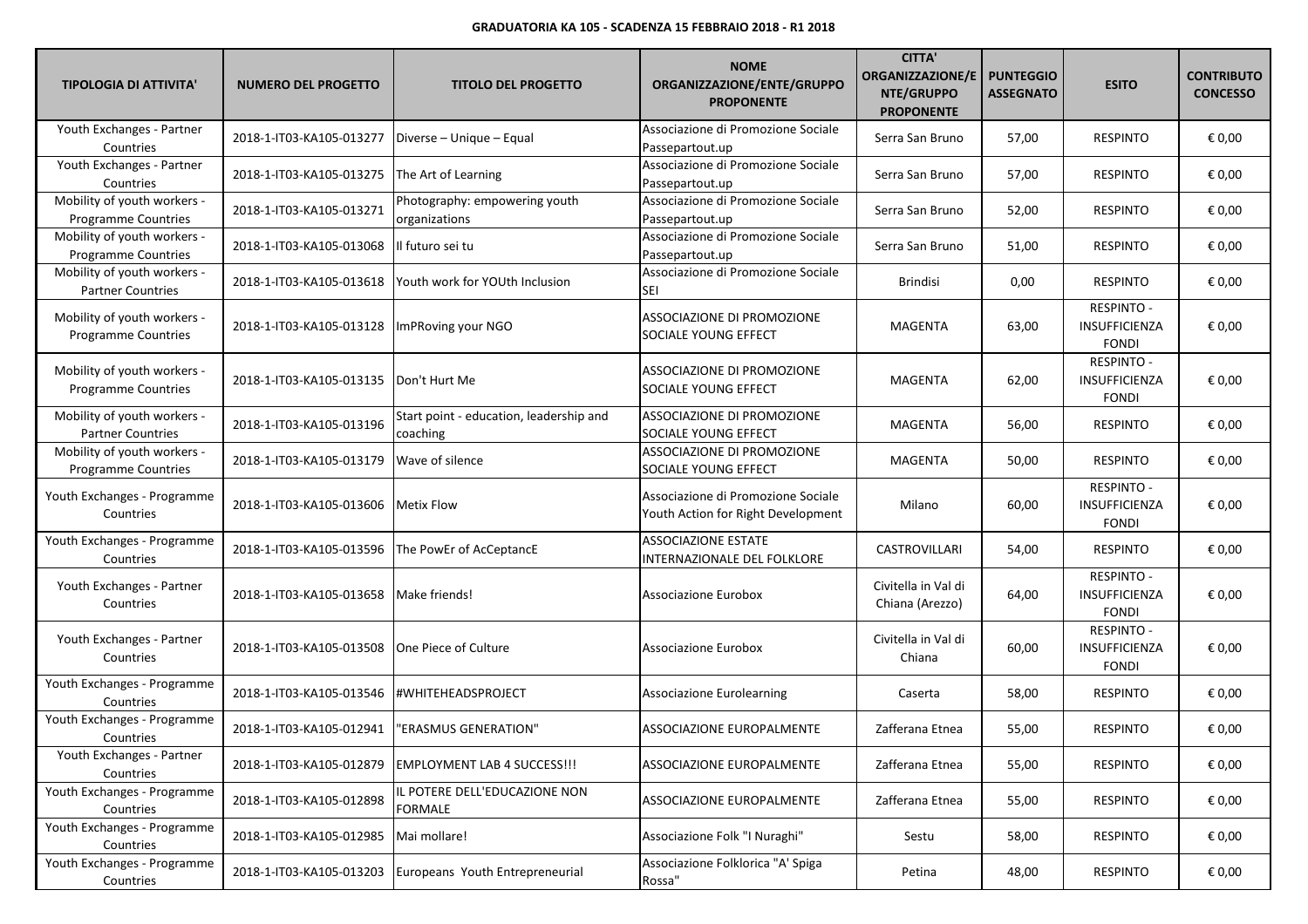| <b>TIPOLOGIA DI ATTIVITA'</b>                                                                                             | <b>NUMERO DEL PROGETTO</b>           | <b>TITOLO DEL PROGETTO</b>                  | <b>NOME</b><br>ORGANIZZAZIONE/ENTE/GRUPPO<br><b>PROPONENTE</b>                   | <b>CITTA'</b><br><b>ORGANIZZAZIONE/E</b><br>NTE/GRUPPO<br><b>PROPONENTE</b> | <b>PUNTEGGIO</b><br><b>ASSEGNATO</b> | <b>ESITO</b>                               | <b>CONTRIBUTO</b><br><b>CONCESSO</b> |
|---------------------------------------------------------------------------------------------------------------------------|--------------------------------------|---------------------------------------------|----------------------------------------------------------------------------------|-----------------------------------------------------------------------------|--------------------------------------|--------------------------------------------|--------------------------------------|
| Youth Exchanges - Programme<br>Countries                                                                                  | 2018-1-IT03-KA105-012907             | Free time, precious time!                   | Associazione folklorica ballo<br>pantomima della Cordella di Petralia<br>Sottana | Petralia Sottana                                                            | 58,00                                | <b>RESPINTO</b>                            | € 0,00                               |
| Youth Exchanges - Programme<br>Countries                                                                                  | 2018-1-IT03-KA105-013527             | Don't let me down                           | ASSOCIAZIONE FORMAMENTIS<br>ONLUS                                                | <b>POTENZA</b>                                                              | 59,00                                | <b>RESPINTO</b>                            | € 0,00                               |
| Youth Exchanges - Programme<br>Countries                                                                                  | 2018-1-IT03-KA105-013602             | Youth Encounter 2018                        | Associazione gemellaggi città di San<br>Luigi e della Croce Rossa                | Castiglione delle<br><b>Stiviere</b>                                        | 47,00                                | <b>RESPINTO</b>                            | € 0,00                               |
| Youth Exchanges - Programme<br>Countries                                                                                  | 2018-1-IT03-KA105-013310             | Youth Encounter 2018                        | Associazione gemellaggi città di San<br>Luigi e della Croce Rossa                | Castiglione delle<br>Stiviere                                               | 0,00                                 | <b>RESPINTO - INVIO</b><br><b>MULTIPLO</b> | € 0,00                               |
| Youth Exchanges - Programme<br>Countries                                                                                  | 2018-1-IT03-KA105-013511             | Youth Encounter 2018                        | Associazione gemellaggi città di San<br>Luigi e della Croce Rossa                | Castiglione delle<br><b>Stiviere</b>                                        | 0,00                                 | RESPINTO - INVIO<br><b>MULTIPLO</b>        | € 0,00                               |
| Youth Exchanges - Programme<br>Countries                                                                                  | 2018-1-IT03-KA105-013552             | Youth Encounter 2018                        | Associazione gemellaggi città di San<br>Luigi e della Croce Rossa                | Castiglione delle<br><b>Stiviere</b>                                        | 0,00                                 | <b>RESPINTO - INVIO</b><br><b>MULTIPLO</b> | € 0,00                               |
| Mobility of youth workers -<br><b>Partner Countries</b>                                                                   | 2018-1-IT03-KA105-013659             | <b>Train Theatre</b>                        | Associazione GIOSEF-UNITO                                                        | Torino                                                                      | 47,00                                | <b>RESPINTO</b>                            | € 0,00                               |
| Mobility of youth workers -<br><b>Partner Countries</b>                                                                   | 2018-1-IT03-KA105-013176             | <b>Migration Realities</b>                  | Associazione Giovanile di Promozione<br>Sociale Nous                             | Camposano                                                                   | 47,00                                | <b>RESPINTO</b>                            | € 0,00                               |
| Mobility of youth workers -<br><b>Partner Countries</b>                                                                   | 2018-1-IT03-KA105-013370             | Recognize YOUth work!                       | Associazione Giovanile di Promozione<br>Sociale Nous                             | Camposano                                                                   | 0,00                                 | <b>RESPINTO</b>                            | € 0,00                               |
| Mobility of youth workers -<br><b>Partner Countries</b>                                                                   | 2018-1-IT03-KA105-013306             | Recognize YOUth work!                       | Associazione Giovanile di Promozione<br>Sociale Nous                             | Camposano                                                                   | 0,00                                 | RESPINTO - INVIO<br><b>MULTIPLO</b>        | € 0,00                               |
| Mobility of youth workers -<br><b>Partner Countries</b>                                                                   | 2018-1-IT03-KA105-013327             | Recognize YOUth work!                       | Associazione Giovanile di Promozione<br>Sociale Nous                             | Camposano                                                                   | 0,00                                 | RESPINTO - INVIO<br><b>MULTIPLO</b>        | € 0,00                               |
| Youth Exchanges - Programme<br>Countries                                                                                  | 2018-1-IT03-KA105-013418             | Sei ciò che mangi                           | Associazione Giovanile Iniziative<br>Originali                                   | Vietri di Potenza                                                           | 57,00                                | <b>RESPINTO</b>                            | € 0,00                               |
| Youth Exchanges - Programme<br>Countries                                                                                  | 2018-1-IT03-KA105-013231             | Out of the box                              | Associazione Giovaninsieme                                                       | Nole                                                                        | 72,00                                | <b>APPROVATO</b>                           | € 24.260,00                          |
| Youth Exchanges - Programme<br>Countries                                                                                  | 2018-1-IT03-KA105-012958             | It's kind of magic                          | Associazione Gruppo Folk San Giorgio                                             | Usini                                                                       | 42,00                                | <b>RESPINTO</b>                            | € 0,00                               |
| Youth Exchanges - Programme<br>Countries                                                                                  | 2018-1-IT03-KA105-013399             | migliorare le abilità ambientali            | <b>ASSOCIAZIONE GRUPPO</b><br>FOLKLORISTICO "GAZZARA"                            | CALTAVUTURO                                                                 | 73,00                                | <b>APPROVATO</b>                           | € 15.480,00                          |
| Advance Planning Visit - Youth<br>Exchanges - Programme<br>Countries - Mobility of youth<br>workers - Programme Countries | 2018-1-IT03-KA105-013006             | <b>EaSI</b> – European for Social Inclusion | Associazione InCo - Molfetta                                                     | Molfetta                                                                    | 53,00                                | <b>RESPINTO</b>                            | € 0,00                               |
| Mobility of youth workers -<br>Programme Countries                                                                        | 2018-1-IT03-KA105-012889             | <b>EVS Meets School</b>                     | Associazione InCo - Molfetta                                                     | Molfetta                                                                    | 52,00                                | <b>RESPINTO</b>                            | € 0,00                               |
| Advance Planning Visit - Youth<br><b>Exchange - Partner Countries</b>                                                     | 2018-1-IT03-KA105-012971   Eco-Youth |                                             | Associazione InCo - Molfetta                                                     | Molfetta                                                                    | 50,00                                | <b>RESPINTO</b>                            | € 0,00                               |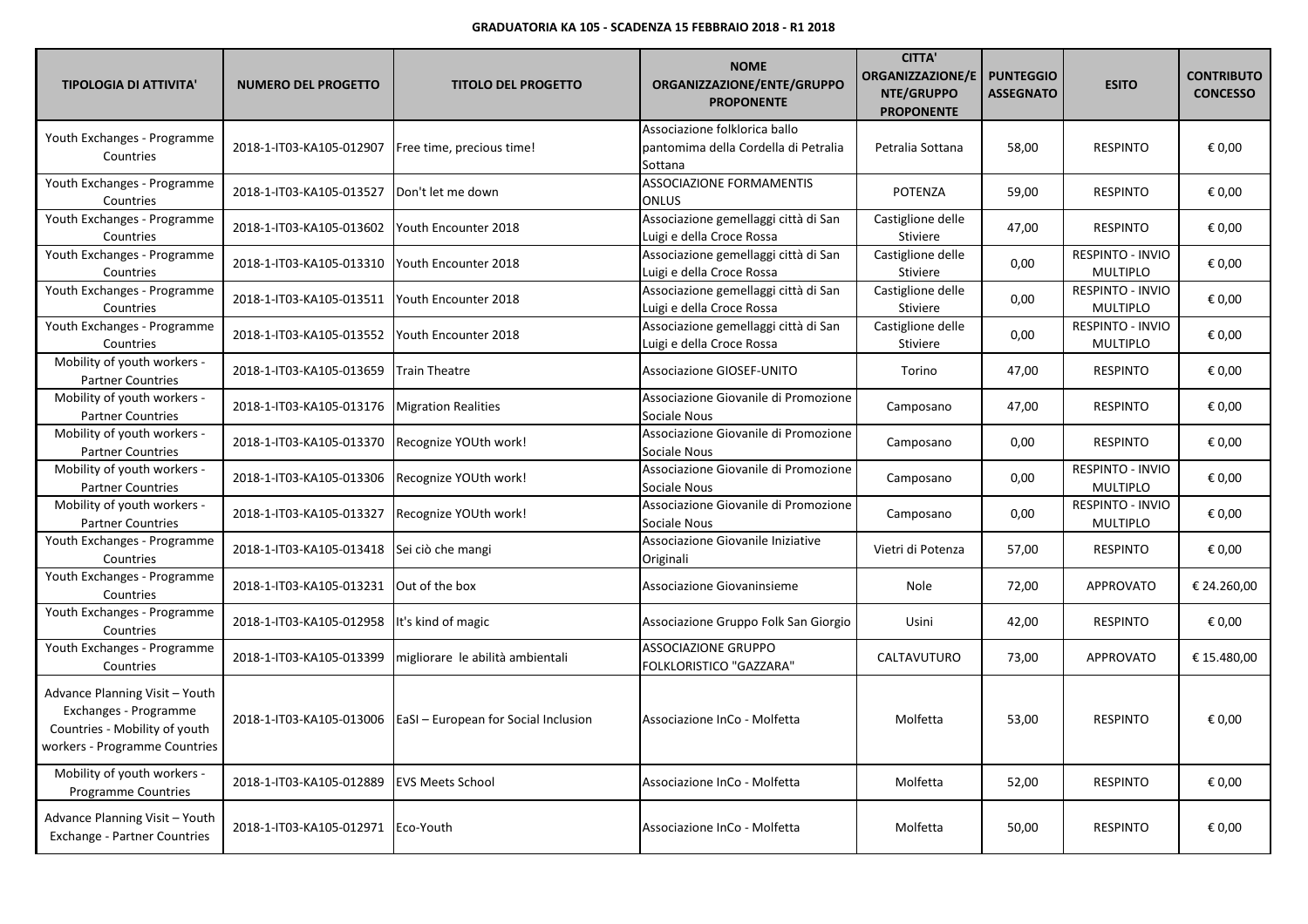| <b>TIPOLOGIA DI ATTIVITA'</b>                                                                                             | <b>NUMERO DEL PROGETTO</b> | <b>TITOLO DEL PROGETTO</b>                                                            | <b>NOME</b><br>ORGANIZZAZIONE/ENTE/GRUPPO<br><b>PROPONENTE</b>                        | <b>CITTA'</b><br>ORGANIZZAZIONE/E<br>NTE/GRUPPO<br><b>PROPONENTE</b> | <b>PUNTEGGIO</b><br><b>ASSEGNATO</b> | <b>ESITO</b>                                       | <b>CONTRIBUTO</b><br><b>CONCESSO</b> |
|---------------------------------------------------------------------------------------------------------------------------|----------------------------|---------------------------------------------------------------------------------------|---------------------------------------------------------------------------------------|----------------------------------------------------------------------|--------------------------------------|----------------------------------------------------|--------------------------------------|
| Advance Planning Visit - Youth<br>Exchange - Partner Countries                                                            | 2018-1-IT03-KA105-012929   | No Equality without Differences                                                       | Associazione InCo - Molfetta                                                          | Molfetta                                                             | 50,00                                | <b>RESPINTO</b>                                    | € 0,00                               |
| Advance Planning Visit - Youth<br>Exchange - Partner Countries                                                            | 2018-1-IT03-KA105-013102   | We are the World                                                                      | Associazione InCo - Molfetta                                                          | Molfetta                                                             | 0,00                                 | <b>RESPINTO</b>                                    | € 0,00                               |
| Advance Planning Visit - Youth<br>Exchange - Partner Countries                                                            | 2018-1-IT03-KA105-012906   | Eco-Youth                                                                             | Associazione InCo - Molfetta                                                          | Molfetta                                                             | 0,00                                 | <b>RESPINTO - INVIO</b><br><b>MULTIPLO</b>         | € 0,00                               |
| Advance Planning Visit - Youth<br><b>Exchange - Partner Countries</b>                                                     | 2018-1-IT03-KA105-013556   | PRAYER: Promoting interReligious<br>exchange Among Youth to Enhance mutual<br>Respect | <b>ASSOCIAZIONE INCO</b><br><b>INTERCULTURALITA&amp;</b><br>COMUNICAZIONE             | <b>TRENTO</b>                                                        | 72,00                                | APPROVATO                                          | € 14.610,00                          |
| Youth Exchanges - Programme<br>Countries                                                                                  | 2018-1-IT03-KA105-013637   | United in Diversity - United We Stand                                                 | Associazione Inner Voice                                                              | Atri                                                                 | 52,00                                | <b>RESPINTO</b>                                    | € 0,00                               |
| Youth Exchanges - Programme<br>Countries- Mobility of youth<br>workers - Programme Countries                              | 2018-1-IT03-KA105-013168   | TRANSVERSAL THINKING IN A CHANGING<br><b>EUROPE</b>                                   | ASSOCIAZIONE INTERNAZIONALE<br><b>NEW HUMANITY</b>                                    | <b>GROTTAFERRATA</b>                                                 | 62,00                                | <b>RESPINTO -</b><br>INSUFFICIENZA<br><b>FONDI</b> | € 0,00                               |
| Youth Exchanges - Programme<br>Countries                                                                                  | 2018-1-IT03-KA105-013562   | CitizenUp                                                                             | ASSOCIAZIONE INTERNAZIONALE PER<br>LA COOPERAZIONE E L'EDUCAZIONE<br><b>NEL MONDO</b> | <b>ROMA</b>                                                          | 65,00                                | <b>RESPINTO -</b><br>INSUFFICIENZA<br><b>FONDI</b> | € 0,00                               |
| Youth Exchanges - Programme<br>Countries                                                                                  | 2018-1-IT03-KA105-013141   | Under the same bench                                                                  | ASSOCIAZIONE ITALIANA CULTURA<br><b>SPORT</b>                                         | <b>ROMA</b>                                                          | 58,00                                | <b>RESPINTO</b>                                    | € 0,00                               |
| Advance Planning Visit - Youth<br>Exchange - Programme<br>Countries                                                       | 2018-1-IT03-KA105-013058   | <b>INcludiamo</b>                                                                     | Associazione Juvenes                                                                  | Bolzano                                                              | 62,00                                | <b>RESPINTO -</b><br>INSUFFICIENZA<br><b>FONDI</b> | € 0,00                               |
| Advance Planning Visit - Youth<br>Exchange - Programme<br>Countries                                                       | 2018-1-IT03-KA105-012969   | Musica per Camaleonti                                                                 | Associazione Lab.Banda                                                                | Benevento                                                            | 79,00                                | <b>APPROVATO</b>                                   | € 22.187,00                          |
| Mobility of youth workers -<br>Programme Countries                                                                        | 2018-1-IT03-KA105-013109   | Dream Tickets - Youth storytelling as life<br>changing tool                           | Associazione Le 3 C - Cultura<br>Creatività Cooperazione                              | Lecce                                                                | 61,00                                | <b>RESPINTO -</b><br>INSUFFICIENZA<br><b>FONDI</b> | € 0,00                               |
| Mobility of youth workers -<br>Programme Countries                                                                        | 2018-1-IT03-KA105-013436   | Media Education-Al Challenges                                                         | ASSOCIAZIONE LEONARDO                                                                 | SALERNO                                                              | 73,00                                | APPROVATO                                          | € 14.696,00                          |
| Advance Planning Visit - Youth<br>Exchange - Programme<br>Countries                                                       | 2018-1-IT03-KA105-013040   | SNOB - Scenari naturali per opere<br>biodegradabili                                   | Associazione Liberi Artigiani                                                         | Poggio Catino                                                        | 62,00                                | <b>RESPINTO -</b><br>INSUFFICIENZA<br><b>FONDI</b> | € 0,00                               |
| Advance Planning Visit - Youth<br>Exchanges - Programme<br>Countries - Mobility of youth<br>workers - Programme Countries | 2018-1-IT03-KA105-013233   | KALEIDOSCOPE Youth work and innovative<br>methods to work with young people           | <b>ASSOCIAZIONE LUNARIA</b>                                                           | ROMA                                                                 | 73,00                                | APPROVATO                                          | € 58.324,00                          |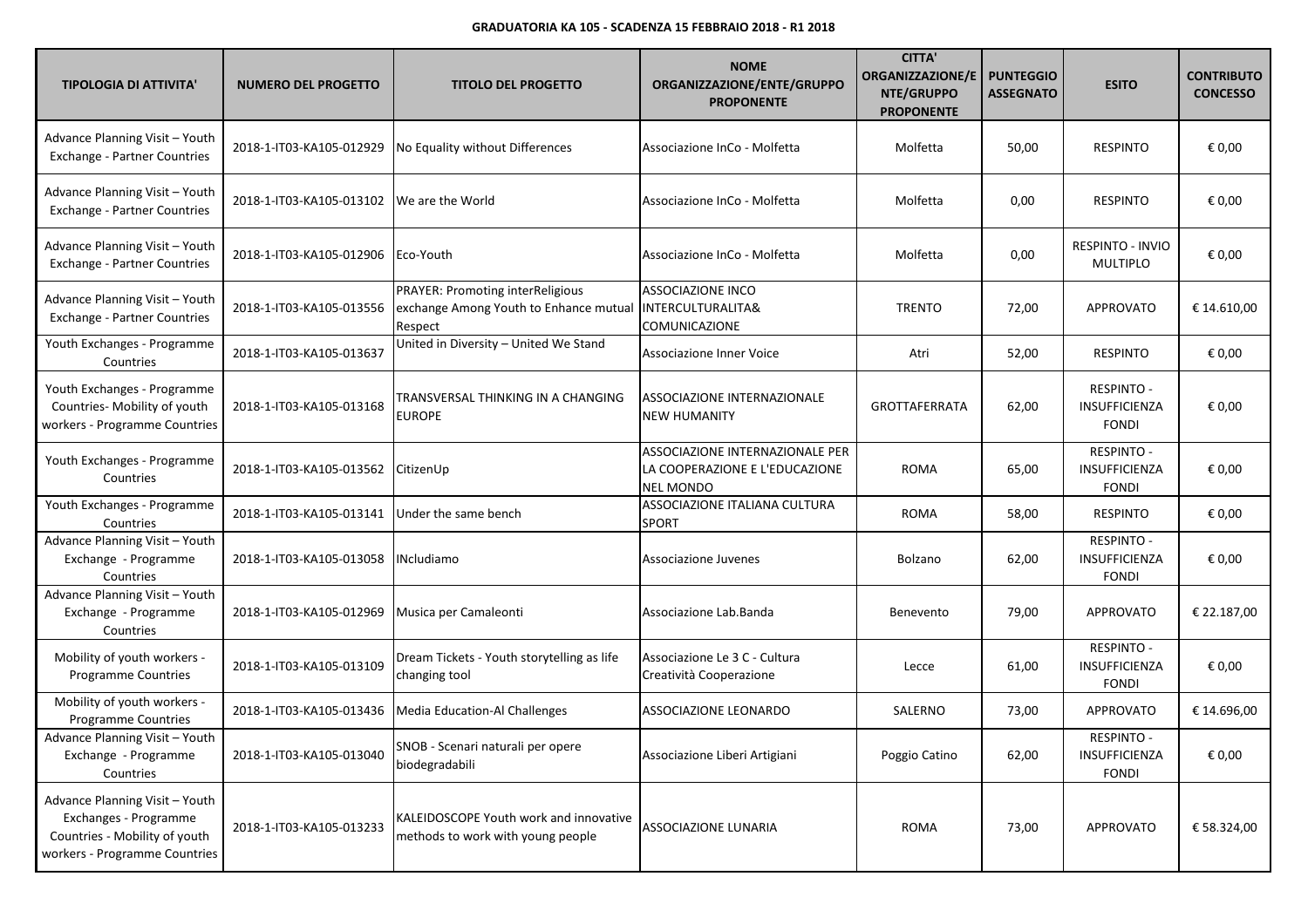| <b>TIPOLOGIA DI ATTIVITA'</b>                                         | <b>NUMERO DEL PROGETTO</b> | <b>TITOLO DEL PROGETTO</b>                                            | <b>NOME</b><br>ORGANIZZAZIONE/ENTE/GRUPPO<br><b>PROPONENTE</b>                    | <b>CITTA'</b><br><b>ORGANIZZAZIONE/E</b><br>NTE/GRUPPO<br><b>PROPONENTE</b> | <b>PUNTEGGIO</b><br><b>ASSEGNATO</b> | <b>ESITO</b>                                | <b>CONTRIBUTO</b><br><b>CONCESSO</b> |
|-----------------------------------------------------------------------|----------------------------|-----------------------------------------------------------------------|-----------------------------------------------------------------------------------|-----------------------------------------------------------------------------|--------------------------------------|---------------------------------------------|--------------------------------------|
| Youth Exchanges - Programme<br>Countries                              | 2018-1-IT03-KA105-013557   | Noi siamo l'isola che non c'è                                         | Associazione Musicale "Arturo<br>Toscanini" - Corpo Bandistico Città di<br>Ispica | Ispica                                                                      | 55,00                                | <b>RESPINTO</b>                             | € 0,00                               |
| Youth Exchanges - Programme<br>Countries                              | 2018-1-IT03-KA105-012986   | Crossroads                                                            | Associazione Musicale "Complesso<br>Bandistico Città di Montemurro"               | Montemurro                                                                  | 57,00                                | <b>RESPINTO</b>                             | € 0,00                               |
| Youth Exchanges - Programme<br>Countries                              | 2018-1-IT03-KA105-013373   | <b>Healthy Environment</b>                                            | <b>Associazione Musicale</b><br>"Tradizionando"                                   | Palomonte                                                                   | 59,00                                | <b>RESPINTO</b>                             | € 0,00                               |
| Youth Exchanges - Programme<br>Countries                              | 2018-1-IT03-KA105-013651   | Sustainable Sound                                                     | Associazione Musicale Città di<br>Cisternino                                      | Cisternino (BR)                                                             | 0,00                                 | <b>RESPINTO</b>                             | € 0,00                               |
| Youth Exchanges - Programme<br>Countries                              | 2018-1-IT03-KA105-013148   | Sustainable Sound                                                     | Associazione Musicale Città di<br>Cisternino                                      | Cisternino                                                                  | 0,00                                 | RESPINTO - INVIO<br><b>MULTIPLO</b>         | € 0,00                               |
| Advance Planning Visit - Youth<br>Exchange - Programme<br>Countries   | 2018-1-IT03-KA105-012924   | Diversità Culturale e Diversità Ambientale<br>per l'Europa del Futuro | Associazione Musicale S.Cecilia -<br>Banda musicale S.Cecilia                     | Villacidro                                                                  | 57,00                                | <b>RESPINTO</b>                             | € 0,00                               |
| Youth Exchanges - Programme<br>Countries                              | 2018-1-IT03-KA105-012963   | 'FIRST STEP GENDER EQUALITY"                                          | Associazione no profit Sicily Plus                                                | Zafferana Etnea                                                             | 55,00                                | <b>RESPINTO</b>                             | € 0,00                               |
| Youth Exchanges - Partner<br>Countries                                | 2018-1-IT03-KA105-012882   | 'Green-Europe"                                                        | Associazione no profit Sicily Plus                                                | Zafferana Etnea                                                             | 55,00                                | <b>RESPINTO</b>                             | € 0,00                               |
| Youth Exchanges - Partner<br>Countries                                | 2018-1-IT03-KA105-013507   | <b>MEeating</b>                                                       | Associazione Noema                                                                | Messina                                                                     | 64,00                                | RESPINTO -<br>INSUFFICIENZA<br><b>FONDI</b> | € 0,00                               |
| Youth Exchanges - Programme<br>Countries                              | 2018-1-IT03-KA105-013472   | <b>REMUSEEK</b>                                                       | Associazione ONLUS L'Albero della<br>vita                                         | Pachino                                                                     | 0,00                                 | <b>RESPINTO</b>                             | € 0,00                               |
| Youth Exchanges - Programme<br>Countries                              | 2018-1-IT03-KA105-013512   | Look closer. Understand each other                                    | ASSOCIAZIONE OTTOVOLANTE                                                          | <b>BOLOGNA</b>                                                              | 57,00                                | <b>RESPINTO</b>                             | € 0,00                               |
| Advance Planning Visit - Youth<br>Exchange - Programme<br>Countries   | 2018-1-IT03-KA105-013533   | Time to create                                                        | ASSOCIAZIONE OTTOVOLANTE                                                          | <b>BOLOGNA</b>                                                              | 57,00                                | <b>RESPINTO</b>                             | € 0,00                               |
| Youth Exchanges - Programme<br>Countries                              | 2018-1-IT03-KA105-013349   | Summer Circus                                                         | Associazione per la Pedagogia<br>Steineriana                                      | <b>REGGIO EMILIA</b>                                                        | 58,00                                | <b>RESPINTO</b>                             | € 0,00                               |
| Youth Exchanges - Programme<br>Countries                              | 2018-1-IT03-KA105-012957   | <b>Summer Circus</b>                                                  | Associazione per la Pedagogia<br>Steineriana                                      | REGGIO EMILIA                                                               | 0,00                                 | RESPINTO - INVIO<br><b>MULTIPLO</b>         | € 0,00                               |
| Youth Exchanges - Programme<br>Countries                              | 2018-1-IT03-KA105-013339   | <b>Summer Circus</b>                                                  | Associazione per la Pedagogia<br>Steineriana                                      | REGGIO EMILIA                                                               | 0,00                                 | <b>RESPINTO - INVIO</b><br><b>MULTIPLO</b>  | € 0,00                               |
| Advance Planning Visit - Youth<br><b>Exchange - Partner Countries</b> | 2018-1-IT03-KA105-013492   | <b>CUSTODI DI FUTURO</b>                                              | Associazione Pro Loco "F. Fiorentino"<br>Lamezia Terme                            | Lamezia Terme                                                               | 55,00                                | <b>RESPINTO</b>                             | € 0,00                               |
| Advance Planning Visit - Youth<br>Exchange - Programme<br>Countries   | 2018-1-IT03-KA105-013317   | Folk @ Furor                                                          | Associazione Pro Loco Caiazzo "Nino<br>Marcuccio"                                 | Caiazzo                                                                     | 63,00                                | RESPINTO -<br>INSUFFICIENZA<br><b>FONDI</b> | € 0,00                               |
| Youth Exchanges - Programme<br>Countries                              | 2018-1-IT03-KA105-013005   | No season required                                                    | Associazione Pro Loco Sorgono                                                     | Sorgono                                                                     | 50,00                                | <b>RESPINTO</b>                             | € 0,00                               |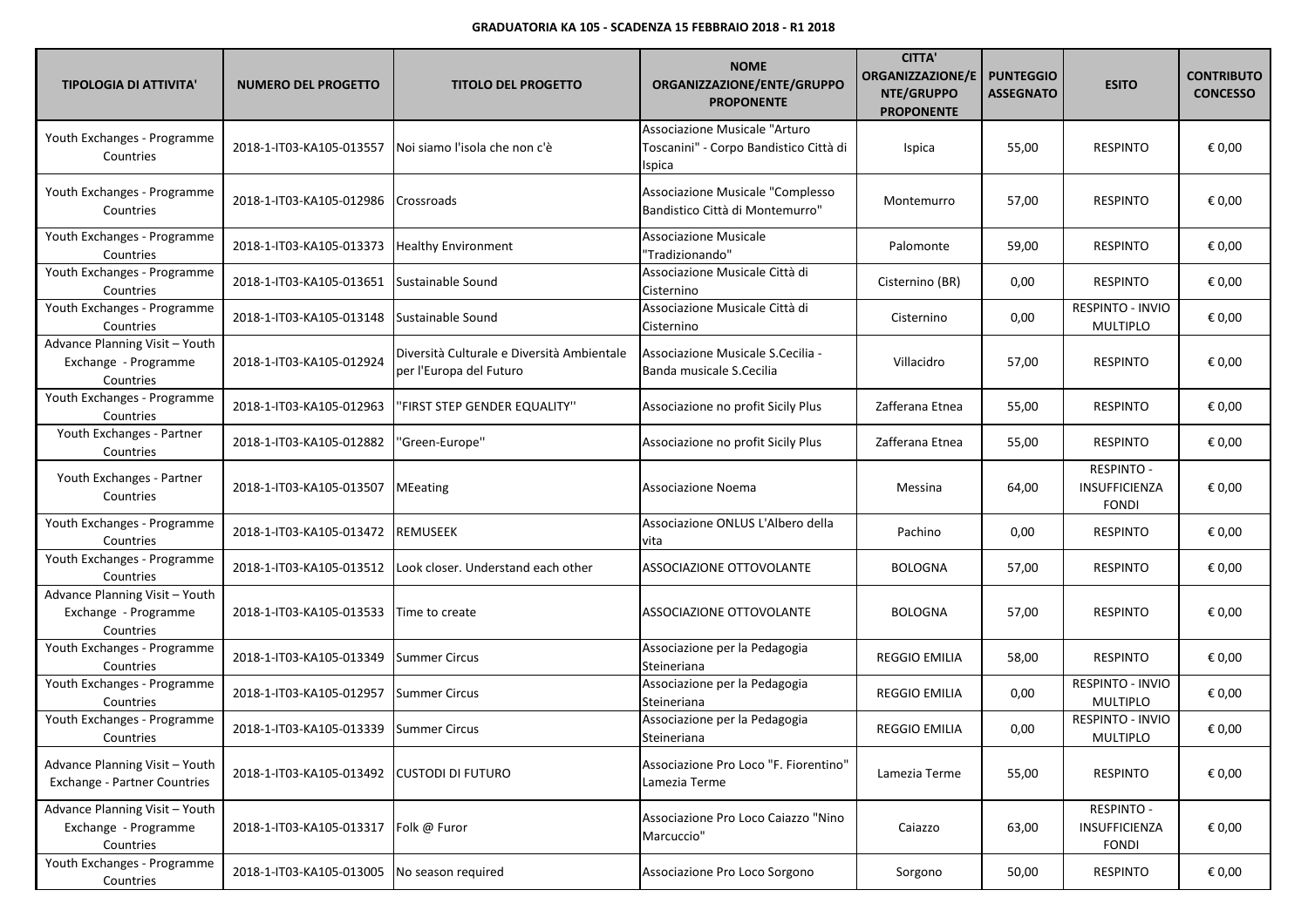| <b>TIPOLOGIA DI ATTIVITA'</b>                                       | <b>NUMERO DEL PROGETTO</b> | <b>TITOLO DEL PROGETTO</b>                                                   | <b>NOME</b><br>ORGANIZZAZIONE/ENTE/GRUPPO<br><b>PROPONENTE</b>  | <b>CITTA</b><br><b>ORGANIZZAZIONE/E</b><br>NTE/GRUPPO<br><b>PROPONENTE</b> | <b>PUNTEGGIO</b><br><b>ASSEGNATO</b> | <b>ESITO</b>                                              | <b>CONTRIBUTO</b><br><b>CONCESSO</b> |
|---------------------------------------------------------------------|----------------------------|------------------------------------------------------------------------------|-----------------------------------------------------------------|----------------------------------------------------------------------------|--------------------------------------|-----------------------------------------------------------|--------------------------------------|
| Youth Exchanges - Programme<br>Countries                            | 2018-1-IT03-KA105-013202   | Youth mUsEum                                                                 | Associazione Proloco Buccino                                    | <b>BUCCINO</b>                                                             | 52,00                                | <b>RESPINTO</b>                                           | € 0,00                               |
| Youth Exchanges - Programme<br>Countries                            | 2018-1-IT03-KA105-013287   | EUtopia                                                                      | <b>ASSOCIAZIONE PROLOCO</b><br>CAMPOMAGGIORE                    | CAMPOMAGGIORE                                                              | 77,00                                | APPROVATO                                                 | € 20.258,00                          |
| Youth Exchanges - Programme<br>Countries                            | 2018-1-IT03-KA105-013341   | Future developers                                                            | Associazione Protezione Civile Gruppo<br>Lucano                 | Viggiano                                                                   | 73,00                                | <b>APPROVATO</b>                                          | € 17.173,00                          |
| Advance Planning Visit - Youth<br>Exchange - Programme<br>Countries | 2018-1-IT03-KA105-013503   | <b>Taste of Culture</b>                                                      | Associazione Sabbeen Group                                      | Viadana                                                                    | 61,00                                | <b>RESPINTO -</b><br>INSUFFICIENZA<br><b>FONDI</b>        | € 0,00                               |
| Youth Exchanges - Programme<br>Countries                            | 2018-1-IT03-KA105-012921   | The power of sport                                                           | Associazione Sociale Culturale "U<br>Carrett"                   | Pignola                                                                    | 55,00                                | <b>RESPINTO</b>                                           | € 0,00                               |
| Youth Exchanges - Programme<br>Countries                            | 2018-1-IT03-KA105-012954   | Uniti per il futuro                                                          | Associazione Socio Culturale<br>Turistica Savoia Terra Mia      | Savoia di Lucania                                                          | 57,00                                | <b>RESPINTO</b>                                           | € 0,00                               |
| Advance Planning Visit - Youth<br>Exchange - Programme<br>Countries | 2018-1-IT03-KA105-013211   | Multimedia Me                                                                | Associazione Sonora Social Club                                 | Bagnacavallo                                                               | 56,00                                | <b>RESPINTO</b>                                           | € 0,00                               |
| Youth Exchanges - Programme<br>Countries                            | 2018-1-IT03-KA105-013245   | <b>SAVE OUR SPORT</b>                                                        | ASSOCIAZIONE SOS EUROPA                                         | <b>ROMA</b>                                                                | 64,00                                | <b>RESPINTO -</b><br><b>INSUFFICIENZA</b><br><b>FONDI</b> | € 0,00                               |
| Youth Exchanges - Programme<br>Countries                            | 2018-1-IT03-KA105-013007   | Sportivamente abili                                                          | ASSOCIAZIONE SOS EUROPA                                         | <b>ROMA</b>                                                                | 56,00                                | <b>RESPINTO</b>                                           | € 0,00                               |
| Youth Exchanges - Programme<br>Countries                            | 2018-1-IT03-KA105-013050   | GO BACK memory to build dialogue                                             | <b>ASSOCIAZIONE SOS EUROPA</b>                                  | <b>ROMA</b>                                                                | 54,00                                | <b>RESPINTO</b>                                           | € 0,00                               |
| Advance Planning Visit - Youth<br>Exchange - Programme<br>Countries | 2018-1-IT03-KA105-013142   | <b>Proud to dance</b>                                                        | Associazione Sportiva Dilettantistica<br>Culturale Salvaj       | Monesiglio                                                                 | 0,00                                 | <b>RESPINTO</b>                                           | € 0,00                               |
| Youth Exchanges - Programme<br>Countries                            | 2018-1-IT03-KA105-013036   | Il mondo nel pallone!                                                        | Associazione sportiva dilettantistica<br>Fortitudo Basket Trani | Trani                                                                      | 56,00                                | <b>RESPINTO</b>                                           | € 0,00                               |
| Advance Planning Visit - Youth<br>Exchange - Programme<br>Countries | 2018-1-IT03-KA105-013011   | Catch the moment! Wide angle of diversity Associazione Studenti per la Città |                                                                 | Decimomannu                                                                | 67,00                                | <b>RESPINTO -</b><br>INSUFFICIENZA<br><b>FONDI</b>        | € 0,00                               |
| Mobility of youth workers -<br><b>Programme Countries</b>           | 2018-1-IT03-KA105-013372   | Beat bullying: Youth Workers working on<br>prevention of bullying            | Associazione Studenti per la Città                              | Decimomannu                                                                | 65,00                                | <b>RESPINTO -</b><br><b>INSUFFICIENZA</b><br><b>FONDI</b> | € 0,00                               |
| Youth Exchanges - Programme<br>Countries                            | 2018-1-IT03-KA105-013426   | IntegrART                                                                    | Associazione Studenti per la Città                              | Decimomannu                                                                | 64,00                                | <b>RESPINTO -</b><br>INSUFFICIENZA<br><b>FONDI</b>        | € 0,00                               |
| Mobility of youth workers -<br><b>Programme Countries</b>           | 2018-1-IT03-KA105-013457   | InfoTec-Communicating effectively in youth<br>work                           | Associazione Studenti per la Città                              | Decimomannu                                                                | 39,00                                | <b>RESPINTO</b>                                           | € 0,00                               |
| Mobility of youth workers -<br>Programme Countries                  | 2018-1-IT03-KA105-013032   | Harvest your resources                                                       | Associazione Teatro invisibile                                  | Padua                                                                      | 46,00                                | <b>RESPINTO</b>                                           | € 0,00                               |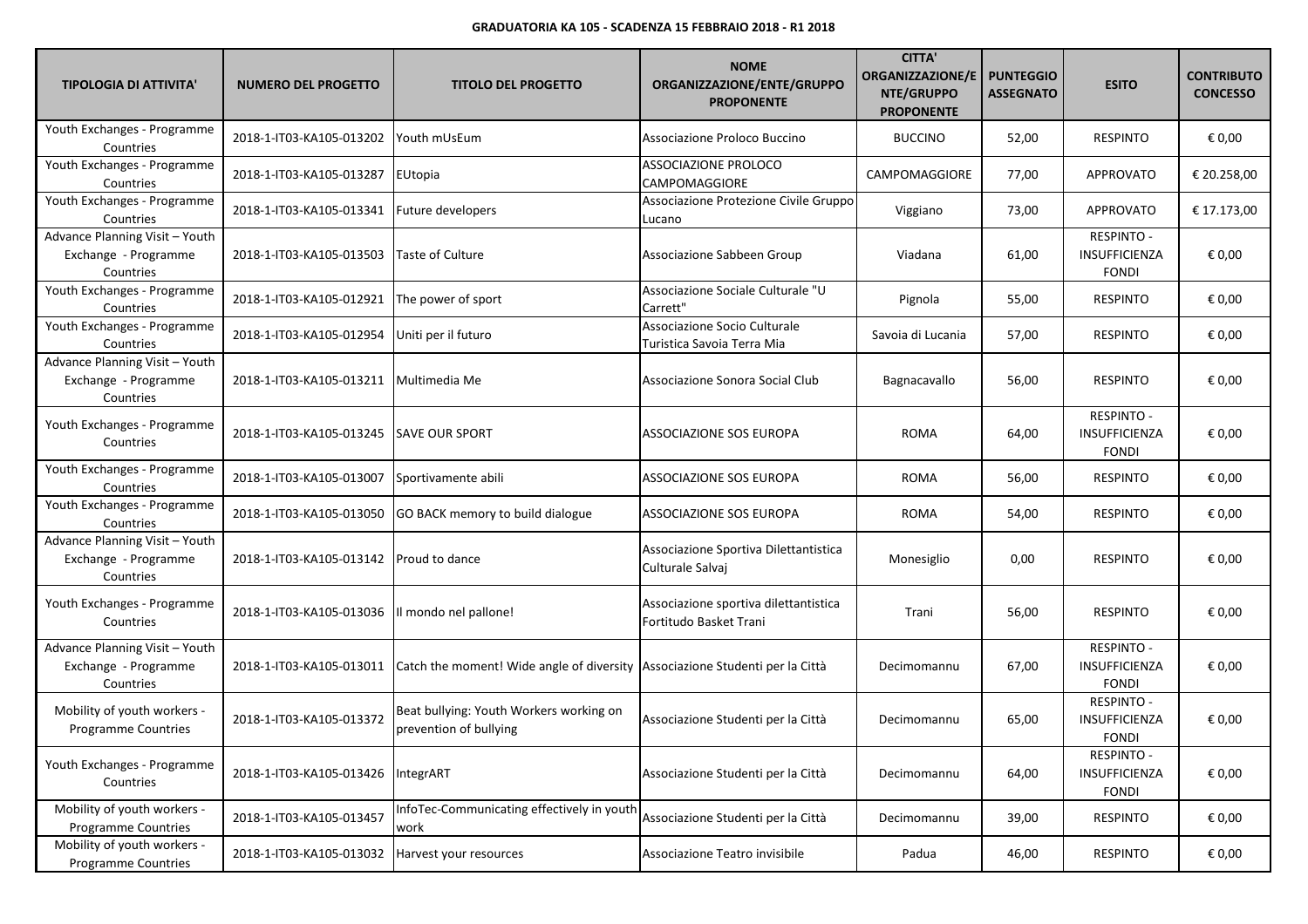| <b>TIPOLOGIA DI ATTIVITA'</b>                                                             | <b>NUMERO DEL PROGETTO</b>             | <b>TITOLO DEL PROGETTO</b>                                                             | <b>NOME</b><br>ORGANIZZAZIONE/ENTE/GRUPPO<br><b>PROPONENTE</b> | <b>CITTA'</b><br>ORGANIZZAZIONE/E<br>NTE/GRUPPO<br><b>PROPONENTE</b> | <b>PUNTEGGIO</b><br><b>ASSEGNATO</b> | <b>ESITO</b>                                              | <b>CONTRIBUTO</b><br><b>CONCESSO</b> |
|-------------------------------------------------------------------------------------------|----------------------------------------|----------------------------------------------------------------------------------------|----------------------------------------------------------------|----------------------------------------------------------------------|--------------------------------------|-----------------------------------------------------------|--------------------------------------|
| Youth Exchanges - Partner<br>Countries - Mobility of youth<br>workers - Partner Countries | 2018-1-IT03-KA105-013260               | GEA (Green Environment Actions) with<br>Youth!                                         | Associazione Trentino con i Balcani<br>Onlus                   | Trento                                                               | 64,00                                | <b>RESPINTO -</b><br>INSUFFICIENZA<br><b>FONDI</b>        | € 0,00                               |
| Youth Exchanges - Programme<br>Countries                                                  | 2018-1-IT03-KA105-013049               | Black or White? What's the difference?                                                 | Associazione Turiana                                           | Alcara Li Fusi                                                       | 40,00                                | <b>RESPINTO</b>                                           | € 0,00                               |
| Youth Exchanges - Programme<br>Countries                                                  | 2018-1-IT03-KA105-012923               | Musica Arte Tecnologia per il Sociale 4.0                                              | Associazione Turistica Pro Loco<br>Guamaggiore                 | Guamaggiore                                                          | 62,00                                | <b>RESPINTO -</b><br>INSUFFICIENZA<br><b>FONDI</b>        | € 0,00                               |
| Youth Exchanges - Programme<br>Countries                                                  | 2018-1-IT03-KA105-012922               | Musica Arte Tecnologia per il Sociale 4.0                                              | Associazione Turistica Pro Loco<br>Guamaggiore                 | Guamaggiore                                                          | 0,00                                 | RESPINTO - INVIO<br><b>MULTIPLO</b>                       | € 0,00                               |
| Advance Planning Visit - Youth<br><b>Exchange - Partner Countries</b>                     | 2018-1-IT03-KA105-013448               | Art therapy as a way to inclusive<br>community                                         | ASSOCIAZIONE UNIAMOCI ONLUS                                    | PALERMO                                                              | 77,00                                | APPROVATO                                                 | € 18.635,00                          |
| Mobility of youth workers -<br><b>Partner Countries</b>                                   | 2018-1-IT03-KA105-013577               | Migration-Integration                                                                  | Associazione Vele Corsare                                      | Tortoli'                                                             | 46,00                                | <b>RESPINTO</b>                                           | € 0,00                               |
| Youth Exchanges - Programme<br>Countries                                                  | 2018-1-IT03-KA105-013241               | FORWARD TO THE HOSPITALITY,<br>INCLUSION AND CULTURAL EXCHANGE<br><b>BETWEEN YOUTH</b> | ASSOCIAZIONELA ROSA ROJA                                       | <b>SESTU</b>                                                         | 0,00                                 | <b>RESPINTO</b>                                           | € 0,00                               |
| Youth Exchanges - Programme<br>Countries                                                  | 2018-1-IT03-KA105-013234               | Art4Peace                                                                              | AURIVE SOCIETA' COOPERATIVA<br><b>SOCIALE</b>                  | <b>NOVARA</b>                                                        | 65,00                                | <b>RESPINTO -</b><br><b>INSUFFICIENZA</b><br><b>FONDI</b> | € 0,00                               |
| Youth Exchanges - Programme<br>Countries                                                  | 2018-1-IT03-KA105-013246               | Apri le tue braccia, apri la tua mente                                                 | AVIS - Comunale di Potenza                                     | <b>POTENZA</b>                                                       | 67,00                                | <b>RESPINTO -</b><br>INSUFFICIENZA<br><b>FONDI</b>        | € 0,00                               |
| Advance Planning Visit - Youth<br>Exchange - Programme<br>Countries                       | 2018-1-IT03-KA105-013476               | Know, meet and welcome                                                                 | Babele onlus                                                   | Pavia                                                                | 63,00                                | <b>RESPINTO -</b><br>INSUFFICIENZA<br><b>FONDI</b>        | € 0,00                               |
| Advance Planning Visit - Youth<br>Exchange - Programme<br>Countries                       | 2018-1-IT03-KA105-013104               | Know, meet and welcome                                                                 | Babele onlus                                                   | Pavia                                                                | 0,00                                 | RESPINTO - INVIO<br>MULTIPLO                              | € 0,00                               |
| Youth Exchanges - Programme<br>Countries                                                  | 2018-1-IT03-KA105-012928               | Equal rights, equal future                                                             | Banda Musicale "I Leoncini d'Abruzzo"                          | Pescina                                                              | 59,00                                | <b>RESPINTO</b>                                           | € 0,00                               |
| Youth Exchanges - Programme<br>Countries                                                  | 2018-1-IT03-KA105-013362               | Media Against Radicalization in EU                                                     | Be The Change                                                  | Messina                                                              | 56,00                                | <b>RESPINTO</b>                                           | € 0,00                               |
| Youth Exchanges - Programme<br>Countries                                                  | 2018-1-IT03-KA105-013348 Be ReCreative |                                                                                        | Be The Change                                                  | Messina                                                              | 50,00                                | <b>RESPINTO</b>                                           | $\epsilon$ 0,00                      |
| Advance Planning Visit - Youth<br>Exchange - Programme<br>Countries                       | 2018-1-IT03-KA105-013201               | Learn Different - Get Better                                                           | <b>Bel Quel</b>                                                | Sala Bolognese                                                       | 62,00                                | <b>RESPINTO -</b><br>INSUFFICIENZA<br><b>FONDI</b>        | € 0,00                               |
| Advance Planning Visit - Youth<br>Exchange - Programme<br>Countries                       | 2018-1-IT03-KA105-013387               | Food and tradition: Our job!                                                           | Belmonte in Rete - Belmonte Network                            | <b>Belmonte Calabro</b>                                              | 48,00                                | <b>RESPINTO</b>                                           | € 0,00                               |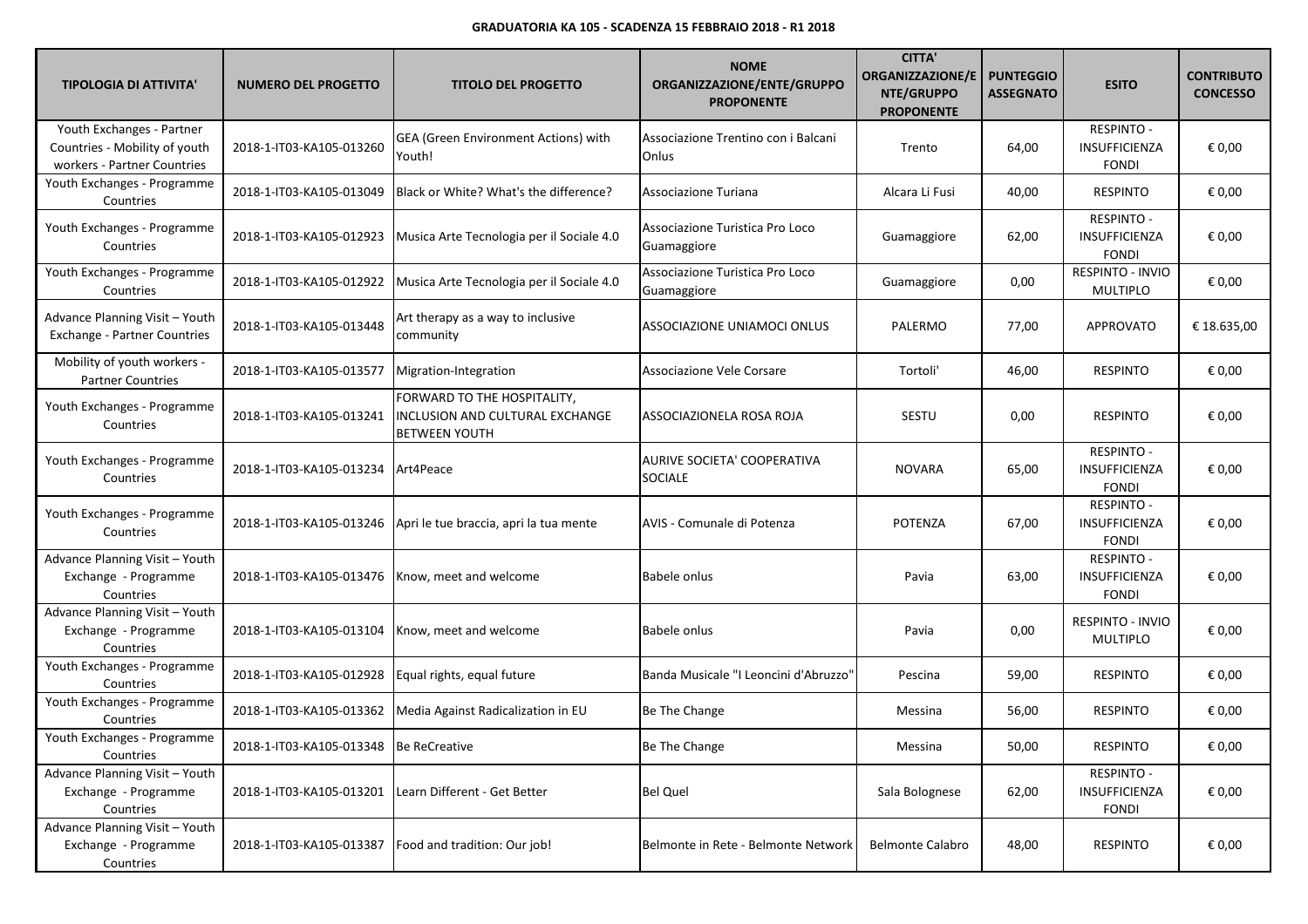| <b>TIPOLOGIA DI ATTIVITA'</b>                                       | <b>NUMERO DEL PROGETTO</b> | <b>TITOLO DEL PROGETTO</b>                                                                                | <b>NOME</b><br>ORGANIZZAZIONE/ENTE/GRUPPO<br><b>PROPONENTE</b>                                  | <b>CITTA'</b><br>ORGANIZZAZIONE/E<br>NTE/GRUPPO<br><b>PROPONENTE</b> | <b>PUNTEGGIO</b><br><b>ASSEGNATO</b> | <b>ESITO</b>                                              | <b>CONTRIBUTO</b><br><b>CONCESSO</b> |
|---------------------------------------------------------------------|----------------------------|-----------------------------------------------------------------------------------------------------------|-------------------------------------------------------------------------------------------------|----------------------------------------------------------------------|--------------------------------------|-----------------------------------------------------------|--------------------------------------|
| Mobility of youth workers -<br><b>Partner Countries</b>             | 2018-1-IT03-KA105-013318   | Model European Union-Symposium                                                                            | <b>BRINGING EUROPEANS TOGETHER</b><br><b>ASSOCIATION-ITALIA</b>                                 | Roma                                                                 | 35,00                                | <b>RESPINTO</b>                                           | € 0,00                               |
| Advance Planning Visit - Youth<br>Exchange - Programme<br>Countries | 2018-1-IT03-KA105-013199   | The Future is Mine                                                                                        | <b>BUTTERFLY DREAMER ITALIA</b>                                                                 | Palermo                                                              | 40,00                                | <b>RESPINTO</b>                                           | € 0,00                               |
| Mobility of youth workers -<br><b>Programme Countries</b>           | 2018-1-IT03-KA105-013419   | <b>B.I.T. INCLUSION AND YOUTH WORK</b><br>(Building innovation through inclusion and<br>youth work)       | <b>Butterfly for University</b>                                                                 | Misilmeri                                                            | 53,00                                | <b>RESPINTO</b>                                           | € 0,00                               |
| Advance Planning Visit - Youth<br>Exchange - Programme<br>Countries | 2018-1-IT03-KA105-013551   | A.R.T.E. - Attività Relazionali nel Tempo<br>Educativo                                                    | C.E.M.E.A. Taranto                                                                              | Taranto                                                              | 47,00                                | <b>RESPINTO</b>                                           | € 0,00                               |
| Mobility of youth workers -<br>Programme Countries                  | 2018-1-IT03-KA105-013464   | <b>Health and Beyond</b>                                                                                  | C.R.E.A Creatività, Recreazione,<br>Educazione, Azione European Youth<br>Group                  | Camisano Vicentino                                                   | 46,00                                | <b>RESPINTO</b>                                           | € 0,00                               |
| Mobility of youth workers -<br><b>Programme Countries</b>           | 2018-1-IT03-KA105-013443   | Educating Youth, Developing Humans,<br><b>Fostering Rights</b>                                            | C.R.E.A Creatività, Recreazione,<br>Educazione, Azione European Youth<br>Group                  | Camisano Vicentino                                                   | 44,00                                | <b>RESPINTO</b>                                           | € 0,00                               |
| Youth Exchanges - Programme<br>Countries                            | 2018-1-IT03-KA105-012884   | SPORTegration                                                                                             | C.S.A.IN. Comitato Regionale Puglia                                                             | <b>SAN PIETRO</b><br>VERNOTICO                                       | 62,00                                | RESPINTO -<br><b>INSUFFICIENZA</b><br><b>FONDI</b>        | € 0,00                               |
| Youth Exchanges - Programme<br>Countries                            | 2018-1-IT03-KA105-013158   | "A.N.T.Y.G.O.N.E. - Acquiring New Tools for<br>Youth to Get Out NEET and Exclusion -<br>reloaded"         | CENTRO INTERCULTURALE ARTISTICO<br>SICILIANO - LA GUILLA                                        | Palermo                                                              | 75,00                                | APPROVATO                                                 | € 21.132,00                          |
| Mobility of youth workers -<br><b>Partner Countries</b>             | 2018-1-IT03-KA105-013490   | On the move. Experiential education for<br>social<br>inclusion                                            | CENTRO INTERNAZIONALE PER LA<br>PROMOZIONE DELL'EDUCAZIONE E LO<br><b>SVILUPPO ASSOCIAZIONE</b> | PALERMO                                                              | 72,00                                | APPROVATO                                                 | € 22.524,00                          |
| Mobility of youth workers -<br><b>Programme Countries</b>           | 2018-1-IT03-KA105-013569   | Citizenship education and media literacy as<br>tools to prevent political extremism on<br>social networks | CENTRO PER LO SVILUPPO CREATIVO<br>DANILO DOLCI ONLUS ASSOCIAZIONE                              | PALERMO                                                              | 69,00                                | RESPINTO -<br>INSUFFICIENZA<br><b>FONDI</b>               | € 0,00                               |
| Youth Exchanges - Programme<br>Countries                            | 2018-1-IT03-KA105-013539   | AgriRoots: Developing Measures To Root<br>Youth in Social Agriculture                                     | CENTRO SERVIZI ASSOCIATI -<br>COOPERATIVA SOCIALE ONLUS                                         | SAN VENDEMIANO                                                       | 69,00                                | <b>APPROVATO</b>                                          | € 18.382,00                          |
| Youth Exchanges - Programme<br>Countries                            | 2018-1-IT03-KA105-013543   | Sport as a Tool to Educate People:<br>Integration is the Goal                                             | CENTRO SERVIZI ASSOCIATI -<br>COOPERATIVA SOCIALE ONLUS                                         | <b>SAN VENDEMIANO</b>                                                | 61,00                                | <b>RESPINTO -</b><br><b>INSUFFICIENZA</b><br><b>FONDI</b> | € 0,00                               |
| Youth Exchanges - Partner<br>Countries                              | 2018-1-IT03-KA105-013564   | Seeds of Youth: Cultivating Environmental<br>Education among European Youth                               | CENTRO SERVIZI ASSOCIATI -<br>COOPERATIVA SOCIALE ONLUS                                         | <b>SAN VENDEMIANO</b>                                                | 58,00                                | <b>RESPINTO</b>                                           | € 0,00                               |
| Youth Exchanges - Partner<br>Countries                              | 2018-1-IT03-KA105-013150   | Migration Through Video Perspective                                                                       | Centro Solidarietà Incontro Ascolto e<br>Prima Accoglienza ONLUS                                | Chieti                                                               | 58,00                                | <b>RESPINTO</b>                                           | € 0,00                               |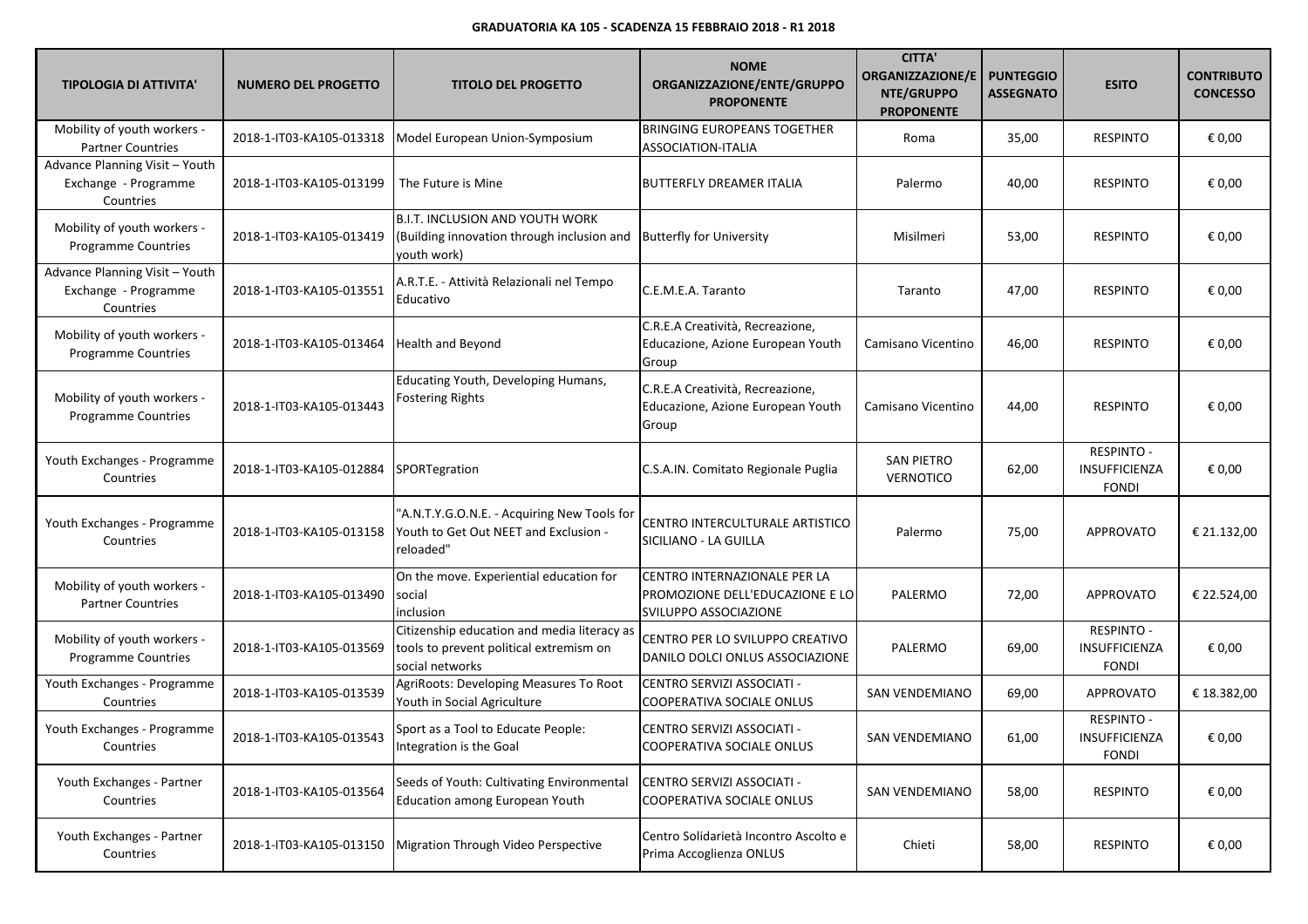| <b>TIPOLOGIA DI ATTIVITA'</b>                                         | <b>NUMERO DEL PROGETTO</b> | <b>TITOLO DEL PROGETTO</b>                                                                                              | <b>NOME</b><br>ORGANIZZAZIONE/ENTE/GRUPPO<br><b>PROPONENTE</b>                  | <b>CITTA</b><br><b>ORGANIZZAZIONE/E</b><br>NTE/GRUPPO<br><b>PROPONENTE</b> | <b>PUNTEGGIO</b><br><b>ASSEGNATO</b> | <b>ESITO</b>                                              | <b>CONTRIBUTO</b><br><b>CONCESSO</b> |
|-----------------------------------------------------------------------|----------------------------|-------------------------------------------------------------------------------------------------------------------------|---------------------------------------------------------------------------------|----------------------------------------------------------------------------|--------------------------------------|-----------------------------------------------------------|--------------------------------------|
| Advance Planning Visit - Youth<br><b>Exchange - Partner Countries</b> | 2018-1-IT03-KA105-013052   | Migration Through Video Perspective                                                                                     | Centro Solidarietà Incontro Ascolto e<br>Prima Accoglienza ONLUS                | Chieti                                                                     | 0,00                                 | RESPINTO - INVIO<br><b>MULTIPLO</b>                       | € 0,00                               |
| Youth Exchanges - Partner<br>Countries                                | 2018-1-IT03-KA105-013149   | Migration Through Video Perspective                                                                                     | Centro Solidarietà Incontro Ascolto e<br>Prima Accoglienza ONLUS                | Chieti                                                                     | 0,00                                 | RESPINTO - INVIO<br><b>MULTIPLO</b>                       | € 0,00                               |
| Youth Exchanges - Programme<br>Countries                              | 2018-1-IT03-KA105-012892   | Be the creator of your future                                                                                           | Centro studi "Amastra"                                                          | Mistretta                                                                  | 53,00                                | <b>RESPINTO</b>                                           | € 0,00                               |
| Youth Exchanges - Programme<br>Countries                              | 2018-1-IT03-KA105-012890   | Be the creator of your future                                                                                           | Centro studi "Amastra"                                                          | Mistretta                                                                  | 0,00                                 | RESPINTO - INVIO<br><b>MULTIPLO</b>                       | € 0,00                               |
| Mobility of youth workers -<br><b>Partner Countries</b>               | 2018-1-IT03-KA105-013594   | Seminar Radicalisati-OFF:: Tools and<br>Approaches of Non Formal Education to<br>Prevent Radicalisation of Young People | centro studi sereno regis                                                       | <b>TORINO</b>                                                              | 72,00                                | APPROVATO                                                 | € 18.551,00                          |
| Youth Exchanges - Programme<br>Countries                              | 2018-1-IT03-KA105-012897   | Interreligious dialogue for a better Europe                                                                             | Centro Studi Tradizioni Popolari<br>Gruppo Folk U Rafu Terrra del sale          | Petralia Soprana                                                           | 58,00                                | <b>RESPINTO</b>                                           | € 0,00                               |
| Youth Exchanges - Programme<br>Countries                              | 2018-1-IT03-KA105-013624   | Humans first of all!                                                                                                    | centro studio folk Michele Mario<br>Mancuso - gruppo folkloristico I<br>Nebrodi | Ficarra                                                                    | 59,00                                | <b>RESPINTO</b>                                           | € 0,00                               |
| Mobility of youth workers -<br><b>Programme Countries</b>             | 2018-1-IT03-KA105-013612   | IN MOTION - INclusive and alternative<br>deMOcratic participation                                                       | <b>CESIE</b>                                                                    | <b>TRAPPETO</b>                                                            | 0,00                                 | <b>RESPINTO</b>                                           | € 0,00                               |
| Youth Exchanges - Partner<br>Countries                                | 2018-1-IT03-KA105-013264   | Entrepreneur+                                                                                                           | <b>CET PLATFORM ITALY</b>                                                       | CASERTA                                                                    | 64,00                                | <b>RESPINTO -</b><br>INSUFFICIENZA<br><b>FONDI</b>        | € 0,00                               |
| Youth Exchanges - Programme<br>Countries                              | 2018-1-IT03-KA105-013262   | Let's Dance!                                                                                                            | <b>CET PLATFORM ITALY</b>                                                       | <b>CASERTA</b>                                                             | 64,00                                | <b>RESPINTO -</b><br>INSUFFICIENZA<br><b>FONDI</b>        | € 0,00                               |
| Mobility of youth workers -<br>Programme Countries                    | 2018-1-IT03-KA105-013244   | YOU-rope in EUrope                                                                                                      | <b>CET PLATFORM ITALY</b>                                                       | CASERTA                                                                    | 0,00                                 | <b>RESPINTO</b>                                           | € 0,00                               |
| Youth Exchanges - Programme<br>Countries                              | 2018-1-IT03-KA105-013259   | Let's Dance!                                                                                                            | <b>CET PLATFORM ITALY</b>                                                       | CASERTA                                                                    | 0,00                                 | RESPINTO - INVIO<br><b>MULTIPLO</b>                       | € 0,00                               |
| Youth Exchanges - Programme<br>Countries                              | 2018-1-IT03-KA105-013178   | Rural Roots: Connecting and Creating<br>Initiatives                                                                     | Chiocciola - la casa del nomade                                                 | Pennabilli                                                                 | 65,00                                | <b>RESPINTO -</b><br><b>INSUFFICIENZA</b><br><b>FONDI</b> | € 0,00                               |
| Youth Exchanges - Programme<br>Countries                              | 2018-1-IT03-KA105-013177   | <b>Rural Roots: Connecting and Creating</b><br>Initiatives                                                              | Chiocciola - la casa del nomade                                                 | Pennabilli                                                                 | 0,00                                 | RESPINTO - INVIO<br>MULTIPLO                              | € 0,00                               |
| Youth Exchanges - Programme<br>Countries                              | 2018-1-IT03-KA105-013588   | ATF: Arte e tecnologia per il futuro                                                                                    | Chorus Inside International                                                     | Chieti                                                                     | 64,00                                | RESPINTO -<br>INSUFFICIENZA<br><b>FONDI</b>               | € 0,00                               |
| Youth Exchanges - Programme<br>Countries                              | 2018-1-IT03-KA105-013347   | Intercultural Bridge                                                                                                    | Cilento Youth Union                                                             | Rofrano                                                                    | 65,00                                | <b>RESPINTO -</b><br>INSUFFICIENZA<br><b>FONDI</b>        | € 0,00                               |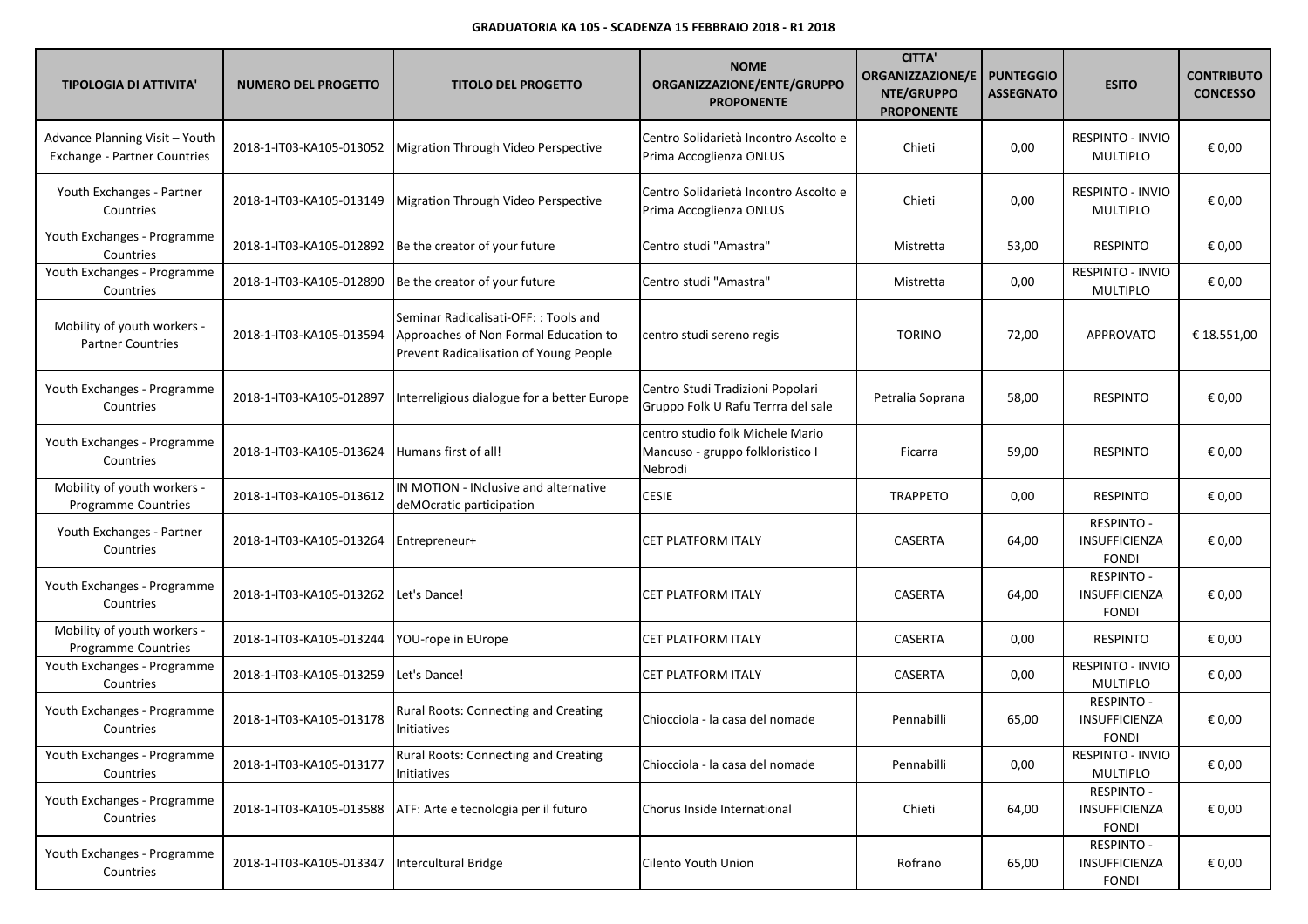| <b>TIPOLOGIA DI ATTIVITA'</b>                                                                                               | <b>NUMERO DEL PROGETTO</b> | <b>TITOLO DEL PROGETTO</b>                                                                         | <b>NOME</b><br>ORGANIZZAZIONE/ENTE/GRUPPO<br><b>PROPONENTE</b>    | <b>CITTA'</b><br><b>ORGANIZZAZIONE/E</b><br>NTE/GRUPPO<br><b>PROPONENTE</b> | <b>PUNTEGGIO</b><br><b>ASSEGNATO</b> | <b>ESITO</b>                                              | <b>CONTRIBUTO</b><br><b>CONCESSO</b> |
|-----------------------------------------------------------------------------------------------------------------------------|----------------------------|----------------------------------------------------------------------------------------------------|-------------------------------------------------------------------|-----------------------------------------------------------------------------|--------------------------------------|-----------------------------------------------------------|--------------------------------------|
| Advance Planning Visit - Youth<br><b>Exchange - Partner Countries</b>                                                       | 2018-1-IT03-KA105-013518   | Culture to Culture                                                                                 | Cilento Youth Union                                               | Rofrano                                                                     | 57,00                                | <b>RESPINTO</b>                                           | € 0,00                               |
| Mobility of youth workers -<br><b>Programme Countries</b>                                                                   | 2018-1-IT03-KA105-012968   | <b>Empowering Youth for Labor Market</b>                                                           | Cilento Youth Union                                               | Rofrano                                                                     | 56,00                                | <b>RESPINTO</b>                                           | € 0,00                               |
| Youth Exchanges - Programme<br>Countries                                                                                    | 2018-1-IT03-KA105-013383   | JOPUS Opportunità di Lavoro per Noi                                                                | Circolo Acli 2000 Padre Ugolino                                   | Chieti                                                                      | 62,00                                | <b>RESPINTO -</b><br>INSUFFICIENZA<br><b>FONDI</b>        | € 0,00                               |
| Youth Exchanges - Programme<br>Countries                                                                                    | 2018-1-IT03-KA105-012948   | Giorni puliti di un cielo inquinato!                                                               | Circolo ANSPI I Cimaioli                                          | Accettura                                                                   | 48,00                                | <b>RESPINTO</b>                                           | € 0,00                               |
| Advance Planning Visit - Youth<br>Exchange - Partner Countries                                                              | 2018-1-IT03-KA105-013297   | The Nature: a playground for the inclusion<br>of Young People                                      | CIRCOLO ARCI NUOVA ASSOCIAZIONE<br>CIRCOLO TERRITORIALE DI CHIETI | <b>CHIETI</b>                                                               | 71,00                                | <b>APPROVATO</b>                                          | € 22.280,00                          |
| Youth Exchanges - Programme<br>Countries                                                                                    | 2018-1-IT03-KA105-012894   | Together we can R.E.A.C.H. (Recover<br>European Ancient Cultural Heritage) 2                       | Civitas Mileto                                                    | mileto                                                                      | 73,00                                | APPROVATO                                                 | € 21.910,00                          |
| Youth Exchanges - Programme<br>Countries                                                                                    | 2018-1-IT03-KA105-012886   | Youth Up for Environmental Change                                                                  | Civitas Mileto                                                    | mileto                                                                      | 63,00                                | <b>RESPINTO -</b><br><b>INSUFFICIENZA</b><br><b>FONDI</b> | € 0.00                               |
| Youth Exchanges - Programme<br>Countries                                                                                    | 2018-1-IT03-KA105-012885   | LGBTQIA+: Put Colours in your heart!                                                               | Civitas Mileto                                                    | mileto                                                                      | 54,00                                | <b>RESPINTO</b>                                           | € 0,00                               |
| Youth Exchanges - Programme<br>Countries                                                                                    | 2018-1-IT03-KA105-012943   | Danzare sulle ali della pace                                                                       | Club dance folk "Miss '48                                         | Ruoti                                                                       | 52,00                                | <b>RESPINTO</b>                                           | € 0,00                               |
| Mobility of youth workers -<br><b>Programme Countries</b>                                                                   | 2018-1-IT03-KA105-013250   | <b>BREADucation</b>                                                                                | Club per l'UNESCO di Amalfi                                       | Amalfi                                                                      | 64,00                                | <b>RESPINTO -</b><br>INSUFFICIENZA<br><b>FONDI</b>        | € 0,00                               |
| Mobility of youth workers -<br><b>Programme Countries</b>                                                                   | 2018-1-IT03-KA105-013534   | Mental Health Education                                                                            | Coda di Lupo                                                      | Cagliari                                                                    | 84,00                                | <b>APPROVATO</b>                                          | € 21.263,00                          |
| Youth Exchanges - Programme<br>Countries                                                                                    | 2018-1-IT03-KA105-012918   | Coworking and Coliving for inclusion                                                               | <b>CO-LABORY</b>                                                  | Trani                                                                       | 0,00                                 | <b>RESPINTO</b>                                           | € 0,00                               |
| Youth Exchanges - Programme<br>Countries                                                                                    | 2018-1-IT03-KA105-013330   | <b>GHETTO OUT!</b>                                                                                 | Come pensiamo. Etnografia e<br>formazione.                        | Bologna                                                                     | 62,00                                | <b>RESPINTO -</b><br>INSUFFICIENZA<br><b>FONDI</b>        | € 0,00                               |
| Advance Planning Visit - Youth<br>Exchange - Partner Countries -<br>Mobility of youth workers -<br><b>Partner Countries</b> | 2018-1-IT03-KA105-013305   | Digital Feelings: on-line relationships and<br>emotions                                            | COMMISSIONE SINODALE PER LA<br><b>DIACONIA</b>                    | <b>TORRE PELLICE</b>                                                        | 0,00                                 | <b>RESPINTO</b>                                           | € 0,00                               |
| Youth Exchanges - Programme<br>Countries - Mobility of youth<br>workers - Partner Countries                                 | 2018-1-IT03-KA105-013488   | ToPiC Factory: Tailoring, Printing,<br>Communicating. Use creativity for youth<br>entrepreneurship | COMMISSIONE SINODALE PER LA<br><b>DIACONIA</b>                    | <b>TORRE PELLICE</b>                                                        | 0,00                                 | <b>RESPINTO</b>                                           | € 0,00                               |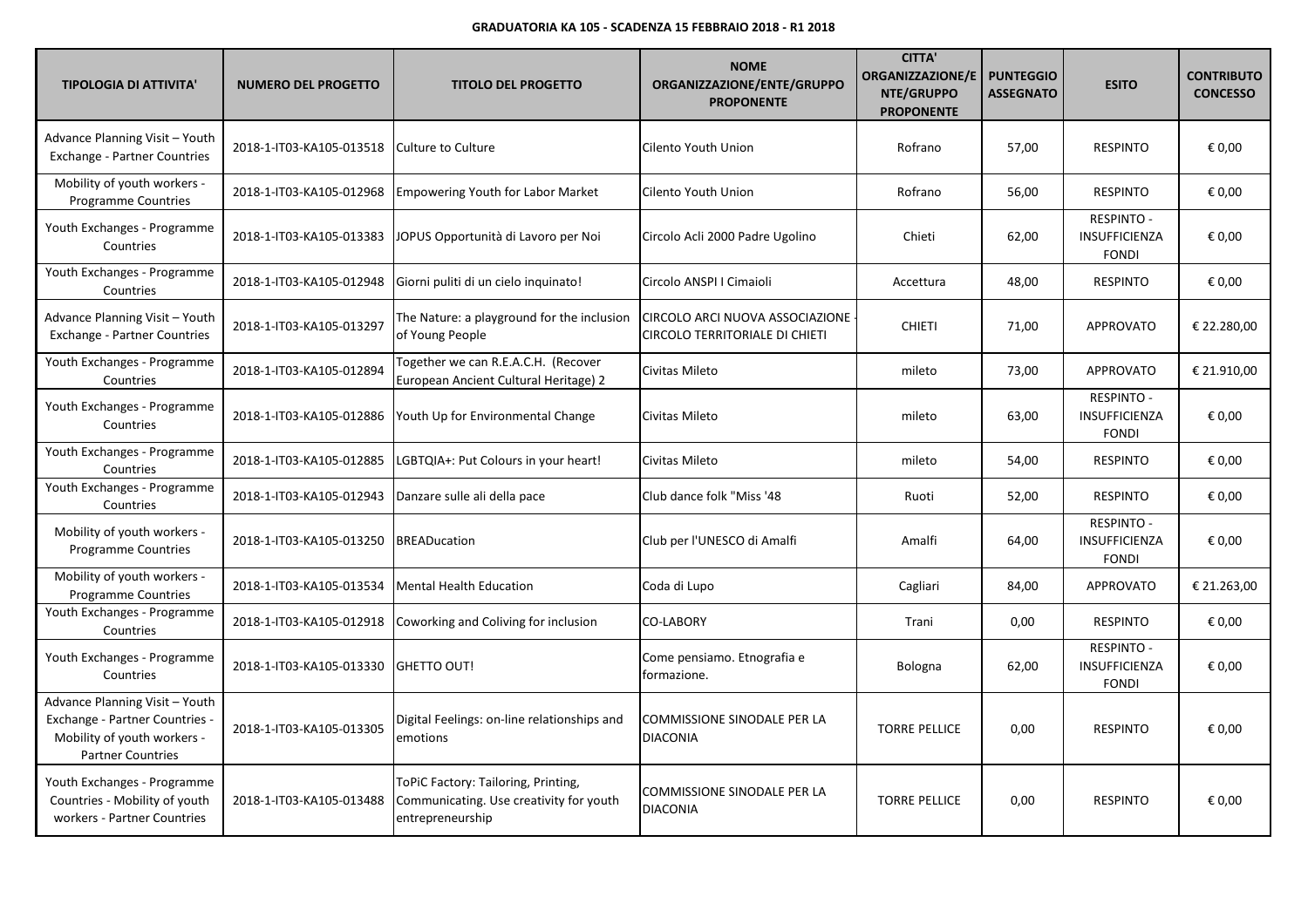| <b>TIPOLOGIA DI ATTIVITA'</b>                                                                                               | <b>NUMERO DEL PROGETTO</b> | <b>TITOLO DEL PROGETTO</b>                                                 | <b>NOME</b><br>ORGANIZZAZIONE/ENTE/GRUPPO<br><b>PROPONENTE</b> | <b>CITTA</b><br><b>ORGANIZZAZIONE/E</b><br>NTE/GRUPPO<br><b>PROPONENTE</b> | <b>PUNTEGGIO</b><br><b>ASSEGNATO</b> | <b>ESITO</b>                                       | <b>CONTRIBUTO</b><br><b>CONCESSO</b> |
|-----------------------------------------------------------------------------------------------------------------------------|----------------------------|----------------------------------------------------------------------------|----------------------------------------------------------------|----------------------------------------------------------------------------|--------------------------------------|----------------------------------------------------|--------------------------------------|
| Advance Planning Visit - Youth<br>Exchange - Partner Countries -<br>Mobility of youth workers -<br><b>Partner Countries</b> | 2018-1-IT03-KA105-013292   | Turn EmotiON - Emotional Education to<br>prevent cyberbulling phenomena    | COMMISSIONE SINODALE PER LA<br><b>DIACONIA</b>                 | <b>TORRE PELLICE</b>                                                       | 0,00                                 | <b>RESPINTO</b>                                    | € 0,00                               |
| Youth Exchanges - Partner<br>Countries                                                                                      | 2018-1-IT03-KA105-013510   | Voices: Youth Choirs keeping alive minority<br>cultures                    | COMMISSIONE SINODALE PER LA<br><b>DIACONIA</b>                 | <b>TORRE PELLICE</b>                                                       | 0,00                                 | <b>RESPINTO</b>                                    | € 0,00                               |
| Youth Exchanges - Programme<br>Countries                                                                                    | 2018-1-IT03-KA105-013086   | Mediteranean social circus interchange                                     | Compagnia Elefanti                                             | Pozzuoli                                                                   | 67,00                                | <b>RESPINTO -</b><br>INSUFFICIENZA<br><b>FONDI</b> | € 0,00                               |
| Youth Exchanges - Partner<br>Countries                                                                                      | 2018-1-IT03-KA105-013437   | Culture. World. Diversity.                                                 | Componibile62                                                  | Napoli                                                                     | 59,00                                | <b>RESPINTO</b>                                    | € 0,00                               |
| Advance Planning Visit - Youth<br><b>Exchange - Partner Countries</b>                                                       | 2018-1-IT03-KA105-013074   | AGENDA FOR CHANGE                                                          | Comune di Carfizzi                                             | carfizzi                                                                   | 58,00                                | <b>RESPINTO</b>                                    | € 0,00                               |
| Youth Exchanges - Programme<br>Countries                                                                                    | 2018-1-IT03-KA105-013002   | ACTIVE Y(EU)TH                                                             | COMUNE DI CINISELLO BALSAMO                                    | CINISELLO BALSAMO                                                          | 61,00                                | <b>RESPINTO -</b><br>INSUFFICIENZA<br><b>FONDI</b> | € 0,00                               |
| Youth Exchanges - Programme<br>Countries                                                                                    | 2018-1-IT03-KA105-013254   | Searching for the Long Life Elixir                                         | Comune di Elini                                                | Elini                                                                      | 50,00                                | <b>RESPINTO</b>                                    | € 0,00                               |
| Mobility of youth workers -<br><b>Partner Countries</b>                                                                     | 2018-1-IT03-KA105-013607   | FONOSFERE Il paesaggio sonoro antico e<br>moderno dei popoli d'Europa      | COMUNE DI GALATI MAMERTINO                                     | Galati Mamertino                                                           | 30,00                                | <b>RESPINTO</b>                                    | € 0,00                               |
| Advance Planning Visit - Youth<br>Exchange - Programme<br>Countries                                                         | 2018-1-IT03-KA105-013590   | Musica come simbolo universale in Europa. COMUNE DI GALLESE                |                                                                | GALLESE                                                                    | 57,00                                | <b>RESPINTO</b>                                    | € 0,00                               |
| Advance Planning Visit - Youth<br>Exchange - Programme<br>Countries                                                         | 2018-1-IT03-KA105-013535   | Musica come simbolo universale in Europa. COMUNE DI GALLESE                |                                                                | GALLESE                                                                    | 0,00                                 | RESPINTO - INVIO<br><b>MULTIPLO</b>                | € 0,00                               |
| Youth Exchanges - Programme<br>Countries                                                                                    | 2018-1-IT03-KA105-013215   | Culture Heritage: Identity and Development Comune di Gonnostramatza        |                                                                | Gonnostramatza                                                             | 51,00                                | <b>RESPINTO</b>                                    | € 0,00                               |
| Advance Planning Visit - Youth<br>Exchange - Programme<br>Countries                                                         | 2018-1-IT03-KA105-013634   | Da cosa nasce cosa                                                         | Comune di Latronico                                            | Latronico                                                                  | 59,00                                | <b>RESPINTO</b>                                    | € 0,00                               |
| Advance Planning Visit - Youth<br><b>Exchange - Partner Countries</b>                                                       | 2018-1-IT03-KA105-013242   | The Green WE Make                                                          | COMUNE DI MINORI                                               | Minori                                                                     | 77,00                                | APPROVATO                                          | € 25.433,00                          |
| Mobility of youth workers -<br><b>Programme Countries</b>                                                                   | 2018-1-IT03-KA105-013428   | Media Education for Intercultural<br>Communication                         | Comune di Nuoro                                                | Nuoro                                                                      | 49,00                                | <b>RESPINTO</b>                                    | € 0,00                               |
| Youth Exchanges - Programme<br>Countries                                                                                    | 2018-1-IT03-KA105-013308   | MILES (Mobility: Intercultural Learning<br>Experience)                     | Comune di San Giorgio Albanese                                 | San Giorgio Albanese                                                       | 61,00                                | <b>RESPINTO -</b><br>INSUFFICIENZA<br><b>FONDI</b> | € 0,00                               |
| Mobility of youth workers -<br><b>Partner Countries</b>                                                                     | 2018-1-IT03-KA105-013499   | Youth mobility in Erasmus Plus - preparing<br>forquality mobility projects | Comune di Sarezzo                                              | Sarezzo                                                                    | 30,00                                | <b>RESPINTO</b>                                    | € 0,00                               |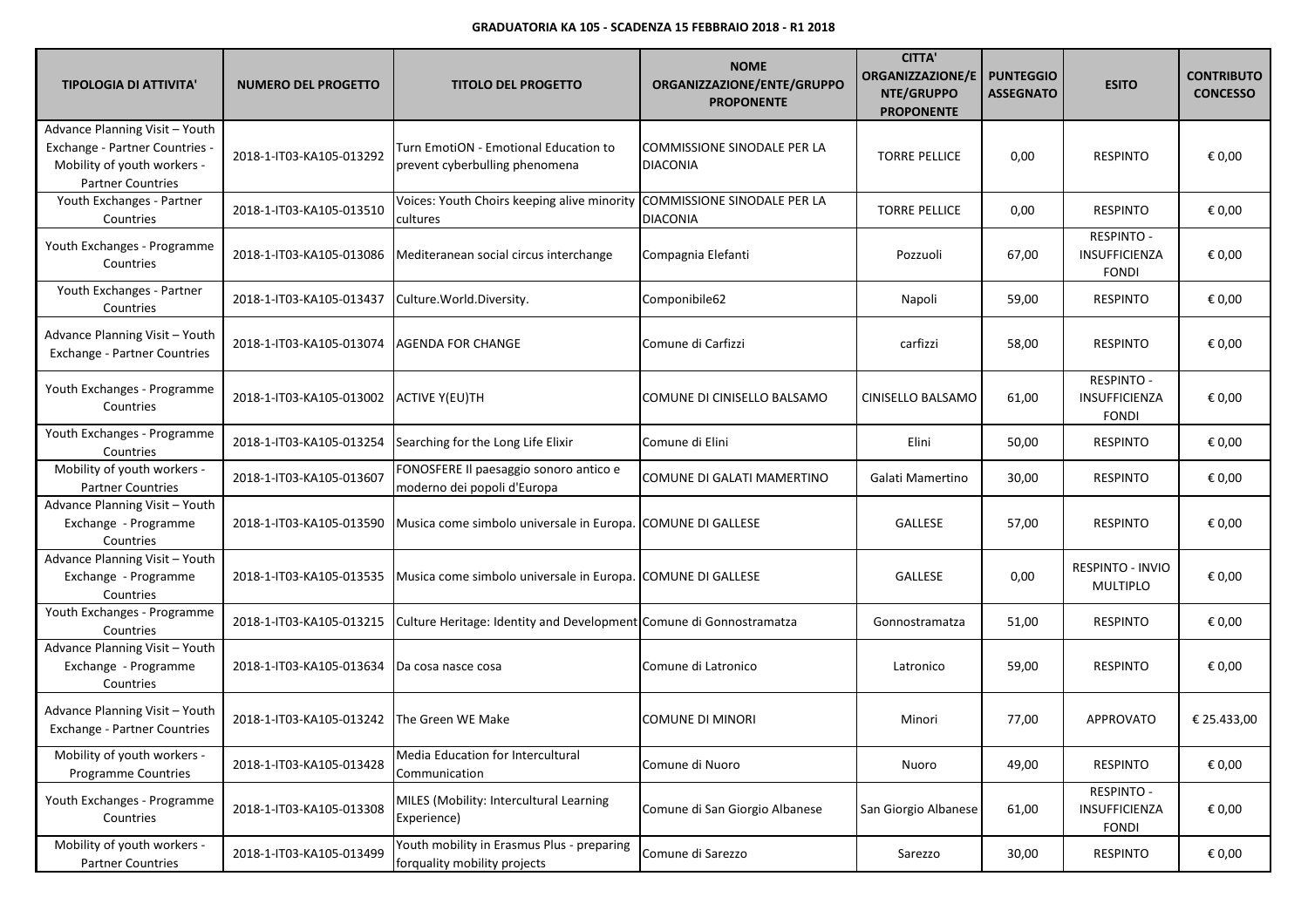| <b>TIPOLOGIA DI ATTIVITA'</b>                                                                | <b>NUMERO DEL PROGETTO</b> | <b>TITOLO DEL PROGETTO</b>                            | <b>NOME</b><br>ORGANIZZAZIONE/ENTE/GRUPPO<br><b>PROPONENTE</b> | <b>CITTA'</b><br>ORGANIZZAZIONE/E<br>NTE/GRUPPO<br><b>PROPONENTE</b> | <b>PUNTEGGIO</b><br><b>ASSEGNATO</b> | <b>ESITO</b>                                       | <b>CONTRIBUTO</b><br><b>CONCESSO</b> |
|----------------------------------------------------------------------------------------------|----------------------------|-------------------------------------------------------|----------------------------------------------------------------|----------------------------------------------------------------------|--------------------------------------|----------------------------------------------------|--------------------------------------|
| Advance Planning Visit - Youth<br>Exchange - Programme<br>Countries                          | 2018-1-IT03-KA105-012945   | Radici: percorsi comuni di musica e danza             | COMUNE DI SIDERNO                                              | Siderno                                                              | 60,00                                | <b>RESPINTO -</b><br>INSUFFICIENZA<br><b>FONDI</b> | € 0,00                               |
| Youth Exchanges - Programme<br>Countries                                                     | 2018-1-IT03-KA105-013435   | We Shall Share                                        | COMUNE DI TEMPIO PAUSANIA                                      | <b>TEMPIO PAUSANIA</b>                                               | 56,00                                | <b>RESPINTO</b>                                    | € 0,00                               |
| Youth Exchanges - Programme<br>Countries- Mobility of youth<br>workers - Programme Countries | 2018-1-IT03-KA105-013438   | <b>Positive Change</b>                                | Comune di Uri                                                  | Uri                                                                  | 52,00                                | <b>RESPINTO</b>                                    | € 0,00                               |
| Mobility of youth workers -<br>Programme Countries                                           | 2018-1-IT03-KA105-013100   | Sprouting S.O.Y. 2 - Sustainable and<br>Organic Youth | Comunità Impegno Servizio<br>Volontariato                      | Torino                                                               | 41,00                                | <b>RESPINTO</b>                                    | € 0,00                               |
| Youth Exchanges - Programme<br>Countries                                                     | 2018-1-IT03-KA105-013129   | Hunting bullying through arts                         | Conservatorio di Musica "G. Verdi"                             | Sassano                                                              | 60,00                                | <b>RESPINTO -</b><br>INSUFFICIENZA<br><b>FONDI</b> | € 0,00                               |
| Youth Exchanges - Programme<br>Countries- Mobility of youth<br>workers - Programme Countries | 2018-1-IT03-KA105-013267   | Giovani "essenziali": oltre le porte.                 | Cooperativa sociale IL FARO                                    | LATIANO                                                              | 74,00                                | <b>APPROVATO</b>                                   | € 30.642,00                          |
| Advance Planning Visit - Youth<br>Exchange - Programme<br>Countries                          | 2018-1-IT03-KA105-013060   | The Bridge                                            | Cooperativa Sociale La Meridiana a.r.l.<br>Onlus               | Benevento                                                            | 59,00                                | <b>RESPINTO</b>                                    | € 0,00                               |
| Advance Planning Visit - Youth<br>Exchange - Programme<br>Countries                          | 2018-1-IT03-KA105-013501   | What We Art                                           | Cooperativa Sociale Muovimente                                 | Viterbo                                                              | 79,00                                | <b>APPROVATO</b>                                   | € 18.645,00                          |
| Mobility of youth workers -<br>Programme Countries                                           | 2018-1-IT03-KA105-013485   | <b>StageCraft</b>                                     | Cooperativa Sociale Muovimente                                 | Viterbo                                                              | 76,00                                | <b>APPROVATO</b>                                   | € 20.636,00                          |
| Mobility of youth workers -<br>Programme Countries                                           | 2018-1-IT03-KA105-013439   | <b>Finding Your Voice</b>                             | Cooperativa Sociale Muovimente                                 | Viterbo                                                              | 70,00                                | <b>APPROVATO</b>                                   | € 17.481,00                          |
| Youth Exchanges - Programme<br>Countries                                                     | 2018-1-IT03-KA105-013253   | Reaching Equality                                     | Cooperazione Senza Frontiere                                   | Palermo                                                              | 50,00                                | <b>RESPINTO</b>                                    | € 0,00                               |
| Youth Exchanges - Partner<br>Countries                                                       | 2018-1-IT03-KA105-013599   | Inter-religious Dialogue & Active Strategies          | Coordinamento Attività Scoutistiche<br>Distrettuali            | Pinerolo                                                             | 82,00                                | APPROVATO                                          | € 23.323,00                          |
| Youth Exchanges - Programme<br>Countries                                                     | 2018-1-IT03-KA105-012937   | La Terra è Vita                                       | Corale Polifonica Città di Ercolano                            | Ercolano                                                             | 56,00                                | <b>RESPINTO</b>                                    | € 0,00                               |
| Advance Planning Visit - Youth<br>Exchange - Programme<br>Countries                          | 2018-1-IT03-KA105-013521   | <b>EVER AND EVER GREEN!</b>                           | Deina Torino                                                   | Torino                                                               | 68,00                                | APPROVATO                                          | € 23.846,00                          |
| Youth Exchanges - Programme<br>Countries                                                     | 2018-1-IT03-KA105-013481   | ID - Integration or Disintegration                    | Drum Bun                                                       | Cremona                                                              | 63,00                                | RESPINTO -<br>INSUFFICIENZA<br><b>FONDI</b>        | € 0,00                               |
| Youth Exchanges - Programme<br>Countries                                                     | 2018-1-IT03-KA105-013478   | ID - Integration or Disintegration                    | Drum Bun                                                       | Cremona                                                              | 0,00                                 | RESPINTO - INVIO<br>MULTIPLO                       | € 0,00                               |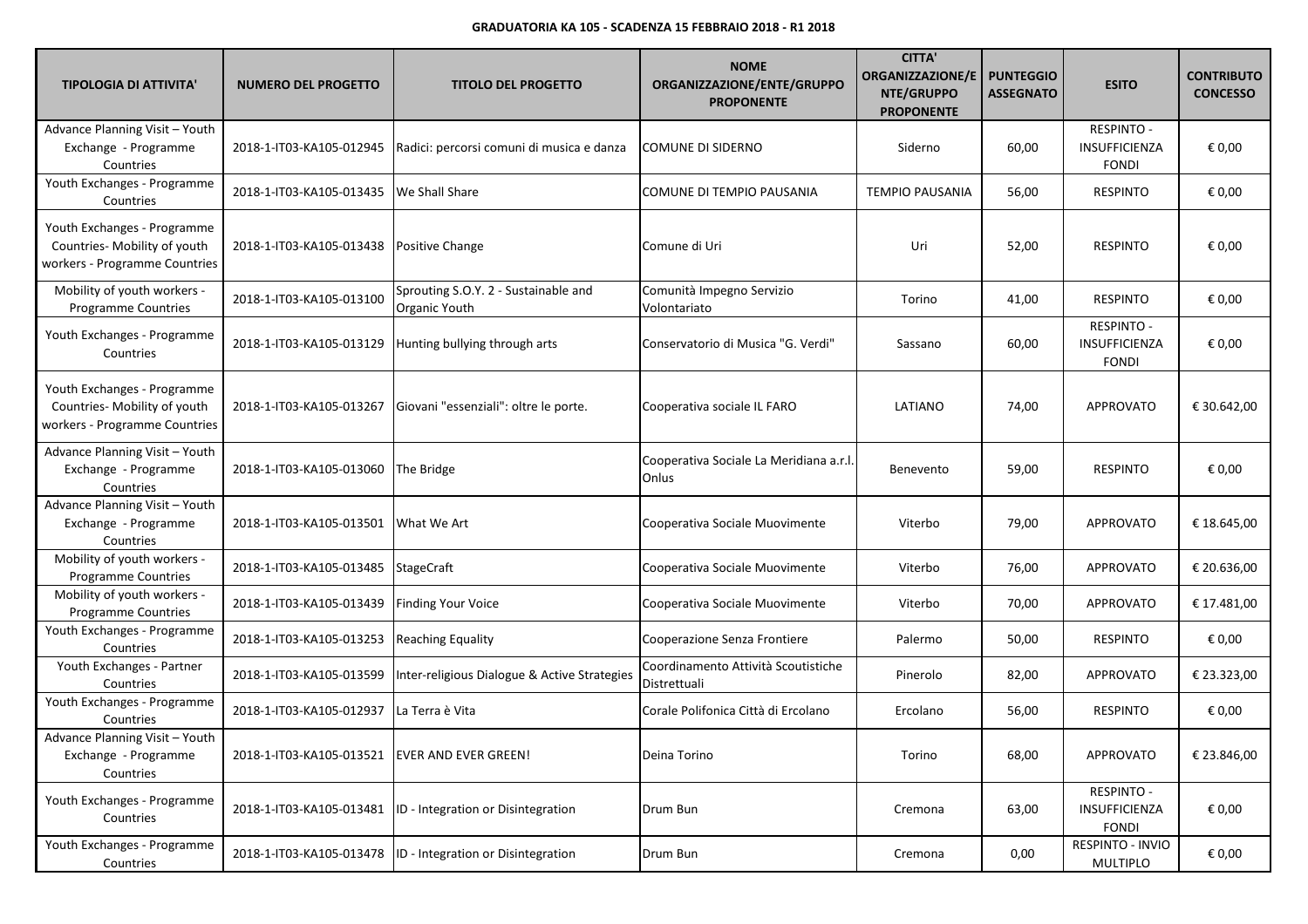| <b>TIPOLOGIA DI ATTIVITA'</b>                                       | <b>NUMERO DEL PROGETTO</b> | <b>TITOLO DEL PROGETTO</b>                                                                      | <b>NOME</b><br>ORGANIZZAZIONE/ENTE/GRUPPO<br><b>PROPONENTE</b> | <b>CITTA'</b><br><b>ORGANIZZAZIONE/E</b><br>NTE/GRUPPO<br><b>PROPONENTE</b> | <b>PUNTEGGIO</b><br><b>ASSEGNATO</b> | <b>ESITO</b>                                              | <b>CONTRIBUTO</b><br><b>CONCESSO</b> |
|---------------------------------------------------------------------|----------------------------|-------------------------------------------------------------------------------------------------|----------------------------------------------------------------|-----------------------------------------------------------------------------|--------------------------------------|-----------------------------------------------------------|--------------------------------------|
| Youth Exchanges - Programme<br>Countries                            | 2018-1-IT03-KA105-013342   | Green Turin, green to win!                                                                      | <b>EAMUS</b>                                                   | Torino                                                                      | 54,00                                | <b>RESPINTO</b>                                           | € 0,00                               |
| Mobility of youth workers -<br><b>Partner Countries</b>             | 2018-1-IT03-KA105-013547   | E+ Youth-Activizenship                                                                          | East-West Lab / Laboratorio Oriente-<br>Occidente              | Rovereto                                                                    | 64,00                                | <b>RESPINTO -</b><br>INSUFFICIENZA<br><b>FONDI</b>        | € 0,00                               |
| Youth Exchanges - Programme<br>Countries                            | 2018-1-IT03-KA105-013550   | <b>Equity and Business Initiative</b>                                                           | EBE SOCIETA COOPERATIVA SOCIALE                                | pimonte                                                                     | 47,00                                | <b>RESPINTO</b>                                           | € 0,00                               |
| Youth Exchanges - Programme<br>Countries                            | 2018-1-IT03-KA105-012911   | Re-use and Recycle for a better Europe                                                          | Elios                                                          | Acireale                                                                    | 66,00                                | <b>RESPINTO -</b><br><b>INSUFFICIENZA</b><br><b>FONDI</b> | € 0,00                               |
| Youth Exchanges - Programme<br>Countries                            | 2018-1-IT03-KA105-012942   | Discriminations around us: fight them<br>together                                               | Elios                                                          | Acireale                                                                    | 60,00                                | <b>RESPINTO -</b><br><b>INSUFFICIENZA</b><br><b>FONDI</b> | € 0,00                               |
| Youth Exchanges - Programme<br>Countries                            | 2018-1-IT03-KA105-013173   | Learning by Food                                                                                | <b>Elios</b>                                                   | Acireale                                                                    | 45,00                                | <b>RESPINTO</b>                                           | € 0,00                               |
| Mobility of youth workers -<br><b>Partner Countries</b>             | 2018-1-IT03-KA105-013502   | <b>Engaging Through Technology And Stories:</b><br>Digital Story Telling Training For Educators | Elisa Sednaoui Italia ONLUS                                    | Bra                                                                         | 40,00                                | <b>RESPINTO</b>                                           | € 0,00                               |
| Advance Planning Visit - Youth<br>Exchange - Programme<br>Countries | 2018-1-IT03-KA105-013077   | NE.A.R. FUTURE. Neets And Refugees<br>Inclusion, Self-empowerment and Active<br>Citizenship     | <b>ENJOY Associazione di Promozione</b><br>Sociale             | Marcellinara                                                                | 61,00                                | RESPINTO -<br>INSUFFICIENZA<br><b>FONDI</b>               | € 0,00                               |
| Mobility of youth workers -<br><b>Programme Countries</b>           | 2018-1-IT03-KA105-013099   | CREATIVITY AND THEATRE FOR YOUTH<br>WORK                                                        | <b>ENJOY Associazione di Promozione</b><br>Sociale             | Marcellinara                                                                | 60,00                                | <b>RESPINTO -</b><br><b>INSUFFICIENZA</b><br><b>FONDI</b> | € 0,00                               |
| Mobility of youth workers -<br>Programme Countries                  | 2018-1-IT03-KA105-013062   | CREATIVITY AND THEATRE FOR YOUTH<br><b>WORK</b>                                                 | <b>ENJOY Associazione di Promozione</b><br>Sociale             | Marcellinara                                                                | 0,00                                 | RESPINTO - INVIO<br><b>MULTIPLO</b>                       | € 0,00                               |
| Mobility of youth workers -<br><b>Programme Countries</b>           | 2018-1-IT03-KA105-013453   | 'An approach to hinder the abuse of<br>power"                                                   | ENNEA cultura territorio società                               | Fisciano                                                                    | 60,00                                | RESPINTO -<br><b>INSUFFICIENZA</b><br><b>FONDI</b>        | € 0,00                               |
| Mobility of youth workers -<br><b>Programme Countries</b>           | 2018-1-IT03-KA105-013381   | "An approach to hinder the abuse of<br>power"                                                   | ENNEA cultura territorio società                               | Fisciano                                                                    | 0,00                                 | <b>RESPINTO - INVIO</b><br><b>MULTIPLO</b>                | € 0,00                               |
| Youth Exchanges - Programme<br>Countries                            | 2018-1-IT03-KA105-013397   | "Cambiamento Climatico & Migrazione, un<br>ballo in comune"                                     | Ente Folkloristico Siciliano Canterini di<br><b>Brolo</b>      | Brolo                                                                       | 60,00                                | <b>RESPINTO -</b><br><b>INSUFFICIENZA</b><br><b>FONDI</b> | € 0,00                               |
| Mobility of youth workers -<br><b>Partner Countries</b>             | 2018-1-IT03-KA105-013441   | Family Constellation: overcoming the inner<br>borders                                           | EquaMente - Associazione Culturale e<br>di Solidarietà         | Torino                                                                      | 42,00                                | <b>RESPINTO</b>                                           | € 0,00                               |
| Advance Planning Visit - Youth<br>Exchange - Programme<br>Countries | 2018-1-IT03-KA105-013034   | Giovani Europei alla scoperta della<br>sostenibilità applicata                                  | ETIC ITALIA SOCIETÀ AGRICOLA A.R.L.                            | <b>GUARDEA</b>                                                              | 0,00                                 | <b>RESPINTO</b>                                           | € 0,00                               |
| Youth Exchanges - Programme<br>Countries                            | 2018-1-IT03-KA105-013395   | Giovani al fronte                                                                               | <b>ETV EuroTreviso</b>                                         | <b>TREVISO</b>                                                              | 59,00                                | <b>RESPINTO</b>                                           | € 0,00                               |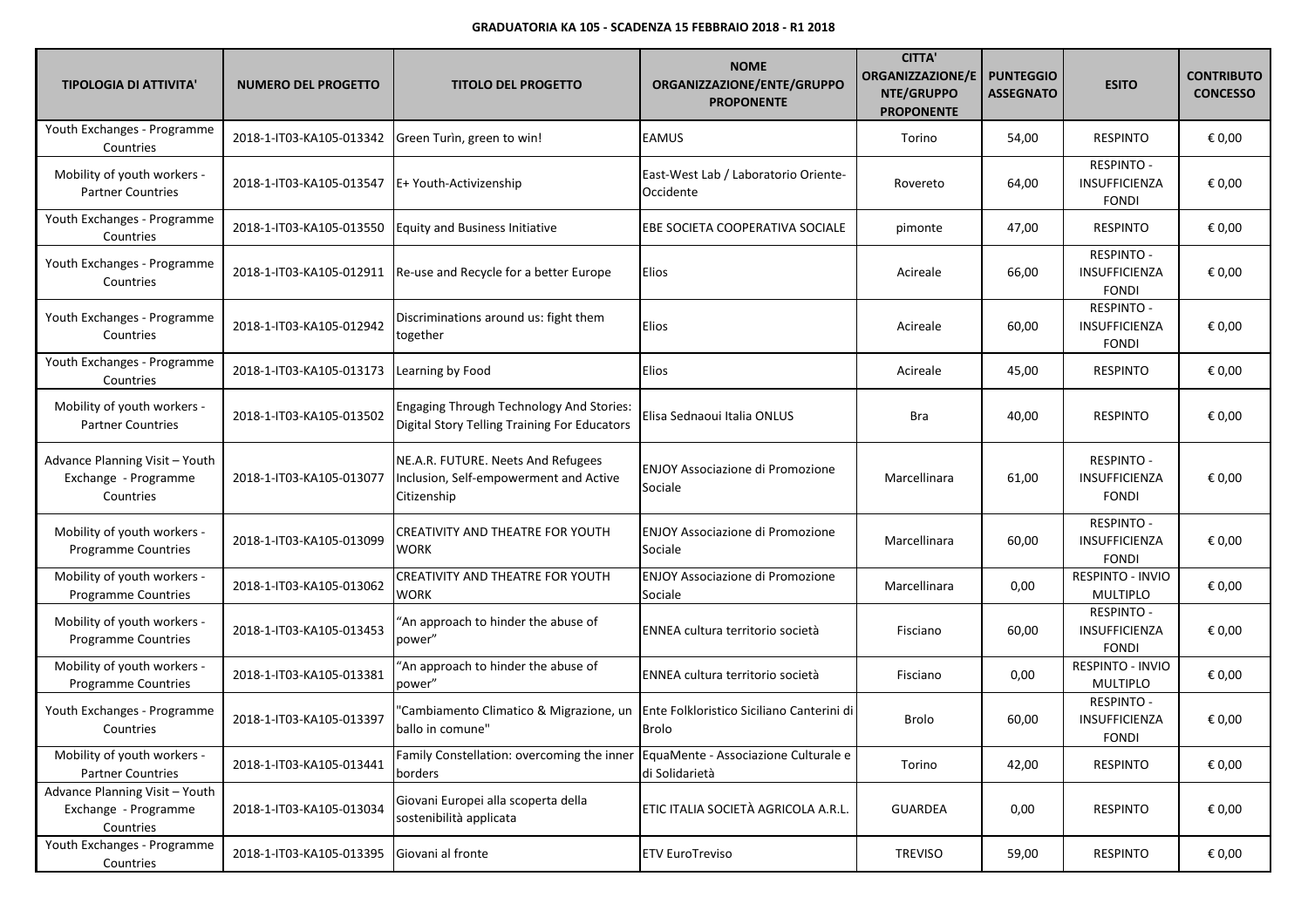| <b>TIPOLOGIA DI ATTIVITA'</b>                                  | <b>NUMERO DEL PROGETTO</b>                  | <b>TITOLO DEL PROGETTO</b>                                                        | <b>NOME</b><br>ORGANIZZAZIONE/ENTE/GRUPPO<br><b>PROPONENTE</b> | <b>CITTA'</b><br><b>ORGANIZZAZIONE/E</b><br>NTE/GRUPPO<br><b>PROPONENTE</b> | <b>PUNTEGGIO</b><br><b>ASSEGNATO</b> | <b>ESITO</b>                                              | <b>CONTRIBUTO</b><br><b>CONCESSO</b> |
|----------------------------------------------------------------|---------------------------------------------|-----------------------------------------------------------------------------------|----------------------------------------------------------------|-----------------------------------------------------------------------------|--------------------------------------|-----------------------------------------------------------|--------------------------------------|
| Youth Exchanges - Partner<br>Countries                         | 2018-1-IT03-KA105-013394                    | Esiste la privacy?                                                                | <b>ETV EuroTreviso</b>                                         | <b>TREVISO</b>                                                              | 58,00                                | <b>RESPINTO</b>                                           | € 0,00                               |
| Mobility of youth workers -<br><b>Programme Countries</b>      | 2018-1-IT03-KA105-013396                    | Una Comunicazione Alternativa per la<br>gioventù                                  | <b>ETV EuroTreviso</b>                                         | <b>TREVISO</b>                                                              | 48,00                                | <b>RESPINTO</b>                                           | € 0,00                               |
| Mobility of youth workers -<br><b>Programme Countries</b>      | 2018-1-IT03-KA105-013358                    | <b>Mission Employment</b>                                                         | <b>EUducation Italy</b>                                        | Messina                                                                     | 72,00                                | <b>APPROVATO</b>                                          | € 9.517,00                           |
| Youth Exchanges - Programme<br>Countries                       | 2018-1-IT03-KA105-013359                    | A matter of Social Skills                                                         | <b>EUducation Italy</b>                                        | Messina                                                                     | 65,00                                | <b>RESPINTO -</b><br>INSUFFICIENZA<br><b>FONDI</b>        | € 0,00                               |
| Youth Exchanges - Partner<br>Countries                         | 2018-1-IT03-KA105-013611                    | Common Consciousness, EU and Human<br>Rights                                      | <b>EUducation Italy</b>                                        | Messina                                                                     | 60,00                                | <b>RESPINTO -</b><br><b>INSUFFICIENZA</b><br><b>FONDI</b> | € 0,00                               |
| Youth Exchanges - Programme<br>Countries                       | 2018-1-IT03-KA105-013355                    | Inclusion is the solution                                                         | <b>EUducation Italy</b>                                        | Messina                                                                     | 60,00                                | <b>RESPINTO -</b><br>INSUFFICIENZA<br><b>FONDI</b>        | € 0,00                               |
| Youth Exchanges - Programme<br>Countries                       | 2018-1-IT03-KA105-013039                    | AREN'T WE ALL MISMATCHED SOCKS?                                                   | <b>EURO SUD</b>                                                | <b>TRIGGIANO</b>                                                            | 73,00                                | <b>APPROVATO</b>                                          | € 22.520,00                          |
| Mobility of youth workers -<br>Programme Countries             | 2018-1-IT03-KA105-013038 E+ QUALITY FINANCE |                                                                                   | <b>EURO SUD</b>                                                | <b>TRIGGIANO</b>                                                            | 69,00                                | <b>RESPINTO -</b><br><b>INSUFFICIENZA</b><br><b>FONDI</b> | € 0,00                               |
| Mobility of youth workers -<br><b>Programme Countries</b>      | 2018-1-IT03-KA105-013037                    | <b>UPLOADING CSR</b>                                                              | <b>EURO SUD</b>                                                | <b>TRIGGIANO</b>                                                            | 68,00                                | <b>RESPINTO -</b><br><b>INSUFFICIENZA</b><br><b>FONDI</b> | € 0,00                               |
| Mobility of youth workers -<br>Programme Countries             | 2018-1-IT03-KA105-013072                    | INTERNATIONAL VOLUNTEER SUPPORT<br>WEEK                                           | <b>EURO SUD</b>                                                | <b>TRIGGIANO</b>                                                            | 60,00                                | <b>RESPINTO -</b><br>INSUFFICIENZA<br><b>FONDI</b>        | € 0,00                               |
| Advance Planning Visit - Youth<br>Exchange - Partner Countries | 2018-1-IT03-KA105-013193                    | 'SPRAY YOUR VOICE OUT - GRAFFITI FOR<br>TRANSFORMATIVE HUMAN RIGHTS<br>EDUCATION" | <b>EURO SUD</b>                                                | <b>TRIGGIANO</b>                                                            | 58,00                                | <b>RESPINTO</b>                                           | € 0,00                               |
| Mobility of youth workers -<br><b>Partner Countries</b>        | 2018-1-IT03-KA105-013095                    | The Arts in Peacebuilding                                                         | <b>EURO SUD</b>                                                | <b>TRIGGIANO</b>                                                            | 53,00                                | <b>RESPINTO</b>                                           | € 0,00                               |
| Youth Exchanges - Partner<br>Countries                         | 2018-1-IT03-KA105-012989                    | Talk on Democracy in EuroMed                                                      | EuroDemos Youth Mobility NGO                                   | Reggio Calabria                                                             | 69,00                                | <b>APPROVATO</b>                                          | € 21.950,00                          |
| Mobility of youth workers -<br><b>Partner Countries</b>        | 2018-1-IT03-KA105-013029                    | Experience Your Feelings, Express Your<br>Voice                                   | EuroDemos Youth Mobility NGO                                   | Reggio Calabria                                                             | 67,00                                | <b>RESPINTO -</b><br><b>INSUFFICIENZA</b><br><b>FONDI</b> | € 0,00                               |
| Mobility of youth workers -<br><b>Programme Countries</b>      | 2018-1-IT03-KA105-013010                    | Tackle Obstacles with NFE                                                         | EuroDemos Youth Mobility NGO                                   | Reggio Calabria                                                             | 67,00                                | <b>RESPINTO -</b><br>INSUFFICIENZA<br><b>FONDI</b>        | € 0,00                               |
| Mobility of youth workers -<br>Programme Countries             | 2018-1-IT03-KA105-013017                    | Youth Work Capacity+                                                              | EuroDemos Youth Mobility NGO                                   | Reggio Calabria                                                             | 59,00                                | <b>RESPINTO</b>                                           | € 0,00                               |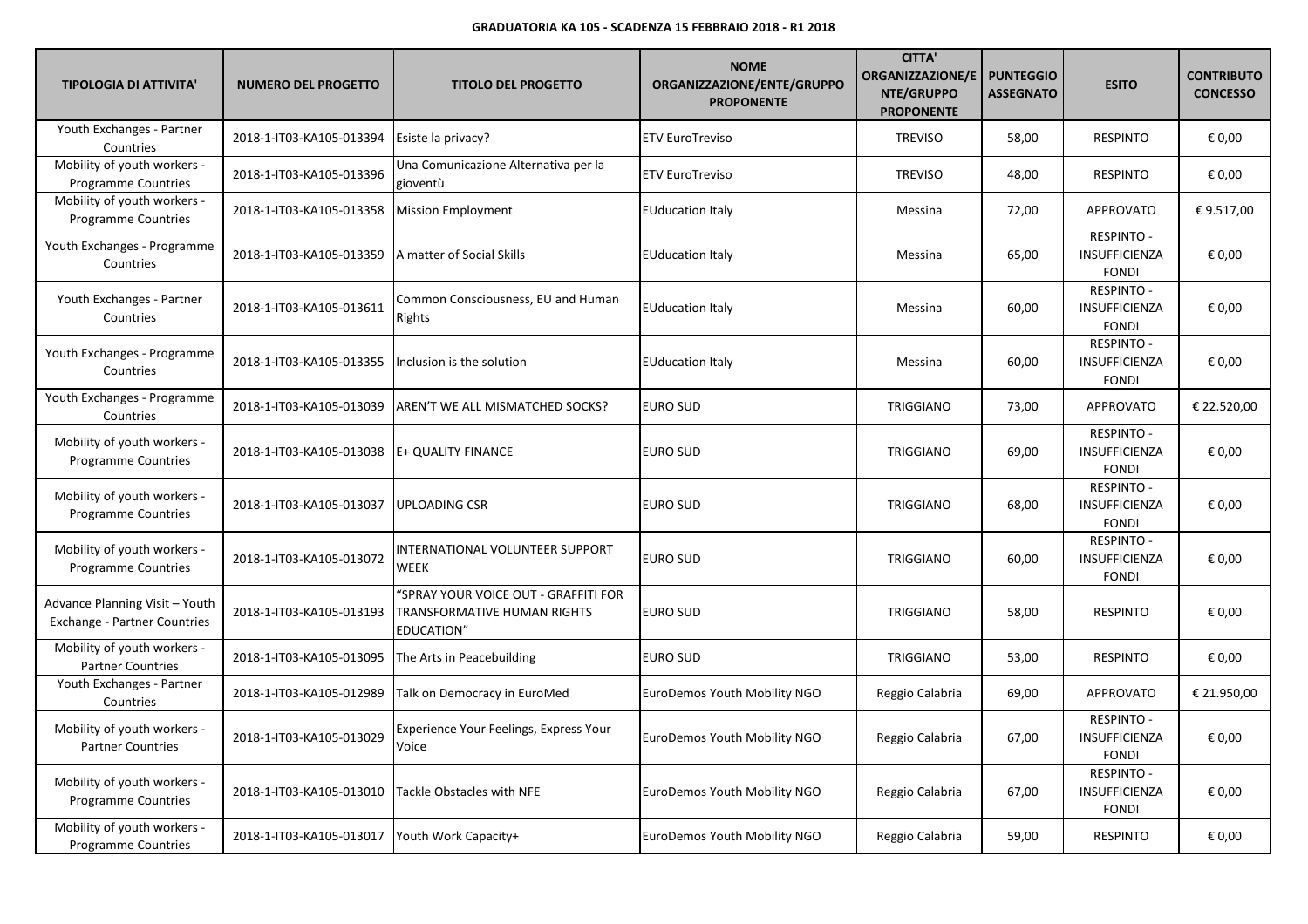| <b>TIPOLOGIA DI ATTIVITA'</b>                                                                | <b>NUMERO DEL PROGETTO</b> | <b>TITOLO DEL PROGETTO</b>                                              | <b>NOME</b><br>ORGANIZZAZIONE/ENTE/GRUPPO<br><b>PROPONENTE</b>             | <b>CITTA'</b><br><b>ORGANIZZAZIONE/E</b><br>NTE/GRUPPO<br><b>PROPONENTE</b> | <b>PUNTEGGIO</b><br><b>ASSEGNATO</b> | <b>ESITO</b>                                       | <b>CONTRIBUTO</b><br><b>CONCESSO</b> |
|----------------------------------------------------------------------------------------------|----------------------------|-------------------------------------------------------------------------|----------------------------------------------------------------------------|-----------------------------------------------------------------------------|--------------------------------------|----------------------------------------------------|--------------------------------------|
| Youth Exchanges - Partner<br>Countries                                                       | 2018-1-IT03-KA105-013345   | Cogito ergo sum                                                         | EUROGEMS ASSOCIAZIONE DI<br>PROMOZIONE SOCIALE                             | <b>TREVISO</b>                                                              | 64,00                                | <b>RESPINTO -</b><br>INSUFFICIENZA<br><b>FONDI</b> | € 0,00                               |
| Mobility of youth workers -<br><b>Programme Countries</b>                                    | 2018-1-IT03-KA105-013046   | Developing and Transforming Skills                                      | EUROGEMS ASSOCIAZIONE DI<br>PROMOZIONE SOCIALE                             | <b>TREVISO</b>                                                              | 46,00                                | <b>RESPINTO</b>                                    | € 0,00                               |
| Youth Exchanges - Partner<br>Countries                                                       | 2018-1-IT03-KA105-013340   | Cogito ergo sum                                                         | EUROGEMS ASSOCIAZIONE DI<br>PROMOZIONE SOCIALE                             | <b>TREVISO</b>                                                              | 0,00                                 | RESPINTO - INVIO<br><b>MULTIPLO</b>                | € 0,00                               |
| Youth Exchanges - Partner<br>Countries                                                       | 2018-1-IT03-KA105-013343   | Cogito ergo sum                                                         | EUROGEMS ASSOCIAZIONE DI<br>PROMOZIONE SOCIALE                             | <b>TREVISO</b>                                                              | 0,00                                 | RESPINTO - INVIO<br><b>MULTIPLO</b>                | € 0,00                               |
| Mobility of youth workers -<br><b>Programme Countries</b>                                    | 2018-1-IT03-KA105-013043   | Developing and Transforming Skills                                      | EUROGEMS ASSOCIAZIONE DI<br>PROMOZIONE SOCIALE                             | <b>TREVISO</b>                                                              | 0,00                                 | <b>RESPINTO - INVIO</b><br><b>MULTIPLO</b>         | € 0,00                               |
| Mobility of youth workers -<br><b>Programme Countries</b>                                    | 2018-1-IT03-KA105-013411   | Youth4Integration                                                       | Euro-Mediterranean Association of<br><b>Exchanges Volunteers Events</b>    | Favara                                                                      | 73,00                                | APPROVATO                                          | € 17.258,00                          |
| Advance Planning Visit - Youth<br><b>Exchange - Partner Countries</b>                        | 2018-1-IT03-KA105-012920   | Young artist against radicalization                                     | Euro-Mediterranean Association of<br><b>Exchanges Volunteers Events</b>    | Favara                                                                      | 56,00                                | <b>RESPINTO</b>                                    | € 0,00                               |
| Mobility of youth workers -<br><b>Partner Countries</b>                                      | 2018-1-IT03-KA105-012899   | Act against radicalization                                              | Euro-Mediterranean Association of<br><b>Exchanges Volunteers Events</b>    | Favara                                                                      | 50,00                                | <b>RESPINTO</b>                                    | € 0,00                               |
| Mobility of youth workers -<br><b>Partner Countries</b>                                      | 2018-1-IT03-KA105-013361   | Innovators' coaching                                                    | Euro-Mediterranean Music Academy<br>for Peace                              | Roma                                                                        | 72,00                                | <b>APPROVATO</b>                                   | € 21.471,00                          |
| Mobility of youth workers -<br><b>Partner Countries</b>                                      | 2018-1-IT03-KA105-013282   | Improvising culture                                                     | Euro-Mediterranean Music Academy<br>for Peace, EMMA for Peace              | Roma                                                                        | 65,00                                | RESPINTO -<br>INSUFFICIENZA<br><b>FONDI</b>        | € 0,00                               |
| Advance Planning Visit - Youth<br><b>Exchange - Partner Countries</b>                        | 2018-1-IT03-KA105-012934   | Re-cord Migration as challenge to fight<br>against discrimination       | eventi d'arte                                                              | <b>SANTA TERESA DI</b><br><b>RIVA</b>                                       | 68,00                                | <b>APPROVATO</b>                                   | € 21.925,00                          |
| Youth Exchanges - Programme<br>Countries                                                     | 2018-1-IT03-KA105-012992   | Non fermatemi adesso!                                                   | Federazione Internazionale Scambi<br>Socio-Culturale Giovanili "World Net" | Tito                                                                        | 58,00                                | <b>RESPINTO</b>                                    | € 0,00                               |
| Youth Exchanges - Programme<br>Countries                                                     | 2018-1-IT03-KA105-013261   | Vibes                                                                   | Federazione Internazionale Scambi<br>Socio-Culturale Giovanili "World Net" | Tito                                                                        | 56,00                                | <b>RESPINTO</b>                                    | € 0,00                               |
| Youth Exchanges - Programme<br>Countries- Mobility of youth<br>workers - Programme Countries | 2018-1-IT03-KA105-013513   | Modella le tue abilità, disegna il tuo lavoro,<br>dipingi il tuo futuro | Federazione Internazionale Scambi<br>Socio-Culturale Giovanili "World Net" | Tito                                                                        | 51,50                                | <b>RESPINTO</b>                                    | € 0,00                               |
| Youth Exchanges - Programme<br>Countries- Mobility of youth<br>workers - Programme Countries | 2018-1-IT03-KA105-013447   | Youth in Music                                                          | Federazione Internazionale Scambi<br>Socio-Culturale Giovanili "World Net" | Tito                                                                        | 50,00                                | <b>RESPINTO</b>                                    | € 0,00                               |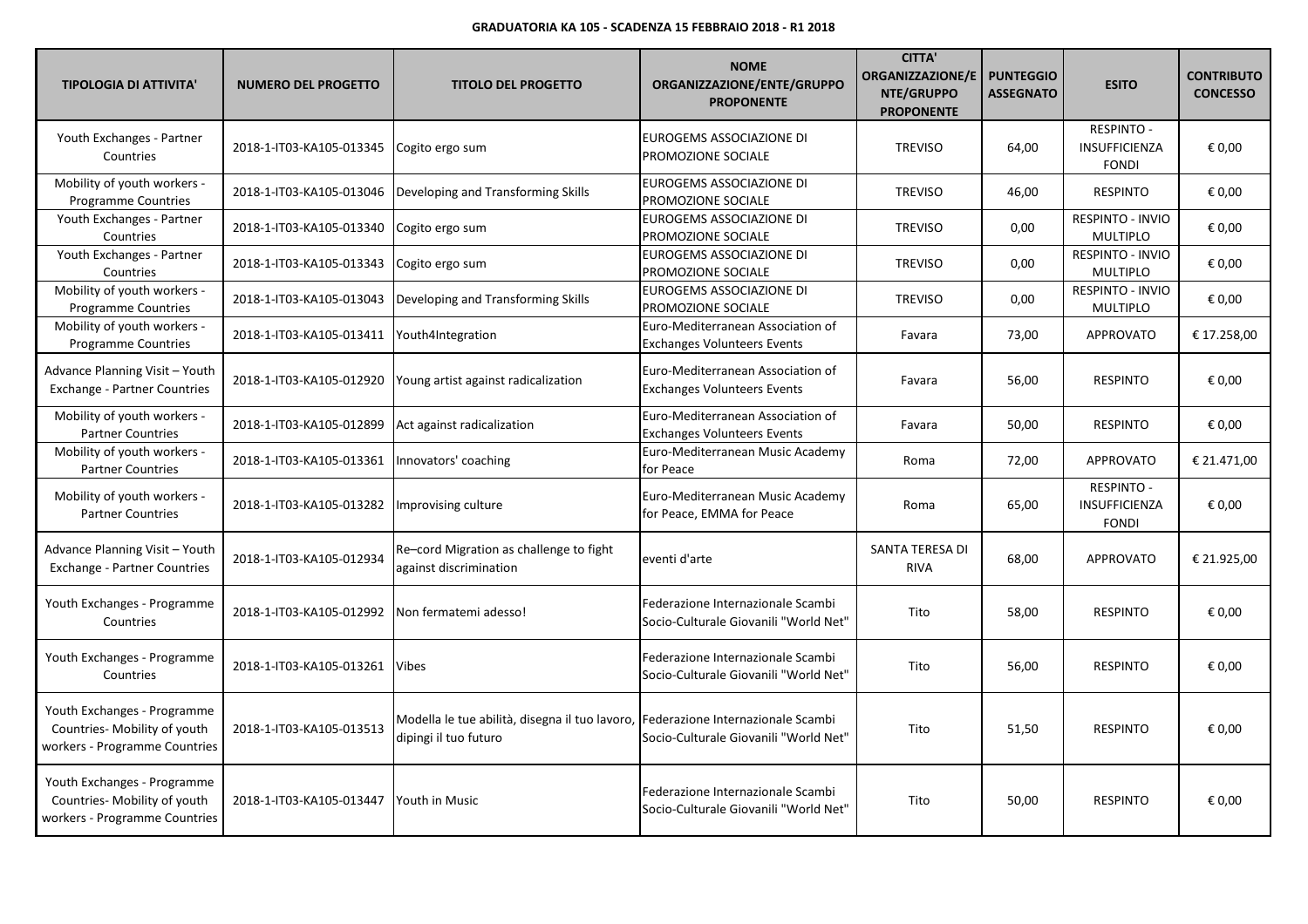| <b>TIPOLOGIA DI ATTIVITA'</b>                                                                                               | <b>NUMERO DEL PROGETTO</b>                  | <b>TITOLO DEL PROGETTO</b>                                                                                | <b>NOME</b><br>ORGANIZZAZIONE/ENTE/GRUPPO<br><b>PROPONENTE</b>             | <b>CITTA'</b><br>ORGANIZZAZIONE/E<br>NTE/GRUPPO<br><b>PROPONENTE</b> | <b>PUNTEGGIO</b><br><b>ASSEGNATO</b> | <b>ESITO</b>                                              | <b>CONTRIBUTO</b><br><b>CONCESSO</b> |
|-----------------------------------------------------------------------------------------------------------------------------|---------------------------------------------|-----------------------------------------------------------------------------------------------------------|----------------------------------------------------------------------------|----------------------------------------------------------------------|--------------------------------------|-----------------------------------------------------------|--------------------------------------|
| Youth Exchanges - Programme<br>Countries- Mobility of youth<br>workers - Programme Countries                                | 2018-1-IT03-KA105-013124                    | Modella le tue abilità, disegna il tuo lavoro,<br>dipingi il tuo futuro                                   | Federazione Internazionale Scambi<br>Socio-Culturale Giovanili "World Net" | Tito                                                                 | 0,00                                 | <b>RESPINTO - INVIO</b><br><b>MULTIPLO</b>                | € 0,00                               |
| Youth Exchanges - Programme<br>Countries- Mobility of youth<br>workers - Programme Countries                                | 2018-1-IT03-KA105-013491                    | Modella le tue abilità, disegna il tuo lavoro, Federazione Internazionale Scambi<br>dipingi il tuo futuro | Socio-Culturale Giovanili "World Net"                                      | Tito                                                                 | 0,00                                 | <b>RESPINTO - INVIO</b><br><b>MULTIPLO</b>                | € 0,00                               |
| Youth Exchanges - Programme<br>Countries                                                                                    | 2018-1-IT03-KA105-012955                    | Non fermatemi adesso!                                                                                     | Federazione Internazionale Scambi<br>Socio-Culturale Giovanili "World Net" | Tito                                                                 | 0,00                                 | <b>RESPINTO - INVIO</b><br><b>MULTIPLO</b>                | € 0,00                               |
| Youth Exchanges - Programme<br>Countries                                                                                    | 2018-1-IT03-KA105-013573                    | <b>Rock the mountains</b>                                                                                 | Finis Terrae Officina<br>dell'apprendimento                                | Arona                                                                | 59,00                                | <b>RESPINTO</b>                                           | € 0,00                               |
| Advance Planning Visit - Youth<br>Exchange - Programme<br>Countries                                                         | 2018-1-IT03-KA105-013460                    | BrandYouUp!                                                                                               | Fondazione Bruto e Poerio Carpigiani                                       | Anzola Dell'Emilia                                                   | 58,00                                | <b>RESPINTO</b>                                           | € 0,00                               |
| Youth Exchanges - Programme<br>Countries                                                                                    | 2018-1-IT03-KA105-013251                    | Students Propose a Campus without<br>Exclusion                                                            | Fondazione Flaminia                                                        | Ravenna                                                              | 55,00                                | <b>RESPINTO</b>                                           | € 0,00                               |
| Advance Planning Visit - Youth<br>Exchange - Partner Countries                                                              | 2018-1-IT03-KA105-013112                    | Let's play for intercultural peace                                                                        | Fondazione Internazionale Onlus II<br>Giardino delle Rose Blu              | Frosinone                                                            | 52,00                                | <b>RESPINTO</b>                                           | € 0,00                               |
| Advance Planning Visit - Youth<br>Exchange - Partner Countries                                                              | 2018-1-IT03-KA105-013078                    | Let's play for intercultural peace                                                                        | Fondazione Internazionale Onlus II<br>Giardino delle Rose Blu              | Frosinone                                                            | 0,00                                 | <b>RESPINTO - INVIO</b><br><b>MULTIPLO</b>                | € 0,00                               |
| Advance Planning Visit - Youth<br><b>Exchange - Partner Countries</b>                                                       | 2018-1-IT03-KA105-013079                    | Let's play for intercultural peace                                                                        | Fondazione Internazionale Onlus Il<br>Giardino delle Rose Blu              | Frosinone                                                            | 0,00                                 | <b>RESPINTO - INVIO</b><br><b>MULTIPLO</b>                | € 0,00                               |
| Advance Planning Visit - Youth<br>Exchange - Partner Countries -<br>Mobility of youth workers -<br><b>Partner Countries</b> | 2018-1-IT03-KA105-013352 Sharing vs Wasting |                                                                                                           | FONDAZIONE ISTITUTO<br>MORCELLIANO                                         | <b>CHIARI</b>                                                        | 72,00                                | <b>APPROVATO</b>                                          | € 28.716,00                          |
| Advance Planning Visit - Youth<br>Exchange - Programme<br>Countries                                                         | 2018-1-IT03-KA105-013145                    | Breakfast Culture Club 2                                                                                  | FONDAZIONE ISTITUTO<br>MORCELLIANO                                         | <b>CHIARI</b>                                                        | 62,00                                | <b>RESPINTO -</b><br><b>INSUFFICIENZA</b><br><b>FONDI</b> | € 0,00                               |
| Mobility of youth workers -<br><b>Partner Countries</b>                                                                     | 2018-1-IT03-KA105-013329 Visualize IT       |                                                                                                           | <b>FONDAZIONE ISTITUTO</b><br>MORCELLIANO                                  | CHIARI                                                               | 47,00                                | <b>RESPINTO</b>                                           | $\epsilon$ 0,00                      |
| Mobility of youth workers -<br><b>Partner Countries</b>                                                                     | 2018-1-IT03-KA105-013462                    | Il monologo vuole la platea, la comunità ha<br>bisogno del dialogo                                        | FONDAZIONE SCUOLA DI PACE DI<br>MONTE SOLE                                 | Marzabotto                                                           | 46,00                                | <b>RESPINTO</b>                                           | € 0,00                               |
| Youth Exchanges - Programme<br>Countries- Mobility of youth<br>workers - Programme Countries                                | 2018-1-IT03-KA105-013592                    | Migrants Integration Through EXperiences<br>LIVE                                                          | Fondazione Toscana Sostenibile Onlus                                       | San Miniato                                                          | 60,00                                | <b>RESPINTO -</b><br><b>INSUFFICIENZA</b><br><b>FONDI</b> | € 0,00                               |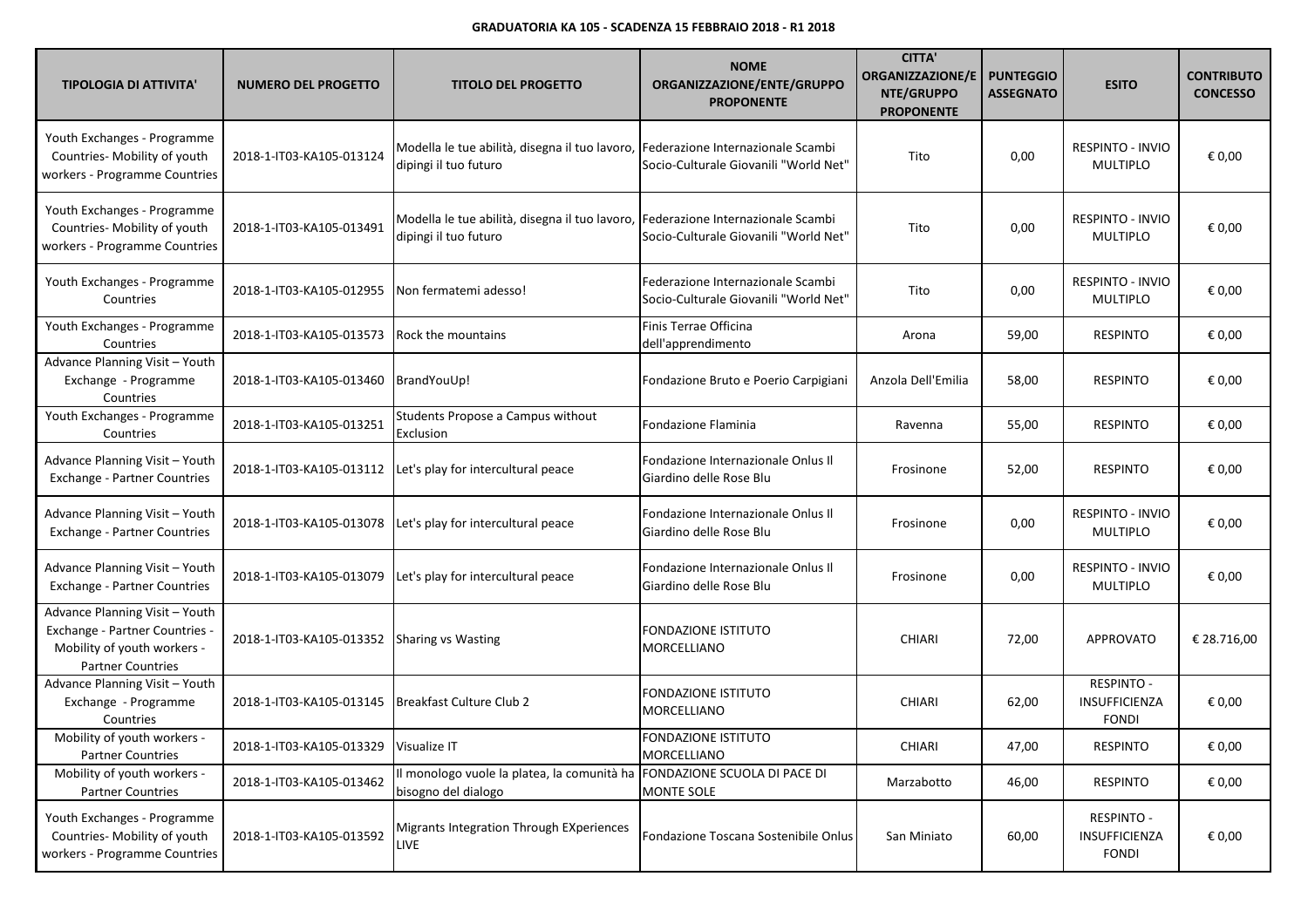| <b>TIPOLOGIA DI ATTIVITA'</b>                                       | <b>NUMERO DEL PROGETTO</b> | <b>TITOLO DEL PROGETTO</b>                              | <b>NOME</b><br>ORGANIZZAZIONE/ENTE/GRUPPO<br><b>PROPONENTE</b> | <b>CITTA'</b><br><b>ORGANIZZAZIONE/E</b><br>NTE/GRUPPO<br><b>PROPONENTE</b> | <b>PUNTEGGIO</b><br><b>ASSEGNATO</b> | <b>ESITO</b>                                              | <b>CONTRIBUTO</b><br><b>CONCESSO</b> |
|---------------------------------------------------------------------|----------------------------|---------------------------------------------------------|----------------------------------------------------------------|-----------------------------------------------------------------------------|--------------------------------------|-----------------------------------------------------------|--------------------------------------|
| Advance Planning Visit - Youth<br>Exchange - Programme<br>Countries | 2018-1-IT03-KA105-013626   | Young rowers facing sailboats                           | freeminds in action                                            | Favara                                                                      | 88,00                                | <b>APPROVATO</b>                                          | € 22.281,00                          |
| Mobility of youth workers -<br><b>Programme Countries</b>           | 2018-1-IT03-KA105-013160   | RefugeE++                                               | freeminds in action                                            | Favara                                                                      | 72,00                                | APPROVATO                                                 | € 25.978,00                          |
| Mobility of youth workers -<br><b>Partner Countries</b>             | 2018-1-IT03-KA105-013315   | Strengthen Inclusion for Young Refugees                 | freeminds in action                                            | Favara                                                                      | 55,00                                | <b>RESPINTO</b>                                           | € 0,00                               |
| Mobility of youth workers -<br><b>Partner Countries</b>             | 2018-1-IT03-KA105-013314   | What does home mean                                     | freeminds in action                                            | Favara                                                                      | 50,00                                | <b>RESPINTO</b>                                           | € 0,00                               |
| Mobility of youth workers -<br><b>Partner Countries</b>             | 2018-1-IT03-KA105-013022   | Strengthen Inclusion for Young Refugees                 | freeminds in action                                            | Favara                                                                      | 0,00                                 | RESPINTO - INVIO<br><b>MULTIPLO</b>                       | € 0,00                               |
| Mobility of youth workers -<br><b>Partner Countries</b>             | 2018-1-IT03-KA105-012880   | What does home mean                                     | freeminds in action                                            | Favara                                                                      | 0,00                                 | RESPINTO - INVIO<br><b>MULTIPLO</b>                       | € 0,00                               |
| Youth Exchanges - Programme<br>Countries                            | 2018-1-IT03-KA105-013351   | Map of Myself to Find my Future                         | <b>FUTURO DIGITALE</b>                                         | <b>TERRANOVA DA</b><br>SIBARI                                               | 71,00                                | <b>APPROVATO</b>                                          | € 19.521,00                          |
| Mobility of youth workers -<br><b>Programme Countries</b>           | 2018-1-IT03-KA105-013410   | <b>Empowerment of Methodologies in Youth</b><br>Centers | <b>FUTURO DIGITALE</b>                                         | <b>TERRANOVA DA</b><br>SIBARI                                               | 60,00                                | <b>RESPINTO -</b><br><b>INSUFFICIENZA</b><br><b>FONDI</b> | € 0,00                               |
| Youth Exchanges - Partner<br>Countries                              | 2018-1-IT03-KA105-013169   | Your Point is Clear: Enhancing Media<br>Literacy        | <b>FUTURO DIGITALE</b>                                         | <b>TERRANOVA DA</b><br>SIBARI                                               | 60,00                                | <b>RESPINTO -</b><br>INSUFFICIENZA<br><b>FONDI</b>        | € 0,00                               |
| Youth Exchanges - Partner<br>Countries                              | 2018-1-IT03-KA105-013152   | Think About It                                          | <b>FUTURO DIGITALE</b>                                         | <b>TERRANOVA DA</b><br>SIBARI                                               | 59,00                                | <b>RESPINTO</b>                                           | € 0,00                               |
| Mobility of youth workers -<br><b>Programme Countries</b>           | 2018-1-IT03-KA105-013661   | <b>Vision Action</b>                                    | <b>FUTURO DIGITALE</b>                                         | <b>TERRANOVA DA</b><br>SIBARI                                               | 52,00                                | <b>RESPINTO</b>                                           | € 0,00                               |
| Youth Exchanges - Programme<br>Countries                            | 2018-1-IT03-KA105-013187   | Don't be afraid of the stranger                         | Futuro e Progresso Associazione di<br>promozione sociale       | Padova                                                                      | 70,00                                | <b>APPROVATO</b>                                          | € 15.720,00                          |
| Youth Exchanges - Programme<br>Countries                            | 2018-1-IT03-KA105-013188   | Stop hate speech                                        | Futuro e Progresso Associazione di<br>promozione sociale       | Padova                                                                      | 59,00                                | <b>RESPINTO</b>                                           | € 0,00                               |
| Youth Exchanges - Programme<br>Countries                            | 2018-1-IT03-KA105-012900   | Move to integrate                                       | Futuro e Progresso Associazione di<br>promozione sociale       | Padova                                                                      | 57,00                                | <b>RESPINTO</b>                                           | € 0,00                               |
| Mobility of youth workers -<br><b>Programme Countries</b>           | 2018-1-IT03-KA105-013047   | Against Homophobic Bullying                             | Gaycs                                                          | Roma                                                                        | 62,00                                | <b>RESPINTO -</b><br><b>INSUFFICIENZA</b><br><b>FONDI</b> | € 0,00                               |
| Youth Exchanges - Programme<br>Countries                            | 2018-1-IT03-KA105-013076   | Gays who comes to dinner                                | Gaycs                                                          | Roma                                                                        | 51,00                                | <b>RESPINTO</b>                                           | € 0,00                               |
| Mobility of youth workers -<br><b>Programme Countries</b>           | 2018-1-IT03-KA105-012939   | Against Homophobic Bullying                             | Gaycs                                                          | Roma                                                                        | 0,00                                 | RESPINTO - INVIO<br><b>MULTIPLO</b>                       | € 0,00                               |
| Youth Exchanges - Programme<br>Countries                            | 2018-1-IT03-KA105-012995   | 've got your back                                       | Giovani d'Oggi                                                 | Nocera Inferiore                                                            | 64,00                                | <b>RESPINTO -</b><br><b>INSUFFICIENZA</b><br><b>FONDI</b> | € 0.00                               |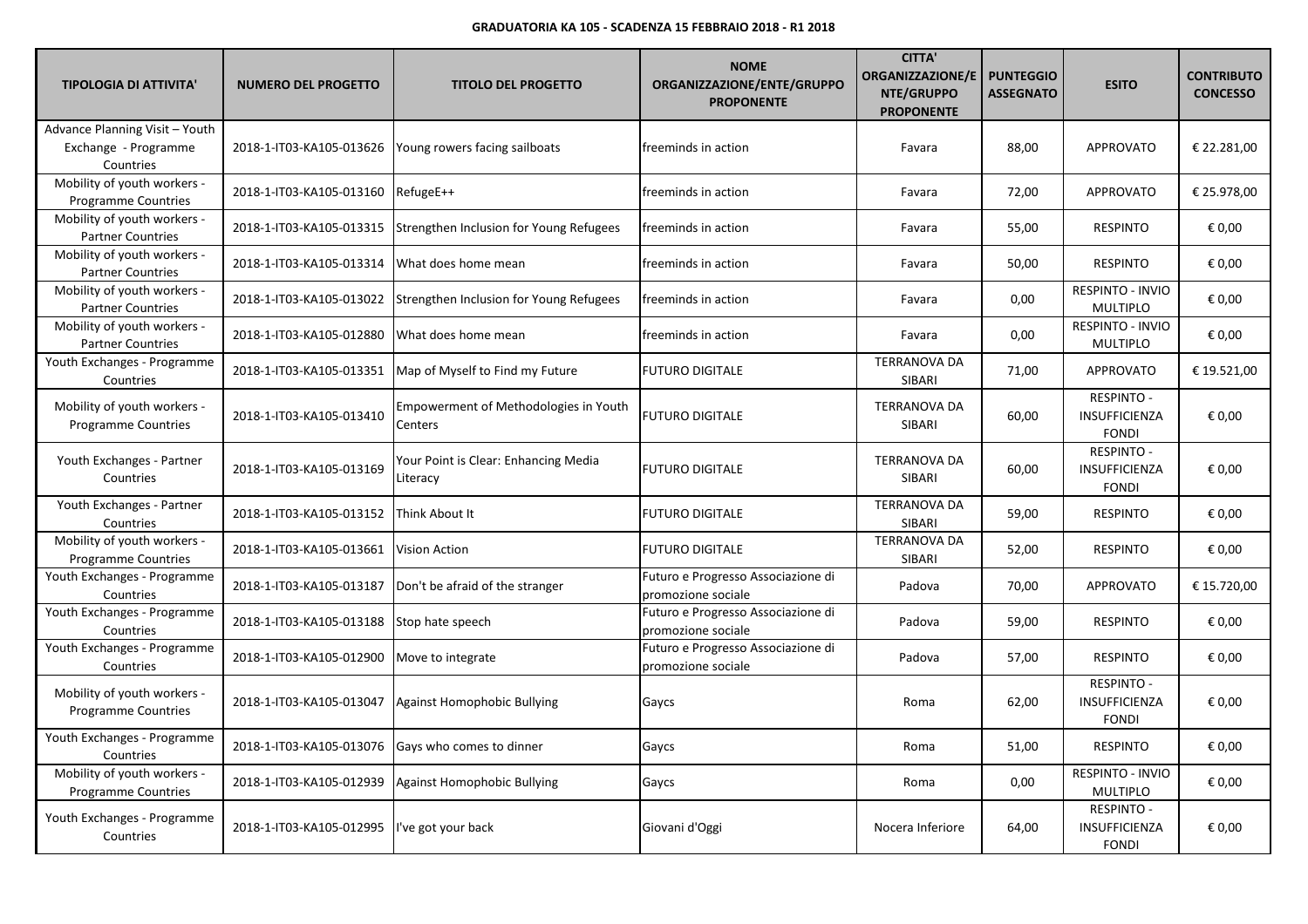| <b>TIPOLOGIA DI ATTIVITA'</b>                                       | <b>NUMERO DEL PROGETTO</b>              | <b>TITOLO DEL PROGETTO</b>                             | <b>NOME</b><br>ORGANIZZAZIONE/ENTE/GRUPPO<br><b>PROPONENTE</b> | <b>CITTA'</b><br><b>ORGANIZZAZIONE/E</b><br>NTE/GRUPPO<br><b>PROPONENTE</b> | <b>PUNTEGGIO</b><br><b>ASSEGNATO</b> | <b>ESITO</b>                                       | <b>CONTRIBUTO</b><br><b>CONCESSO</b> |
|---------------------------------------------------------------------|-----------------------------------------|--------------------------------------------------------|----------------------------------------------------------------|-----------------------------------------------------------------------------|--------------------------------------|----------------------------------------------------|--------------------------------------|
| Youth Exchanges - Partner<br>Countries                              | 2018-1-IT03-KA105-013221                | <b>Rediscovering Our Ways</b>                          | Gramigna OdV                                                   | Pago Veiano                                                                 | 64,00                                | RESPINTO -<br>INSUFFICIENZA<br><b>FONDI</b>        | € 0,00                               |
| Advance Planning Visit - Youth<br>Exchange - Programme<br>Countries | 2018-1-IT03-KA105-013384                | FUTURE IN THE RURAL AREAS                              | Gramigna OdV                                                   | Pago Veiano                                                                 | 59,00                                | <b>RESPINTO</b>                                    | € 0,00                               |
| Advance Planning Visit - Youth<br>Exchange - Programme<br>Countries | 2018-1-IT03-KA105-013639                | <b>ECOSURF</b>                                         | GreenRope                                                      | Triggiano                                                                   | 60,00                                | <b>RESPINTO -</b><br>INSUFFICIENZA<br><b>FONDI</b> | € 0,00                               |
| Youth Exchanges - Programme<br>Countries                            | 2018-1-IT03-KA105-013027                | <b>Togheter in Music</b>                               | <b>GRUPPO FOLKLORISTICO "CITTA' DI</b><br>ASSEMINI"            | <b>ASSEMINI</b>                                                             | 58,00                                | <b>RESPINTO</b>                                    | € 0,00                               |
| Youth Exchanges - Programme<br>Countries                            | 2018-1-IT03-KA105-012932                | Ciclo Riciclo                                          | Gruppo folkloristico "I picciotti di<br>Rafadali"              | Raffadali                                                                   | 73,00                                | <b>APPROVATO</b>                                   | € 16.992,00                          |
| Youth Exchanges - Programme<br>Countries                            | 2018-1-IT03-KA105-012931                | Ciclo Riciclo                                          | Gruppo folkloristico "I picciotti di<br>Rafadali"              | Raffadali                                                                   | 0,00                                 | RESPINTO - INVIO<br>MULTIPLO                       | € 0,00                               |
| Youth Exchanges - Programme<br>Countries                            | 2018-1-IT03-KA105-013413                | comprendere per combattere il razzismo                 | <b>GRUPPO FOLKLORISTICO CIOCIARO</b><br>'VALLE DI COMINO"      | <b>ATINA</b>                                                                | 61,00                                | RESPINTO -<br><b>INSUFFICIENZA</b><br><b>FONDI</b> | € 0,00                               |
| Youth Exchanges - Programme<br>Countries                            | 2018-1-IT03-KA105-012993                | Dammi un buon motivo                                   | Gruppo folkloristico città di Cutro                            | Cutro                                                                       | 58,00                                | <b>RESPINTO</b>                                    | € 0,00                               |
| Youth Exchanges - Programme<br>Countries                            | 2018-1-IT03-KA105-012901                | Discrimination & Violence Nowadays                     | Gruppo Informale EuroYouth                                     | Roma                                                                        | 60,00                                | RESPINTO -<br>INSUFFICIENZA<br><b>FONDI</b>        | € 0,00                               |
| Advance Planning Visit - Youth<br>Exchange - Programme<br>Countries | 2018-1-IT03-KA105-013473                | A.C.E. vitamins for young Active Citizens in<br>Europe | Gruppo Pax                                                     | Sutri                                                                       | 67,00                                | RESPINTO -<br>INSUFFICIENZA<br><b>FONDI</b>        | € 0,00                               |
| Youth Exchanges - Partner<br>Countries                              | 2018-1-IT03-KA105-013272                | Initiatives for bright future                          | H.R.Y.O HUMAN RIGHTS YOUTH<br>ORGANIZATION                     | <b>MONREALE</b>                                                             | 77,00                                | <b>APPROVATO</b>                                   | € 16.852,00                          |
| Youth Exchanges - Partner<br>Countries                              | 2018-1-IT03-KA105-013278                | <b>Reclaim the Walls</b>                               | H.R.Y.O HUMAN RIGHTS YOUTH<br>ORGANIZATION                     | <b>MONREALE</b>                                                             | 66,00                                | RESPINTO -<br><b>INSUFFICIENZA</b><br><b>FONDI</b> | € 0,00                               |
| Mobility of youth workers -<br><b>Partner Countries</b>             | 2018-1-IT03-KA105-013238                | YOUth Against Radicalization                           | H.R.Y.O HUMAN RIGHTS YOUTH<br>ORGANIZATION                     | MONREALE                                                                    | 53,00                                | <b>RESPINTO</b>                                    | € 0,00                               |
| Youth Exchanges - Programme<br>Countries                            | 2018-1-IT03-KA105-013283                | Sir Duke I love life                                   | H.R.Y.O HUMAN RIGHTS YOUTH<br><b>ORGANIZATION</b>              | MONREALE                                                                    | 50,00                                | <b>RESPINTO</b>                                    | € 0,00                               |
| Youth Exchanges - Programme<br>Countries                            | 2018-1-IT03-KA105-013536 One World 2.0. |                                                        | H.R.Y.O HUMAN RIGHTS YOUTH<br>ORGANIZATION                     | MONREALE                                                                    | 42,00                                | <b>RESPINTO</b>                                    | € 0,00                               |
| Advance Planning Visit - Youth<br>Exchange - Programme<br>Countries | 2018-1-IT03-KA105-013328                | Over a Tree, Embracing the World                       | Hermete Società Cooperativa Sociale<br>Onlus                   | San Pietro in Cariano                                                       | 48,00                                | <b>RESPINTO</b>                                    | € 0,00                               |
| Youth Exchanges - Programme<br>Countries                            | 2018-1-IT03-KA105-012883                | Share to Connect: One world, Many Stories              | High on Life                                                   | Mileto                                                                      | 40,00                                | <b>RESPINTO</b>                                    | € 0,00                               |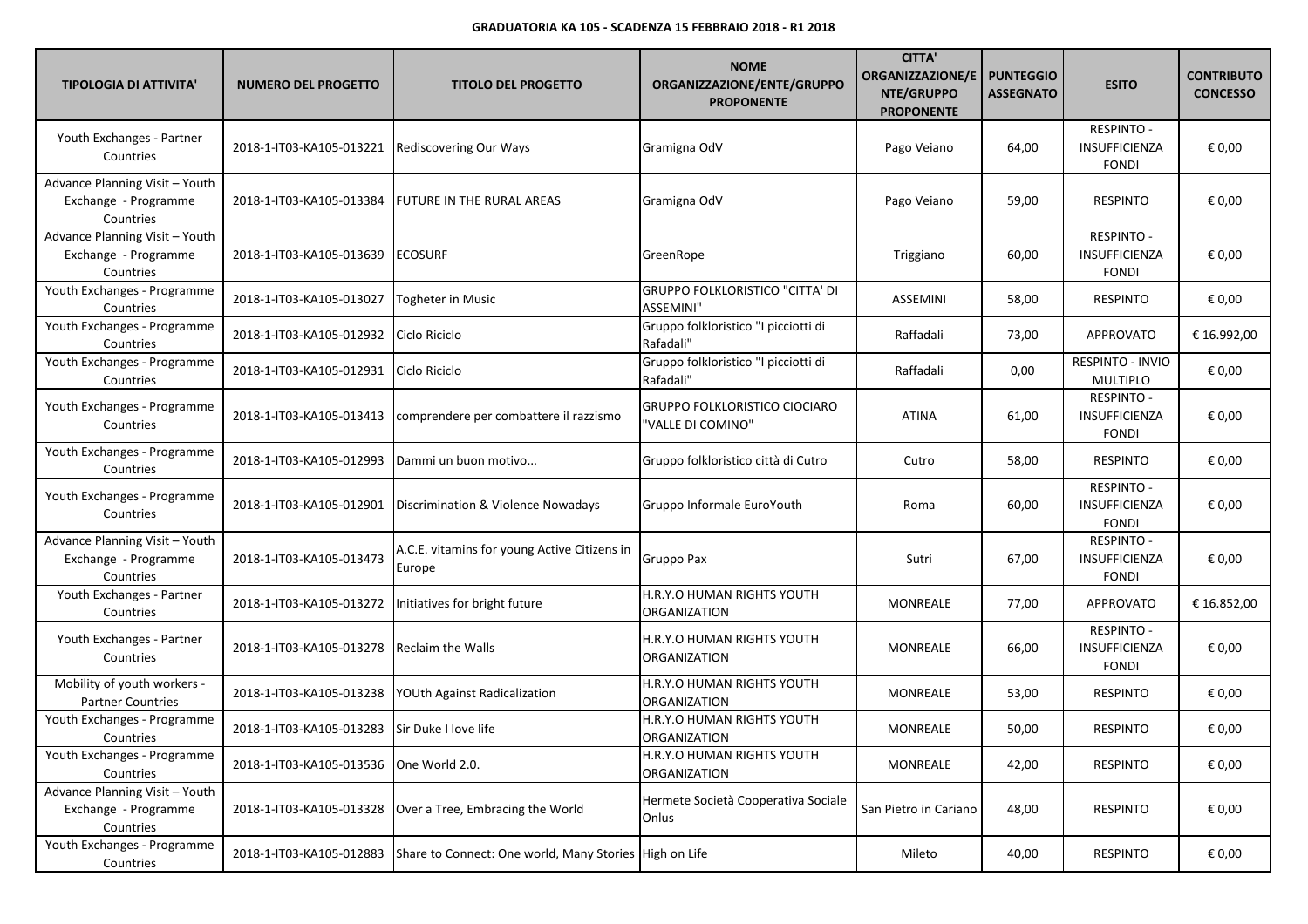| <b>TIPOLOGIA DI ATTIVITA'</b>                                       | <b>NUMERO DEL PROGETTO</b> | <b>TITOLO DEL PROGETTO</b>                                                                                                                                                                                   | <b>NOME</b><br>ORGANIZZAZIONE/ENTE/GRUPPO<br><b>PROPONENTE</b> | <b>CITTA'</b><br><b>ORGANIZZAZIONE/E</b><br>NTE/GRUPPO<br><b>PROPONENTE</b> | <b>PUNTEGGIO</b><br><b>ASSEGNATO</b> | <b>ESITO</b>                                              | <b>CONTRIBUTO</b><br><b>CONCESSO</b> |
|---------------------------------------------------------------------|----------------------------|--------------------------------------------------------------------------------------------------------------------------------------------------------------------------------------------------------------|----------------------------------------------------------------|-----------------------------------------------------------------------------|--------------------------------------|-----------------------------------------------------------|--------------------------------------|
| Youth Exchanges - Programme<br>Countries                            | 2018-1-IT03-KA105-013363   | Natural Born Entrepreneurs                                                                                                                                                                                   | Bravi Ragazzi                                                  | Messina                                                                     | 60,00                                | <b>RESPINTO -</b><br>INSUFFICIENZA<br><b>FONDI</b>        | € 0,00                               |
| Youth Exchanges - Programme<br>Countries                            | 2018-1-IT03-KA105-013366   | Youthpass in my pocket                                                                                                                                                                                       | Bravi Ragazzi                                                  | Messina                                                                     | 60,00                                | RESPINTO -<br><b>INSUFFICIENZA</b><br><b>FONDI</b>        | € 0,00                               |
| Youth Exchanges - Programme<br>Countries                            |                            | 2018-1-IT03-KA105-013360   PAINT - Painting as inclusive nonformal tool   Bravi Ragazzi                                                                                                                      |                                                                | Messina                                                                     | 50,00                                | <b>RESPINTO</b>                                           | € 0,00                               |
| Youth Exchanges - Programme<br>Countries                            | 2018-1-IT03-KA105-013116   | The Valley of Smart Food                                                                                                                                                                                     | Picciotti da Purtedda                                          | Agrigento                                                                   | 58,00                                | <b>RESPINTO</b>                                           | € 0,00                               |
| Advance Planning Visit - Youth<br>Exchange - Programme<br>Countries | 2018-1-IT03-KA105-013365   | Beliefs in motion                                                                                                                                                                                            | Ianua Australis                                                | Torre del Greco                                                             | 64,00                                | <b>RESPINTO -</b><br><b>INSUFFICIENZA</b><br><b>FONDI</b> | € 0,00                               |
| Advance Planning Visit - Youth<br>Exchange - Programme<br>Countries | 2018-1-IT03-KA105-013405   | Volunteering is the New Black                                                                                                                                                                                | icse & Co                                                      | <b>FIRENZE</b>                                                              | 61,00                                | <b>RESPINTO -</b><br><b>INSUFFICIENZA</b><br><b>FONDI</b> | € 0,00                               |
| Mobility of youth workers -<br>Programme Countries                  | 2018-1-IT03-KA105-013404   | Promoting Volunteering Culture                                                                                                                                                                               | icse & Co                                                      | <b>FIRENZE</b>                                                              | 54,00                                | <b>RESPINTO</b>                                           | € 0,00                               |
| Advance Planning Visit - Youth<br>Exchange - Programme<br>Countries | 2018-1-IT03-KA105-013232   | Volunteering is the New Black                                                                                                                                                                                | icse & Co                                                      | <b>FIRENZE</b>                                                              | 0,00                                 | RESPINTO - INVIO<br>MULTIPLO                              | € 0,00                               |
| Mobility of youth workers -<br><b>Partner Countries</b>             | 2018-1-IT03-KA105-013601   | <b>History is HERstory</b>                                                                                                                                                                                   | <b>IDENTITIES</b>                                              | <b>CHIETI</b>                                                               | 75,00                                | APPROVATO                                                 | € 13.614,00                          |
| Mobility of youth workers -<br><b>Partner Countries</b>             | 2018-1-IT03-KA105-012987   | <b>Crossroads of East and West</b>                                                                                                                                                                           | <b>IDENTITIES</b>                                              | <b>CHIETI</b>                                                               | 56,00                                | <b>RESPINTO</b>                                           | € 0,00                               |
| Youth Exchanges - Programme<br>Countries                            | 2018-1-IT03-KA105-013276   | No Taboos in Tattoos                                                                                                                                                                                         | <b>IDENTITIES</b>                                              | <b>CHIETI</b>                                                               | 44,00                                | <b>RESPINTO</b>                                           | € 0,00                               |
| Advance Planning Visit - Youth<br>Exchange - Programme<br>Countries | 2018-1-IT03-KA105-013604   | DON'T HATE, MEDITATE                                                                                                                                                                                         | Il tappeto di Iqbal - ONLUS                                    | San Giorgio a<br>Cremano                                                    | 50,00                                | <b>RESPINTO</b>                                           | € 0,00                               |
| Mobility of youth workers -<br><b>Partner Countries</b>             | 2018-1-IT03-KA105-013093   | Promoting democratic resilience and life<br>skills among young people in Europe and<br>its neighbouring regions to prevent their<br>violent radicalization: Improv tools and<br>methodologies for youth work | Improvvisart Societa' Cooperativa                              | Lecce                                                                       | 74,00                                | <b>APPROVATO</b>                                          | € 13.146,00                          |
| Youth Exchanges - Programme<br>Countries                            | 2018-1-IT03-KA105-013640   | KNOWLEDGE EMPOWERING INCLUSION                                                                                                                                                                               | Inclusion Key - APS                                            | Ferrara                                                                     | 42,00                                | <b>RESPINTO</b>                                           | € 0,00                               |
| Youth Exchanges - Programme<br>Countries                            | 2018-1-IT03-KA105-013280   | Europe in a comic                                                                                                                                                                                            | Indieversus                                                    | novara                                                                      | 70,00                                | <b>APPROVATO</b>                                          | € 18.534,00                          |
| Youth Exchanges - Programme<br>Countries                            | 2018-1-IT03-KA105-013477   | Foodness                                                                                                                                                                                                     | <b>INDILA</b>                                                  | Aversa                                                                      | 59,00                                | <b>RESPINTO</b>                                           | € 0,00                               |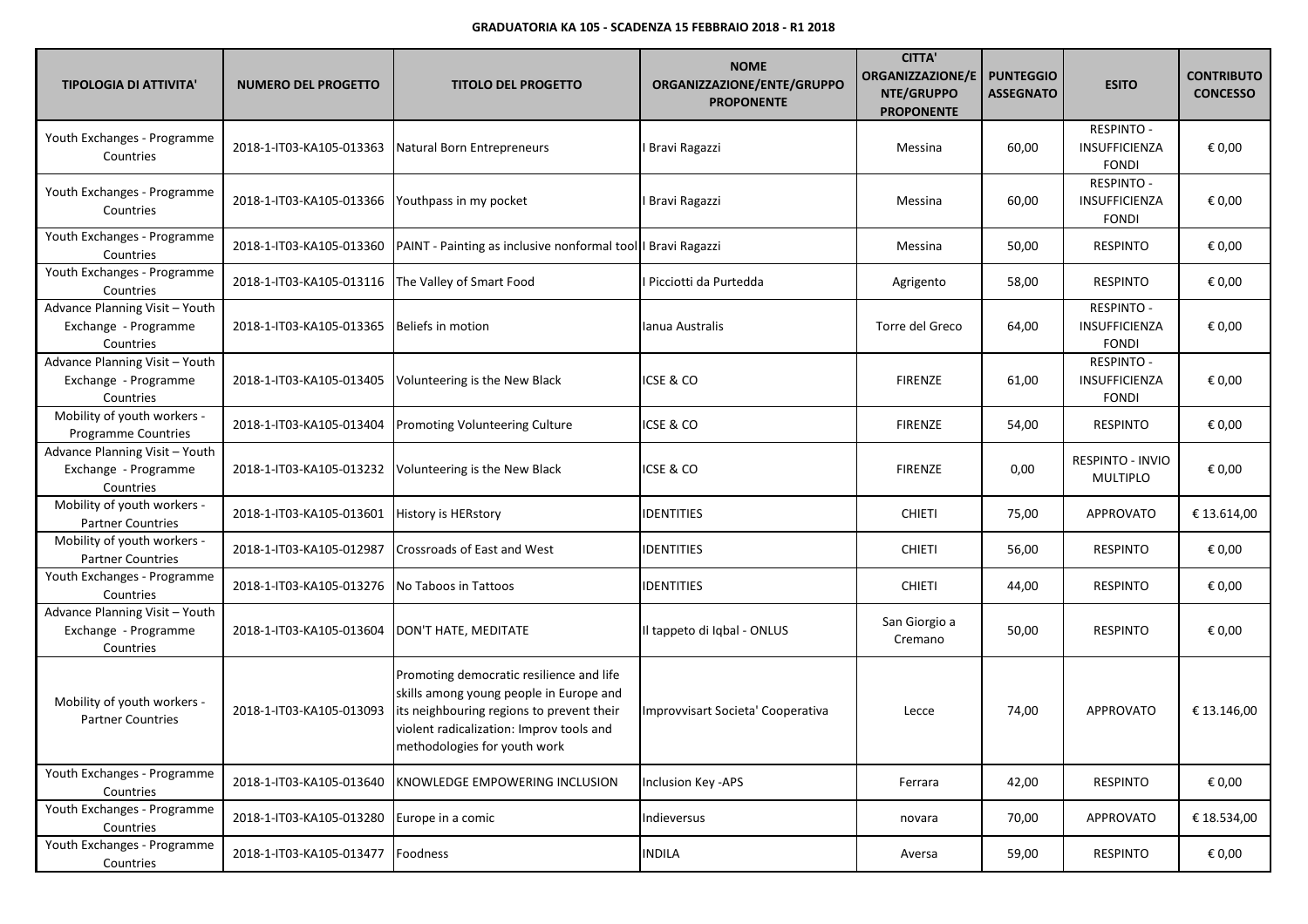| <b>TIPOLOGIA DI ATTIVITA'</b>                                                                                                                       | <b>NUMERO DEL PROGETTO</b> | <b>TITOLO DEL PROGETTO</b>                                                                                   | <b>NOME</b><br>ORGANIZZAZIONE/ENTE/GRUPPO<br><b>PROPONENTE</b> | <b>CITTA'</b><br><b>ORGANIZZAZIONE/E</b><br>NTE/GRUPPO<br><b>PROPONENTE</b> | <b>PUNTEGGIO</b><br><b>ASSEGNATO</b> | <b>ESITO</b>                                              | <b>CONTRIBUTO</b><br><b>CONCESSO</b> |
|-----------------------------------------------------------------------------------------------------------------------------------------------------|----------------------------|--------------------------------------------------------------------------------------------------------------|----------------------------------------------------------------|-----------------------------------------------------------------------------|--------------------------------------|-----------------------------------------------------------|--------------------------------------|
| Youth Exchanges - Programme<br>Countries                                                                                                            | 2018-1-IT03-KA105-012917   | Irpinia Goes Green                                                                                           | Info Irpinia                                                   | Avellino                                                                    | 65,00                                | <b>RESPINTO -</b><br>INSUFFICIENZA<br><b>FONDI</b>        | € 0,00                               |
| Youth Exchanges - Programme<br>Countries                                                                                                            | 2018-1-IT03-KA105-013294   | Bring out the best in YOU                                                                                    | Informal Group SolidAir                                        | Sassari                                                                     | 58,00                                | <b>RESPINTO</b>                                           | € 0,00                               |
| Youth Exchanges - Programme<br>Countries                                                                                                            | 2018-1-IT03-KA105-013289   | Be Smart, be a Cultural Mediator!                                                                            | Informal Group SolidAir                                        | Sassari                                                                     | 54,00                                | <b>RESPINTO</b>                                           | € 0,00                               |
| Youth Exchanges - Programme<br>Countries                                                                                                            | 2018-1-IT03-KA105-013092   | YASMIN - Youth AgainSt woMen vloleNce                                                                        | Iniziativa Democratica                                         | Ancona                                                                      | 69,00                                | APPROVATO                                                 | € 20.818,00                          |
| Advance Planning Visit - Youth<br>Exchange - Programme<br>Countries                                                                                 | 2018-1-IT03-KA105-012905   | Gender and Migration: a Youth Path for<br>Integration                                                        | INNOVAEurope                                                   | Roccalumera                                                                 | 70,00                                | <b>APPROVATO</b>                                          | € 20.534,00                          |
| Advance Planning Visit - Youth<br>Exchange - Programme<br>Countries                                                                                 | 2018-1-IT03-KA105-013633   | <b>Youth Travel Emotions</b>                                                                                 | <b>INSULE</b>                                                  | Palermo                                                                     | 45,00                                | <b>RESPINTO</b>                                           | € 0,00                               |
| Mobility of youth workers -<br>Programme Countries                                                                                                  | 2018-1-IT03-KA105-013368   | Developing Skills for the Inclusion                                                                          | <b>Invasioni Creative</b>                                      | Prato                                                                       | 72,00                                | <b>APPROVATO</b>                                          | € 19.302,00                          |
| Youth Exchanges - Programme<br>Countries                                                                                                            | 2018-1-IT03-KA105-013375   | <b>HEAL</b> - Healthy Eating Active Living                                                                   | IPSIA - Istituto Pace Sviluppo<br>Innovazione ACLI - Sardegna  | Cagliari                                                                    | 63,00                                | <b>RESPINTO -</b><br>INSUFFICIENZA<br><b>FONDI</b>        | € 0,00                               |
| Advance Planning Visit - Youth<br>Exchange Mobility of youth<br>workers - Partner Countries -<br>Mobility of youth workers -<br>Programme Countries | 2018-1-IT03-KA105-013336   | Development of innovative upcycling<br>techniques for youth employment                                       | <b>ISTITUTO PACE SVILUPPO</b><br>INNOVAZIONE ACLI (IPSIA)      | <b>ROMA</b>                                                                 | 34,00                                | <b>RESPINTO</b>                                           | € 0,00                               |
| Youth Exchanges - Partner<br>Countries                                                                                                              | 2018-1-IT03-KA105-013265   | Una chiave di violino per la pace: la<br>'Giovane orchestra paneuropea" fra<br>Europa dell'Est e dell'Ovest. | Istituto pace sviluppo innovazione Acli<br>Forlì-Cesena        | Forli'                                                                      | 78,00                                | APPROVATO                                                 | € 28.445,00                          |
| Advance Planning Visit - Youth<br><b>Exchange - Partner Countries</b>                                                                               | 2018-1-IT03-KA105-012888   | Insieme per Crecsita Inclusiva                                                                               | ISTITUTO SUORE PIE OPERAIE DELL<br>IMMACOLA CONCEZIONE         | ROMA                                                                        | 60,00                                | <b>RESPINTO -</b><br><b>INSUFFICIENZA</b><br><b>FONDI</b> | € 0,00                               |
| Youth Exchanges - Programme<br>Countries                                                                                                            | 2018-1-IT03-KA105-013454   | That's All Folk(s)!                                                                                          | Istituto Tecnico Commerciale<br>Salvatore Satta di Nuoro       | Nuoro                                                                       | 42,00                                | <b>RESPINTO</b>                                           | € 0,00                               |
| Advance Planning Visit - Youth<br>Exchange - Programme<br>Countries                                                                                 | 2018-1-IT03-KA105-013465   | Identité plurielle en Europe                                                                                 | Italia Nostra Onlus                                            | Roma                                                                        | 0,00                                 | <b>RESPINTO</b>                                           | € 0,00                               |
| Mobility of youth workers -<br><b>Programme Countries</b>                                                                                           | 2018-1-IT03-KA105-013190   | IN EXTREMIS UP! Extreme and Resilient<br>Islands: how difficulty becomes possibility                         | Janelas                                                        | Ozieri                                                                      | 35,00                                | <b>RESPINTO</b>                                           | € 0,00                               |
| Mobility of youth workers -<br>Programme Countries                                                                                                  | 2018-1-IT03-KA105-013458   | imPACT: unlock the Passions, ACtions and<br>Talents of youth in need                                         | Jonathan Cooperativa Sociale                                   | Piazzola sul Brenta                                                         | 72,00                                | APPROVATO                                                 | € 17.337,00                          |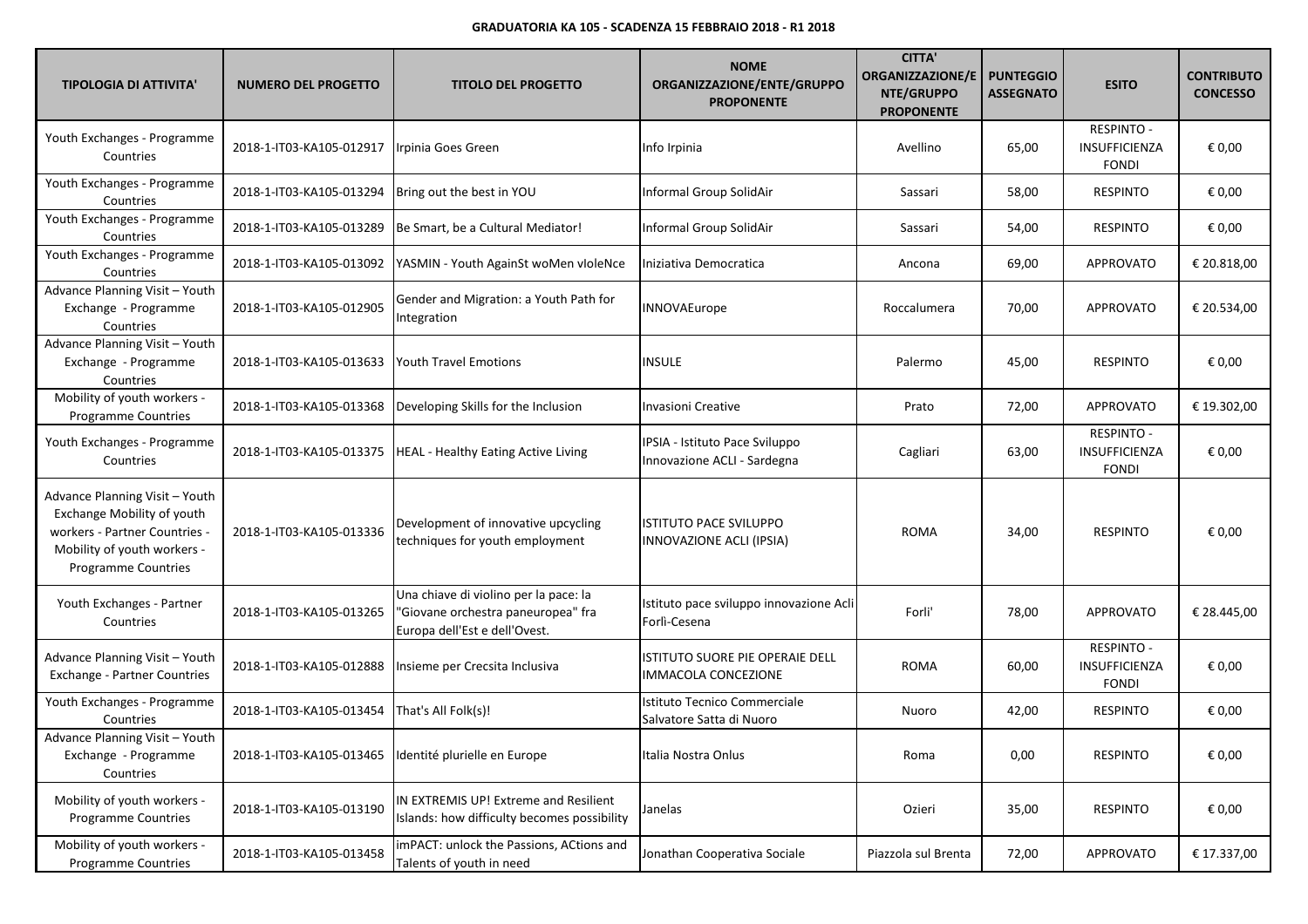| <b>TIPOLOGIA DI ATTIVITA'</b>                                         | <b>NUMERO DEL PROGETTO</b> | <b>TITOLO DEL PROGETTO</b>                                        | <b>NOME</b><br>ORGANIZZAZIONE/ENTE/GRUPPO<br><b>PROPONENTE</b> | <b>CITTA'</b><br><b>ORGANIZZAZIONE/E</b><br>NTE/GRUPPO<br><b>PROPONENTE</b> | <b>PUNTEGGIO</b><br><b>ASSEGNATO</b> | <b>ESITO</b>                                       | <b>CONTRIBUTO</b><br><b>CONCESSO</b> |
|-----------------------------------------------------------------------|----------------------------|-------------------------------------------------------------------|----------------------------------------------------------------|-----------------------------------------------------------------------------|--------------------------------------|----------------------------------------------------|--------------------------------------|
| Mobility of youth workers -<br><b>Partner Countries</b>               | 2018-1-IT03-KA105-013565   | To be seen, to be felt                                            | Jonathan Cooperativa Sociale                                   | Piazzola sul Brenta                                                         | 63,00                                | <b>RESPINTO -</b><br>INSUFFICIENZA<br><b>FONDI</b> | € 0,00                               |
| Advance Planning Visit - Youth<br>Exchange - Programme<br>Countries   | 2018-1-IT03-KA105-013138   | L'Attenzione                                                      | La Clessidra - Associazione di<br>volontariato                 | Benevento                                                                   | 76,00                                | <b>APPROVATO</b>                                   | € 13.723,00                          |
| Mobility of youth workers -<br><b>Partner Countries</b>               | 2018-1-IT03-KA105-013489   | Earth Art                                                         | La Fabbrica del Sole Onlus                                     | Arezzo                                                                      | 37,00                                | <b>RESPINTO</b>                                    | € 0,00                               |
| Advance Planning Visit - Youth<br>Exchange - Programme<br>Countries   | 2018-1-IT03-KA105-013110   | Creative Handmade: From passion to<br>Entrepreneurship            | La Fucina dei Saperi                                           | Castellammare di<br>Stabia                                                  | 67,00                                | <b>RESPINTO -</b><br>INSUFFICIENZA<br><b>FONDI</b> | € 0,00                               |
| Youth Exchanges - Programme<br>Countries                              | 2018-1-IT03-KA105-013019   | Musica contro le dipendenze                                       | La Ginestra Associazione di<br>Promozione sociale              | Campagna                                                                    | 45,00                                | <b>RESPINTO</b>                                    | € 0,00                               |
| Youth Exchanges - Programme<br>Countries                              | 2018-1-IT03-KA105-013515   | Eco-Living: sharing permaculture and<br>bioconstruction in Europe | La Martinella                                                  | scansano                                                                    | 0,00                                 | <b>RESPINTO</b>                                    | € 0,00                               |
| Youth Exchanges - Programme<br>Countries                              | 2018-1-IT03-KA105-013353   | Errare è umano, perseverare diabolico                             | LA PALOMBA ONLUS                                               | <b>TARANTO</b>                                                              | 56,00                                | <b>RESPINTO</b>                                    | € 0,00                               |
| Youth Exchanges - Programme<br>Countries                              | 2018-1-IT03-KA105-012973   | Media Social Jobs                                                 | L'Arca del Blues                                               | Lecce                                                                       | 74,00                                | APPROVATO                                          | € 30.282,00                          |
| Youth Exchanges - Programme<br>Countries                              | 2018-1-IT03-KA105-012881   | Inner Sounds                                                      | L'Arca del Blues                                               | Lecce                                                                       | 62,00                                | <b>RESPINTO -</b><br>INSUFFICIENZA<br><b>FONDI</b> | € 0,00                               |
| Mobility of youth workers -<br>Programme Countries                    | 2018-1-IT03-KA105-013111   | E.G.S.I. Educational Games for social<br>inclusion                | L'Arca del Blues                                               | Lecce                                                                       | 55,00                                | <b>RESPINTO</b>                                    | € 0,00                               |
| Mobility of youth workers -<br>Programme Countries                    | 2018-1-IT03-KA105-012972   | <b>New Trainers</b>                                               | L'Arca del Blues                                               | Lecce                                                                       | 45,00                                | <b>RESPINTO</b>                                    | € 0,00                               |
| Advance Planning Visit - Youth<br>Exchange - Programme<br>Countries   | 2018-1-IT03-KA105-013623   | B.Line                                                            | Legambiente Ligonchio                                          | Cà Bracchi - Casalino<br>di Ligonchio, (Reggio<br>Emilia)                   | 54,00                                | <b>RESPINTO</b>                                    | € 0,00                               |
| Youth Exchanges - Programme<br>Countries                              | 2018-1-IT03-KA105-013252   | Let's Motivate!                                                   | Let'sMotivateGroup                                             | Perugia                                                                     | 50,00                                | <b>RESPINTO</b>                                    | € 0,00                               |
| Youth Exchanges - Programme<br>Countries                              | 2018-1-IT03-KA105-013303   | Yes, Hiken                                                        | LIberateci, BAsta NOia! (LI.BA.NO.)                            | Sassari                                                                     | 44,00                                | <b>RESPINTO</b>                                    | € 0,00                               |
| Advance Planning Visit - Youth<br><b>Exchange - Partner Countries</b> | 2018-1-IT03-KA105-013307   | DANCING BEYOND THE BORDERS                                        | Libertas danza e ginnastica Salò                               | Salo'                                                                       | 63,00                                | <b>RESPINTO -</b><br>INSUFFICIENZA<br><b>FONDI</b> | € 0,00                               |
| Advance Planning Visit - Youth<br>Exchange - Partner Countries        | 2018-1-IT03-KA105-013021   | DANCING BEYOND THE BORDERS                                        | Libertas danza e ginnastica Salò                               | Salo'                                                                       | 0,00                                 | RESPINTO - INVIO<br>MULTIPLO                       | € 0,00                               |
| Advance Planning Visit - Youth<br>Exchange - Partner Countries        | 2018-1-IT03-KA105-013236   | DANCING BEYOND THE BORDERS                                        | Libertas danza e ginnastica Salò                               | Salo'                                                                       | 0,00                                 | RESPINTO - INVIO<br>MULTIPLO                       | € 0,00                               |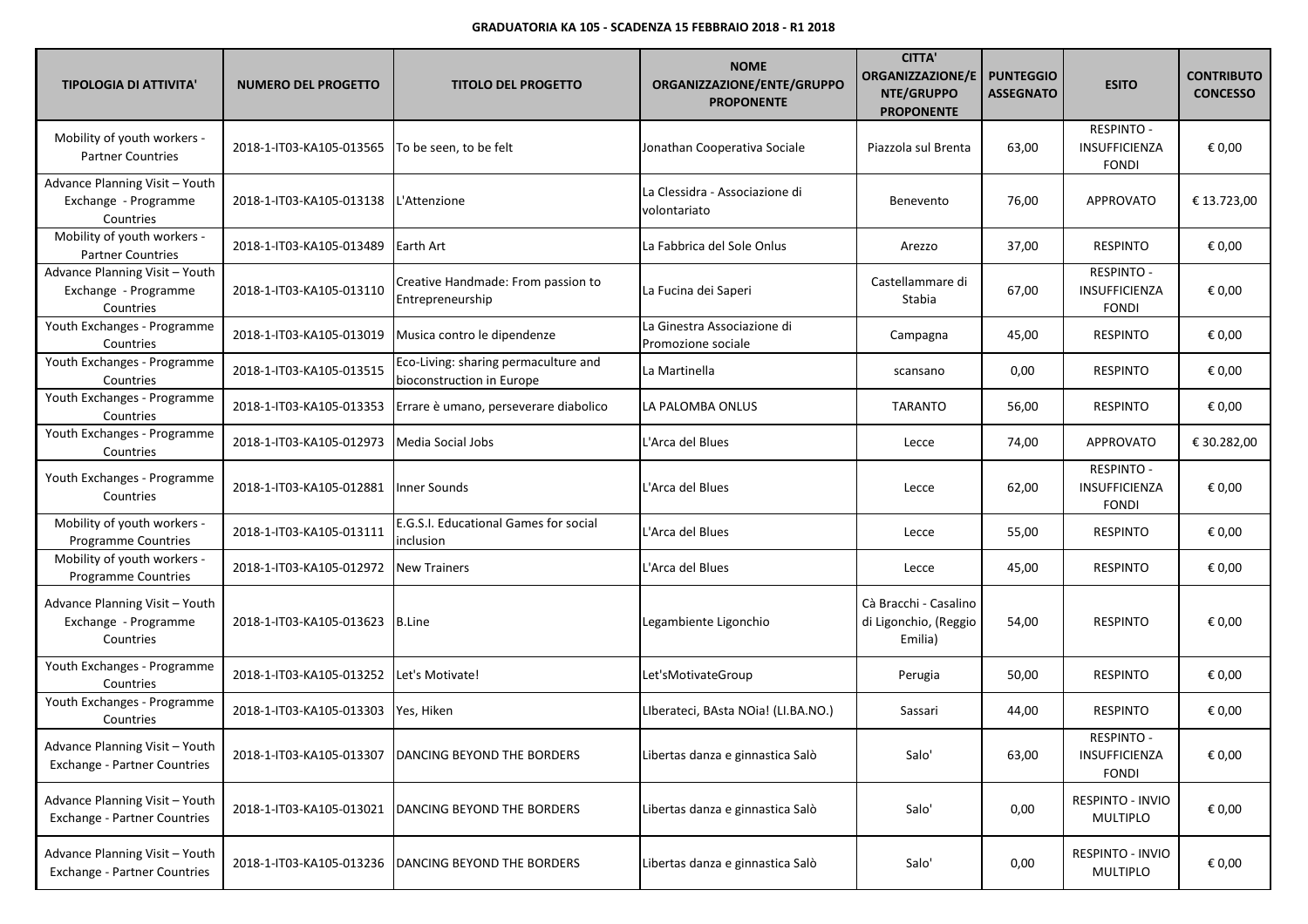| <b>TIPOLOGIA DI ATTIVITA'</b>                                                                                                               | <b>NUMERO DEL PROGETTO</b>                 | <b>TITOLO DEL PROGETTO</b>                                          | <b>NOME</b><br>ORGANIZZAZIONE/ENTE/GRUPPO<br><b>PROPONENTE</b>            | <b>CITTA'</b><br><b>ORGANIZZAZIONE/E</b><br>NTE/GRUPPO<br><b>PROPONENTE</b> | <b>PUNTEGGIO</b><br><b>ASSEGNATO</b> | <b>ESITO</b>                                              | <b>CONTRIBUTO</b><br><b>CONCESSO</b> |
|---------------------------------------------------------------------------------------------------------------------------------------------|--------------------------------------------|---------------------------------------------------------------------|---------------------------------------------------------------------------|-----------------------------------------------------------------------------|--------------------------------------|-----------------------------------------------------------|--------------------------------------|
| Mobility of youth workers -<br>Programme Countries                                                                                          | 2018-1-IT03-KA105-013628                   | Self Advertisment                                                   | Liceo Scientifico Fermi Nuoro                                             | Nuoro                                                                       | 45,00                                | <b>RESPINTO</b>                                           | € 0,00                               |
| Youth Exchanges - Programme<br>Countries                                                                                                    | 2018-1-IT03-KA105-013505                   | EuroCamp 2018: Equal Access For All                                 | Lighthouse Languages                                                      | Orte                                                                        | 64,00                                | <b>RESPINTO -</b><br><b>INSUFFICIENZA</b><br><b>FONDI</b> | € 0,00                               |
| Mobility of youth workers -<br><b>Programme Countries</b>                                                                                   | 2018-1-IT03-KA105-013467                   | Non-Formal Education for Social Change                              | L'Isola che non c'è                                                       | Rende                                                                       | 69,00                                | <b>RESPINTO -</b><br><b>INSUFFICIENZA</b><br><b>FONDI</b> | € 0,00                               |
| Youth Exchanges - Programme<br>Countries                                                                                                    | 2018-1-IT03-KA105-013595                   | <b>Mobility Faces Crisis</b>                                        | L'Isola che non c'è                                                       | Rende                                                                       | 62,00                                | RESPINTO -<br><b>INSUFFICIENZA</b><br><b>FONDI</b>        | € 0,00                               |
| Advance Planning Visit - Youth<br>Exchange - Mobility of youth<br>workers - Programme Countries<br>Youth Exchanges - Programme<br>Countries | 2018-1-IT03-KA105-013286                   | ARABEsque - Anti-Racist Actions for a<br><b>Better Europe</b>       | LUNARIA ASSOCIAZIONE DI<br>PROMOZIONE SOCIALE E IMPRESA<br><b>SOCIALE</b> | <b>ROMA</b>                                                                 | 58,00                                | <b>RESPINTO</b>                                           | € 0,00                               |
| Advance Planning Visit - Youth<br>Exchange - Mobility of youth<br>workers - Programme Countries<br>Youth Exchanges - Programme<br>Countries | 2018-1-IT03-KA105-013309                   | HOW ARE EU? Innovative Youth work to<br>promote ICL among teenagers | LUNARIA ASSOCIAZIONE DI<br>PROMOZIONE SOCIALE E IMPRESA<br><b>SOCIALE</b> | <b>ROMA</b>                                                                 | 47,00                                | <b>RESPINTO</b>                                           | € 0,00                               |
| Mobility of youth workers -<br>Programme Countries                                                                                          | 2018-1-IT03-KA105-013324                   | Who's afraid of darkness?                                           | LUNEnuove Cooperativa Sociale                                             | Campogalliano                                                               | 72,00                                | <b>APPROVATO</b>                                          | € 26.156,00                          |
| Youth Exchanges - Programme<br>Countries                                                                                                    | 2018-1-IT03-KA105-012970                   | Mondo in rete                                                       | Lupetti Petruresi 1964                                                    | Forino                                                                      | 49,00                                | <b>RESPINTO</b>                                           | € 0,00                               |
| Youth Exchanges - Programme<br>Countries                                                                                                    | 2018-1-IT03-KA105-013197                   | <b>CULTURA PER L'INTEGRAZIONE</b>                                   | M.Y.CULTURE                                                               | Reggio Calabria                                                             | 62,00                                | <b>RESPINTO -</b><br>INSUFFICIENZA<br><b>FONDI</b>        | € 0,00                               |
| Youth Exchanges - Programme<br>Countries                                                                                                    | 2018-1-IT03-KA105-013194                   | Lavoro di squadra contro la disoccupazione M.Y.CULTURE              |                                                                           | Reggio Calabria                                                             | 57,00                                | <b>RESPINTO</b>                                           | € 0,00                               |
| Mobility of youth workers -<br><b>Partner Countries</b>                                                                                     | 2018-1-IT03-KA105-013033                   | Impro-ve youth work                                                 | Marga Pura                                                                | Padova                                                                      | 60,00                                | RESPINTO -<br>INSUFFICIENZA<br><b>FONDI</b>               | € 0,00                               |
| Mobility of youth workers -<br>Programme Countries                                                                                          | 2018-1-IT03-KA105-013088 Still in Movement |                                                                     | Marga Pura                                                                | Padova                                                                      | 60,00                                | <b>RESPINTO -</b><br><b>INSUFFICIENZA</b><br><b>FONDI</b> | € 0,00                               |
| Youth Exchanges - Programme<br>Countries                                                                                                    | 2018-1-IT03-KA105-013174                   | Touch your future!                                                  | MARGHERITA SOCIETA' COOPERATIVA<br>SOCIALE ONLUS                          | SANDRIGO                                                                    | 58,00                                | <b>RESPINTO</b>                                           | € 0,00                               |
| Youth Exchanges - Programme<br>Countries                                                                                                    | 2018-1-IT03-KA105-013263                   | Worksongs, being the future 2018                                    | Massimiliano Di Carlo                                                     | Folignano                                                                   | 0,00                                 | <b>RESPINTO</b>                                           | € 0,00                               |
| Advance Planning Visit - Youth<br>Exchange - Programme<br>Countries                                                                         | 2018-1-IT03-KA105-013519 Art4ALL           |                                                                     | matrioskas.IT                                                             | <b>CASTIGLIONE IN</b><br>TEVERINA                                           | 64,00                                | <b>RESPINTO -</b><br>INSUFFICIENZA<br><b>FONDI</b>        | € 0,00                               |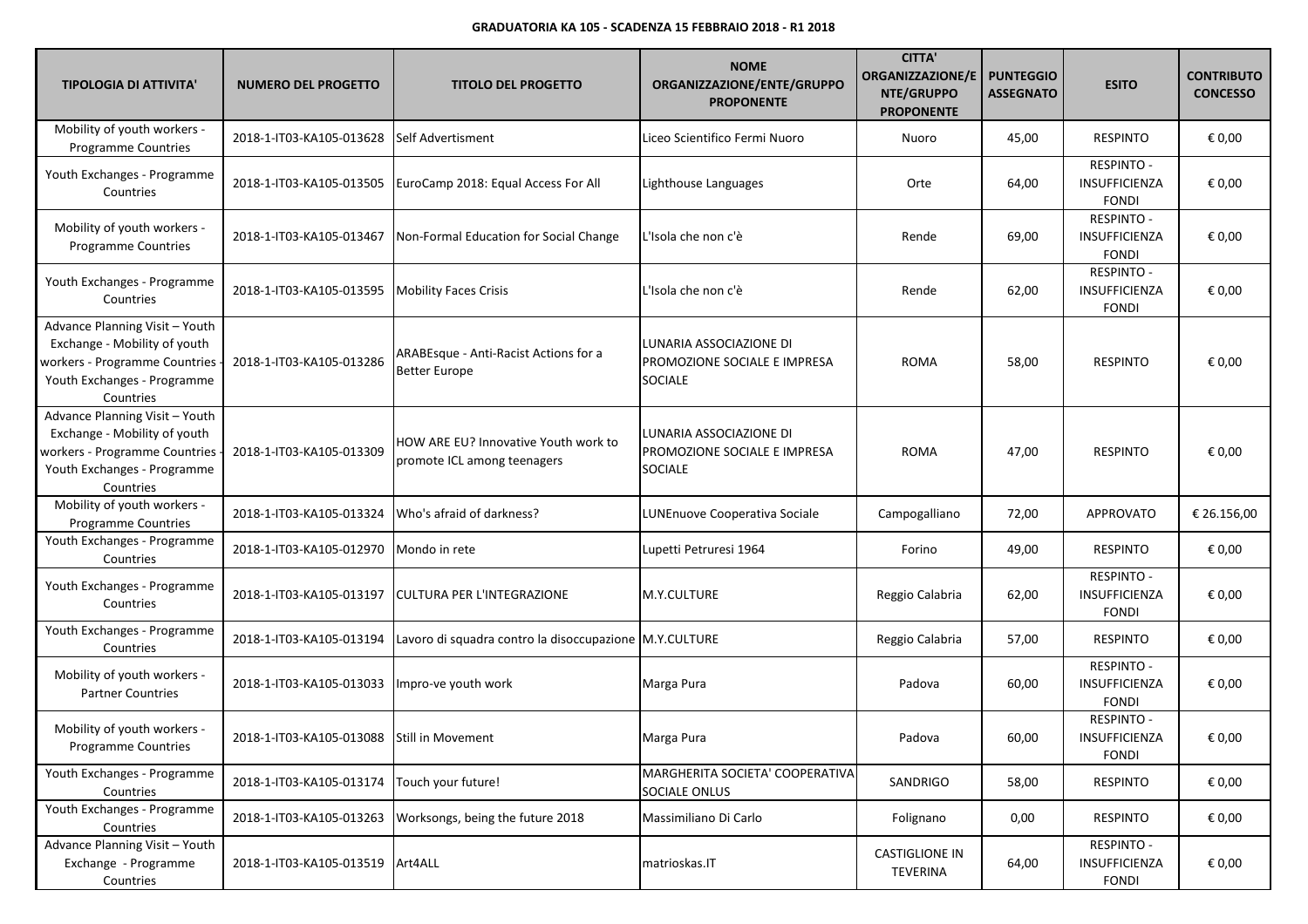| <b>TIPOLOGIA DI ATTIVITA'</b>                                                                            | <b>NUMERO DEL PROGETTO</b> | <b>TITOLO DEL PROGETTO</b>                                          | <b>NOME</b><br>ORGANIZZAZIONE/ENTE/GRUPPO<br><b>PROPONENTE</b> | <b>CITTA'</b><br><b>ORGANIZZAZIONE/E</b><br>NTE/GRUPPO<br><b>PROPONENTE</b> | <b>PUNTEGGIO</b><br><b>ASSEGNATO</b> | <b>ESITO</b>                                       | <b>CONTRIBUTO</b><br><b>CONCESSO</b> |
|----------------------------------------------------------------------------------------------------------|----------------------------|---------------------------------------------------------------------|----------------------------------------------------------------|-----------------------------------------------------------------------------|--------------------------------------|----------------------------------------------------|--------------------------------------|
| Advance Planning Visit - Youth<br>Exchange - Programme<br>Countries                                      | 2018-1-IT03-KA105-013516   | YOUTH EMPLOYABILITY: DEVELOPING SOFT<br>SKILLS TO FACE UNEMPLOYMENT | matrioskas.IT                                                  | <b>CASTIGLIONE IN</b><br><b>TEVERINA</b>                                    | 63,00                                | <b>RESPINTO -</b><br>INSUFFICIENZA<br><b>FONDI</b> | € 0.00                               |
| Youth Exchanges - Programme<br>Countries                                                                 | 2018-1-IT03-KA105-013228   | Life Skills, Youth & Migrant                                        | Mavì                                                           | <b>Brentonico</b>                                                           | 68,00                                | <b>APPROVATO</b>                                   | € 13.896,00                          |
| Advance Planning Visit - Youth<br>Exchange - Programme<br>Countries                                      | 2018-1-IT03-KA105-013255   | Forza e creatività attraverso la cultura                            | <b>MEDITERRANEO ONLUS</b>                                      | LIVORNO                                                                     | 72,00                                | <b>APPROVATO</b>                                   | € 11.818,00                          |
| Youth Exchanges - Programme<br>Countries                                                                 | 2018-1-IT03-KA105-013334   | Future Entrepreneurs on the Move                                    | Mille Soli Società Cooperativa Sociale                         | Acerra                                                                      | 64,00                                | <b>RESPINTO -</b><br>INSUFFICIENZA<br><b>FONDI</b> | € 0,00                               |
| Youth Exchanges - Programme<br>Countries                                                                 | 2018-1-IT03-KA105-013432   | Teamed Up to Lead                                                   | MINE VAGANTI NGO                                               | PERFUGAS                                                                    | 63,00                                | <b>RESPINTO -</b><br>INSUFFICIENZA<br><b>FONDI</b> | € 0,00                               |
| Mobility of youth workers -<br><b>Programme Countries</b>                                                | 2018-1-IT03-KA105-013392   | Social MindsAct                                                     | MINE VAGANTI NGO                                               | PERFUGAS                                                                    | 61,00                                | <b>RESPINTO -</b><br>INSUFFICIENZA<br><b>FONDI</b> | € 0,00                               |
| Youth Exchanges - Programme<br>Countries                                                                 | 2018-1-IT03-KA105-013433   | Be a Whole with Nature!                                             | MINE VAGANTI NGO                                               | <b>PERFUGAS</b>                                                             | 56,00                                | <b>RESPINTO</b>                                    | € 0,00                               |
| Youth Exchanges - Partner<br>Countries - Mobility of youth<br>workers - Partner Countries                | 2018-1-IT03-KA105-013434   | Developing Entrepreneurship Through<br>Sport                        | MINE VAGANTI NGO                                               | PERFUGAS                                                                    | 56,00                                | <b>RESPINTO</b>                                    | € 0,00                               |
| Youth Exchanges - Programme<br>Countries- Mobility of youth<br>workers - Programme Countries             | 2018-1-IT03-KA105-013431   | A Step to Inclusion                                                 | MINE VAGANTI NGO                                               | PERFUGAS                                                                    | 55,00                                | <b>RESPINTO</b>                                    | € 0,00                               |
| Youth Exchanges - Programme<br>Countries                                                                 | 2018-1-IT03-KA105-013402   | <b>Our Roots</b>                                                    | Mnemosine Società Cooperativa<br>Sociale a RL                  | San Salvo                                                                   | 76,00                                | <b>APPROVATO</b>                                   | € 17.112,00                          |
| Advance Planning Visit - Youth<br>Exchange - Partner Countries                                           | 2018-1-IT03-KA105-013374   | Eyes of Europe                                                      | Modavi federazione provinciale di<br>Napoli ONLUS              | Napoli                                                                      | 64,00                                | <b>RESPINTO -</b><br>INSUFFICIENZA<br><b>FONDI</b> | € 0,00                               |
| Mobility of youth workers -<br>Partner Countries - Mobility of<br>youth workers - Programme<br>Countries | 2018-1-IT03-KA105-013229   | Next generation                                                     | Modavi federazione provinciale di<br>Napoli ONLUS              | Napoli                                                                      | 35,00                                | <b>RESPINTO</b>                                    | € 0,00                               |
| Advance Planning Visit - Youth<br><b>Exchange - Partner Countries</b>                                    | 2018-1-IT03-KA105-013274   | Eyes of Europe                                                      | Modavi federazione provinciale di<br>Napoli ONLUS              | Napoli                                                                      | 0,00                                 | <b>RESPINTO - INVIO</b><br><b>MULTIPLO</b>         | € 0,00                               |
| Mobility of youth workers -<br><b>Partner Countries</b>                                                  | 2018-1-IT03-KA105-013401   | New Stories New NarrativEve                                         | <b>MV INTERNATIONAL</b>                                        | <b>SASSARI</b>                                                              | 65,00                                | RESPINTO -<br>INSUFFICIENZA<br><b>FONDI</b>        | € 0,00                               |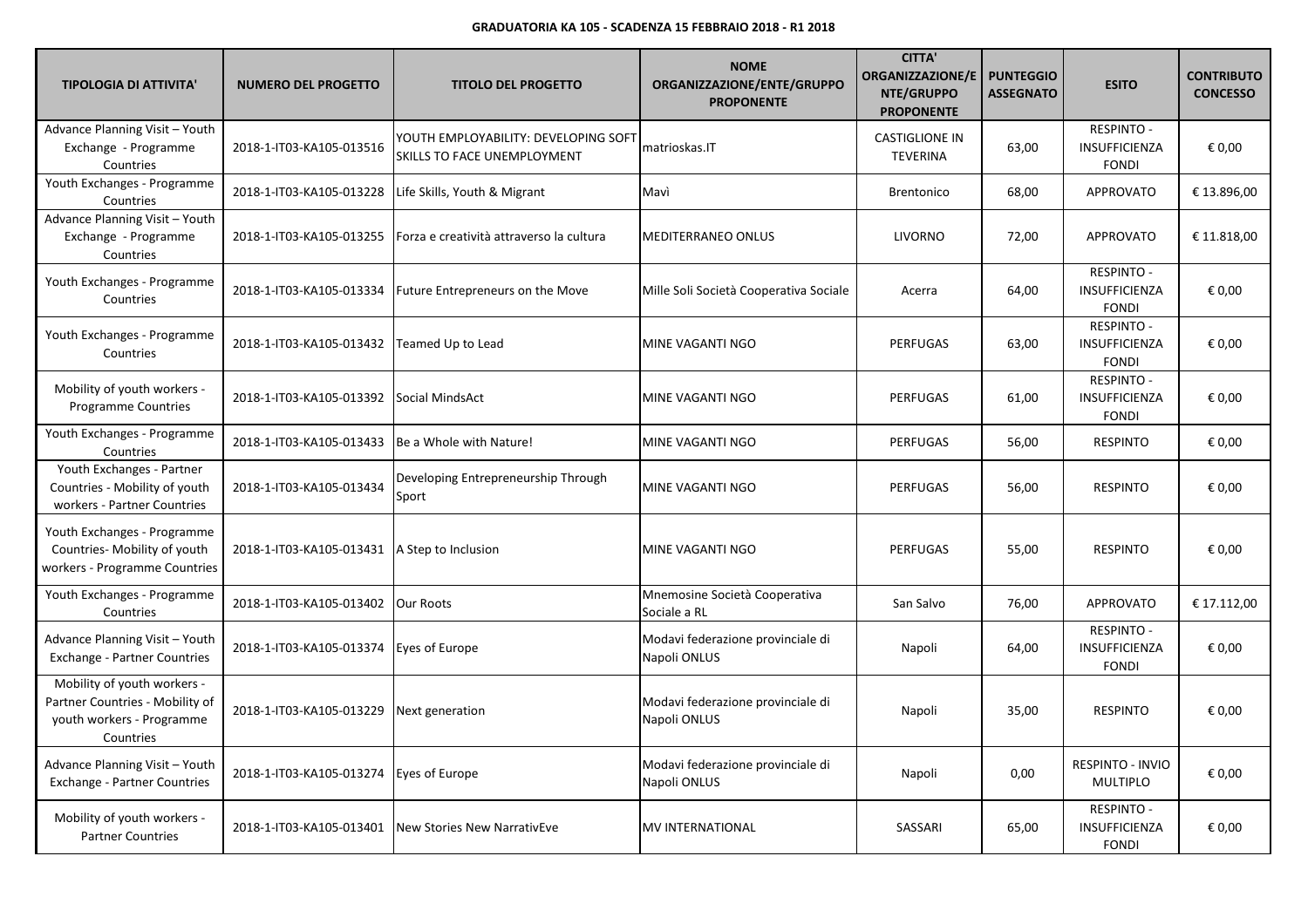| <b>TIPOLOGIA DI ATTIVITA'</b>                                                             | <b>NUMERO DEL PROGETTO</b>                         | <b>TITOLO DEL PROGETTO</b>                                 | <b>NOME</b><br>ORGANIZZAZIONE/ENTE/GRUPPO<br><b>PROPONENTE</b> | <b>CITTA'</b><br><b>ORGANIZZAZIONE/E</b><br>NTE/GRUPPO<br><b>PROPONENTE</b> | <b>PUNTEGGIO</b><br><b>ASSEGNATO</b> | <b>ESITO</b>                                              | <b>CONTRIBUTO</b><br><b>CONCESSO</b> |
|-------------------------------------------------------------------------------------------|----------------------------------------------------|------------------------------------------------------------|----------------------------------------------------------------|-----------------------------------------------------------------------------|--------------------------------------|-----------------------------------------------------------|--------------------------------------|
| Youth Exchanges - Partner<br>Countries - Mobility of youth<br>workers - Partner Countries | 2018-1-IT03-KA105-013430                           | <b>Brothers in Farms</b>                                   | MV INTERNATIONAL                                               | SASSARI                                                                     | 62,00                                | RESPINTO -<br><b>INSUFFICIENZA</b><br><b>FONDI</b>        | € 0,00                               |
| Mobility of youth workers -<br><b>Partner Countries</b>                                   | 2018-1-IT03-KA105-013400                           | Let Us Be Employ-Ed                                        | MV INTERNATIONAL                                               | SASSARI                                                                     | 60,00                                | <b>RESPINTO -</b><br>INSUFFICIENZA<br><b>FONDI</b>        | € 0,00                               |
| Mobility of youth workers -<br><b>Partner Countries</b>                                   | 2018-1-IT03-KA105-013429                           | DisseminAction                                             | MV INTERNATIONAL                                               | SASSARI                                                                     | 47,00                                | <b>RESPINTO</b>                                           | € 0,00                               |
| Mobility of youth workers -<br>Programme Countries                                        | 2018-1-IT03-KA105-013117                           | <b>Extrema Ratio</b>                                       | Mygenta                                                        | Magenta                                                                     | 65,00                                | RESPINTO -<br><b>INSUFFICIENZA</b><br><b>FONDI</b>        | € 0,00                               |
| Youth Exchanges - Programme<br>Countries                                                  | 2018-1-IT03-KA105-013118 Switch to the ON, Europe! |                                                            | Mygenta                                                        | Magenta                                                                     | 60,00                                | RESPINTO -<br><b>INSUFFICIENZA</b><br><b>FONDI</b>        | € 0,00                               |
| Youth Exchanges - Programme<br>Countries                                                  | 2018-1-IT03-KA105-013494                           | PERMALIFE: regenerative living                             | Naumanni                                                       | Bitonto                                                                     | 56,00                                | <b>RESPINTO</b>                                           | € 0,00                               |
| Advance Planning Visit - Youth<br>Exchange - Programme<br>Countries                       | 2018-1-IT03-KA105-013295                           | Edu-entrepreneurship                                       | NET IN ACTION                                                  | <b>BOLOGNA</b>                                                              | 64,00                                | RESPINTO -<br><b>INSUFFICIENZA</b><br><b>FONDI</b>        | € 0,00                               |
| Advance Planning Visit - Youth<br>Exchange - Programme<br>Countries                       | 2018-1-IT03-KA105-013239                           | Edu-entrepreneurship                                       | NET IN ACTION                                                  | <b>BOLOGNA</b>                                                              | 0,00                                 | <b>RESPINTO - INVIO</b><br><b>MULTIPLO</b>                | € 0,00                               |
| Advance Planning Visit - Youth<br>Exchange - Programme<br>Countries                       | 2018-1-IT03-KA105-012914                           | Be Back Soon                                               | Netone                                                         | Nettuno                                                                     | 61,00                                | <b>RESPINTO -</b><br>INSUFFICIENZA<br><b>FONDI</b>        | € 0,00                               |
| Mobility of youth workers -<br><b>Programme Countries</b>                                 | 2018-1-IT03-KA105-013445                           | The Social Start-up Lab                                    | <b>NEW HORIZONS</b>                                            | Tusa                                                                        | 69,00                                | <b>RESPINTO -</b><br><b>INSUFFICIENZA</b><br><b>FONDI</b> | € 0,00                               |
| Youth Exchanges - Partner<br>Countries                                                    | 2018-1-IT03-KA105-013337                           | Puppet'stories                                             | NICOLA NEW INTERNATIONAL<br>COMPANY OF LIVE ARTS ITALY         | SALERNO                                                                     | 59,00                                | <b>RESPINTO</b>                                           | € 0,00                               |
| Mobility of youth workers -<br><b>Partner Countries</b>                                   | 2018-1-IT03-KA105-013301                           | And Action! Youth Empowerment through<br>Performing Arts   | NICOLA NEW INTERNATIONAL<br>COMPANY OF LIVE ARTS ITALY         | SALERNO                                                                     | 56,00                                | <b>RESPINTO</b>                                           | € 0,00                               |
| Mobility of youth workers -<br><b>Partner Countries</b>                                   | 2018-1-IT03-KA105-013409                           | Let's Include Minorities for Youth Work                    | NICOLA NEW INTERNATIONAL<br>COMPANY OF LIVE ARTS ITALY         | SALERNO                                                                     | 53,00                                | <b>RESPINTO</b>                                           | € 0,00                               |
| Youth Exchanges - Partner<br>Countries                                                    | 2018-1-IT03-KA105-013161 della                     | La coltivazione dell'olivoLa coltivazione<br>pace          | NICOLA NEW INTERNATIONAL<br>COMPANY OF LIVE ARTS ITALY         | SALERNO                                                                     | 47,00                                | <b>RESPINTO</b>                                           | € 0,00                               |
| Mobility of youth workers -<br>Programme Countries                                        | 2018-1-IT03-KA105-013622                           | Training of Youth Workers for Refugees                     | NICOLA NEW INTERNATIONAL<br>COMPANY OF LIVE ARTS ITALY         | SALERNO                                                                     | 0,00                                 | <b>RESPINTO</b>                                           | € 0,00                               |
| Youth Exchanges - Partner<br>Countries                                                    | 2018-1-IT03-KA105-013108                           | La coltivazione dell'olivoLa coltivazione<br>della<br>pace | NICOLA NEW INTERNATIONAL<br>COMPANY OF LIVE ARTS ITALY         | SALERNO                                                                     | 0,00                                 | <b>RESPINTO - INVIO</b><br>MULTIPLO                       | € 0,00                               |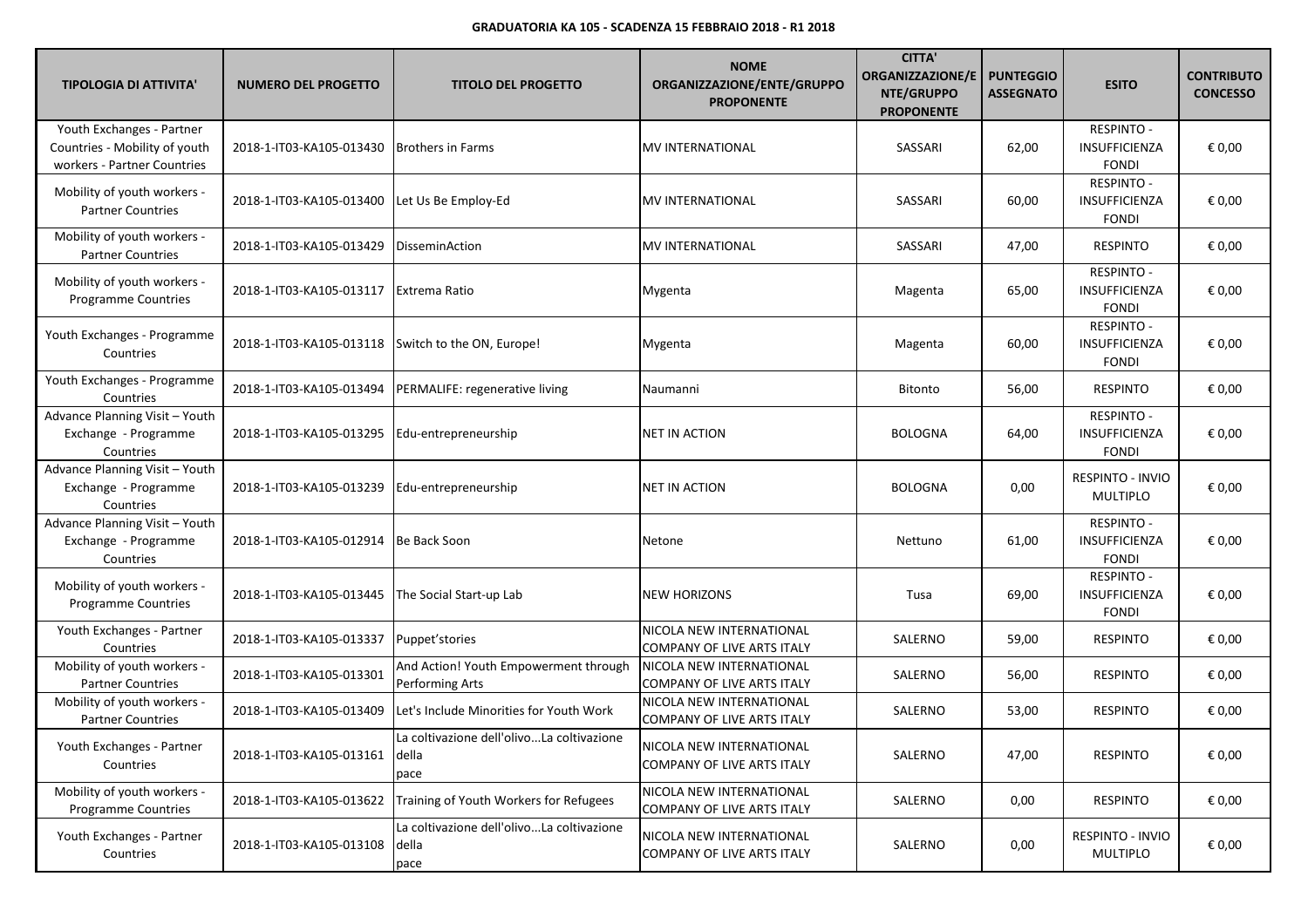| <b>TIPOLOGIA DI ATTIVITA'</b>                                                             | <b>NUMERO DEL PROGETTO</b>                   | <b>TITOLO DEL PROGETTO</b>                          | <b>NOME</b><br>ORGANIZZAZIONE/ENTE/GRUPPO<br><b>PROPONENTE</b>                                | <b>CITTA'</b><br><b>ORGANIZZAZIONE/E</b><br>NTE/GRUPPO<br><b>PROPONENTE</b> | <b>PUNTEGGIO</b><br><b>ASSEGNATO</b> | <b>ESITO</b>                                       | <b>CONTRIBUTO</b><br><b>CONCESSO</b> |
|-------------------------------------------------------------------------------------------|----------------------------------------------|-----------------------------------------------------|-----------------------------------------------------------------------------------------------|-----------------------------------------------------------------------------|--------------------------------------|----------------------------------------------------|--------------------------------------|
| Mobility of youth workers -<br><b>Partner Countries</b>                                   | 2018-1-IT03-KA105-013386                     | Let's Include Minorities for Youth Work             | NICOLA NEW INTERNATIONAL<br><b>COMPANY OF LIVE ARTS ITALY</b>                                 | SALERNO                                                                     | 0,00                                 | RESPINTO - INVIO<br><b>MULTIPLO</b>                | € 0,00                               |
| Mobility of youth workers -<br>Programme Countries                                        | 2018-1-IT03-KA105-013673                     | Training of Youth Workers for Refugees              | NICOLA NEW INTERNATIONAL<br>COMPANY OF LIVE ARTS ITALY                                        | SALERNO                                                                     | 0,00                                 | RESPINTO - INVIO<br><b>MULTIPLO</b>                | € 0,00                               |
| Advance Planning Visit - Youth<br>Exchange - Programme<br>Countries                       | 2018-1-IT03-KA105-013335                     | <b>Natural ImPRINT</b>                              | <b>NO BORDERS</b>                                                                             | MILANO                                                                      | 64,00                                | RESPINTO -<br>INSUFFICIENZA<br><b>FONDI</b>        | € 0,00                               |
| Advance Planning Visit - Youth<br>Exchange - Programme<br>Countries                       | 2018-1-IT03-KA105-013346                     | Back to the future II                               | <b>NO BORDERS</b>                                                                             | MILANO                                                                      | 61,00                                | <b>RESPINTO -</b><br>INSUFFICIENZA<br><b>FONDI</b> | € 0,00                               |
| Advance Planning Visit - Youth<br>Exchange - Programme<br>Countries                       | 2018-1-IT03-KA105-013331                     | <b>Natural ImPRINT</b>                              | <b>NO BORDERS</b>                                                                             | MILANO                                                                      | 0,00                                 | <b>RESPINTO - INVIO</b><br><b>MULTIPLO</b>         | € 0,00                               |
| Youth Exchanges - Partner<br>Countries - Mobility of youth<br>workers - Partner Countries | 2018-1-IT03-KA105-013378                     | <b>BUILD PEACE</b>                                  | Non Dalla Guerra                                                                              | Vicenza                                                                     | 45,00                                | <b>RESPINTO</b>                                    | € 0,00                               |
| Advance Planning Visit - Youth<br>Exchange - Programme<br>Countries                       | 2018-1-IT03-KA105-013014                     | ART OF CHANGE                                       | nuova destinazione d'uso                                                                      | Benevento                                                                   | 71,00                                | APPROVATO                                          | € 17.946,00                          |
| Mobility of youth workers -<br>Programme Countries                                        | 2018-1-IT03-KA105-012967                     | Routes4Inclusion                                    | Officina Creativa Interculturale                                                              | Palermo                                                                     | 70,00                                | <b>APPROVATO</b>                                   | € 10.142,00                          |
| Youth Exchanges - Programme<br>Countries                                                  | 2018-1-IT03-KA105-012965                     | New Mind, New Paths                                 | Officina Creativa Interculturale                                                              | Palermo                                                                     | 63,00                                | <b>RESPINTO -</b><br>INSUFFICIENZA<br><b>FONDI</b> | € 0,00                               |
| Mobility of youth workers -<br><b>Partner Countries</b>                                   | 2018-1-IT03-KA105-013654                     | Youth Peace Ambassadors                             | Open mind made in Moldova O3M                                                                 | Roma                                                                        | 50,00                                | <b>RESPINTO</b>                                    | € 0,00                               |
| Mobility of youth workers -<br>Programme Countries                                        | 2018-1-IT03-KA105-013023                     | Improving Healthy Behaviors in Youth                | Ordine dei Dottori Agronomi e dei<br>Dottori Forestali della Provincia di<br>Messina          | Messina                                                                     | 68,00                                | <b>RESPINTO -</b><br>INSUFFICIENZA<br><b>FONDI</b> | € 0,00                               |
| Youth Exchanges - Programme<br>Countries                                                  | 2018-1-IT03-KA105-013139                     | Beyond the borders                                  | Organizzazione di Volontariato Be<br>Equal                                                    | Cosenza                                                                     | 67,00                                | <b>RESPINTO -</b><br>INSUFFICIENZA<br><b>FONDI</b> | € 0,00                               |
| Youth Exchanges - Programme<br>Countries                                                  | 2018-1-IT03-KA105-013154                     | THREE - Theme: human rights education in<br>Erasmus | Organizzazione di Volontariato Be<br>Equal                                                    | Cosenza                                                                     | 52,00                                | <b>RESPINTO</b>                                    | € 0,00                               |
| Youth Exchanges - Partner<br>Countries                                                    | 2018-1-IT03-KA105-013393   Perform To Affirm |                                                     | Organizzazione Overseas per lo<br>sviluppo globale di comunità in Paesi<br>extraeuropei ONLUS | Spilamberto                                                                 | 72,00                                | APPROVATO                                          | € 16.226,00                          |
| Youth Exchanges - Programme<br>Countries                                                  | 2018-1-IT03-KA105-013542 We are art          |                                                     | OTP "Uell Done"                                                                               | Bacoli                                                                      | 0,00                                 | <b>RESPINTO</b>                                    | € 0,00                               |
| Youth Exchanges - Programme<br>Countries                                                  | 2018-1-IT03-KA105-013609                     | Risorsa Natura                                      | Ottovolante Sulcis                                                                            | Sant'Antioco                                                                | 64,00                                | <b>RESPINTO -</b><br>INSUFFICIENZA<br><b>FONDI</b> | € 0,00                               |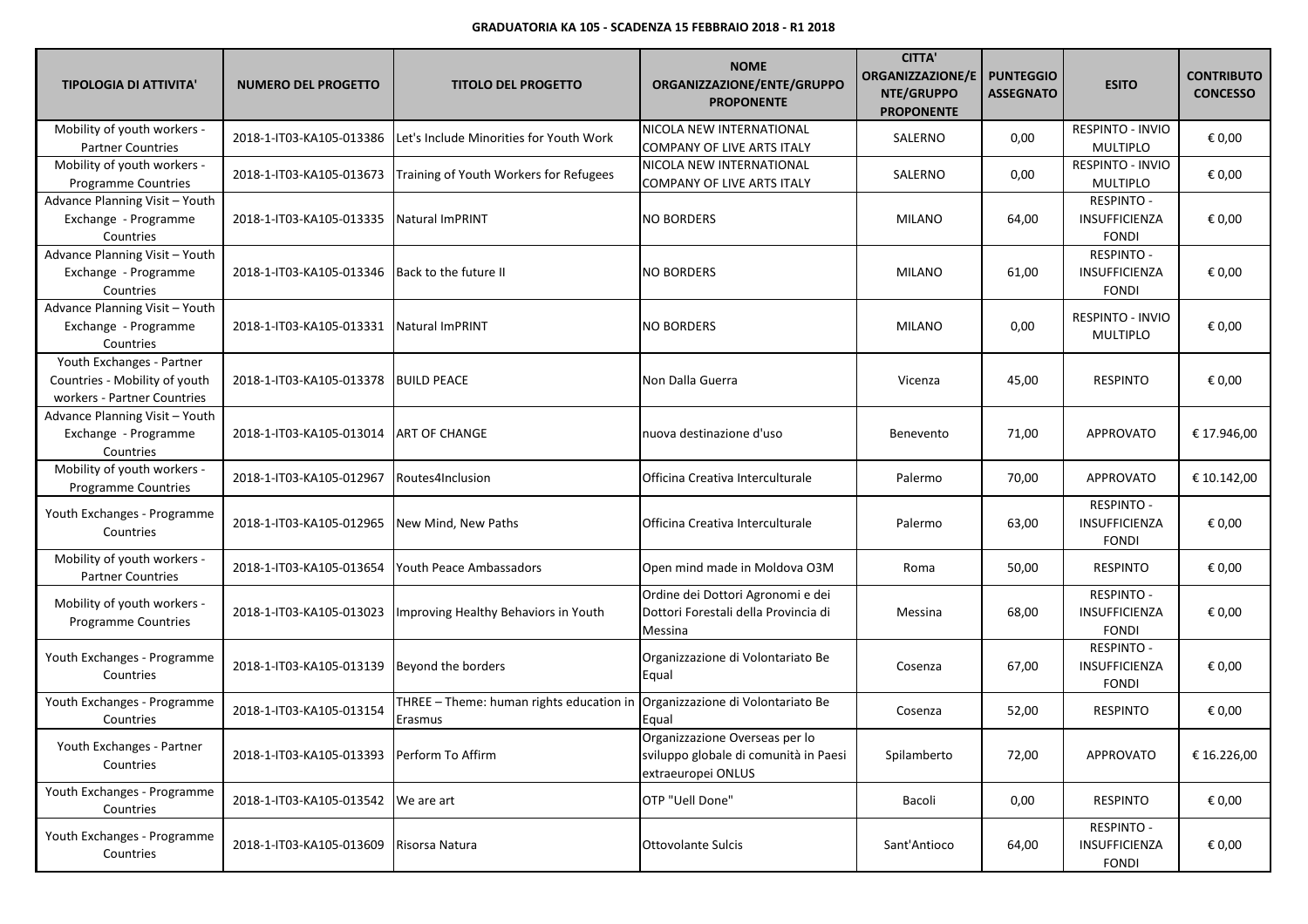| <b>TIPOLOGIA DI ATTIVITA'</b>                                                                                               | <b>NUMERO DEL PROGETTO</b> | <b>TITOLO DEL PROGETTO</b>                                                                 | <b>NOME</b><br>ORGANIZZAZIONE/ENTE/GRUPPO<br><b>PROPONENTE</b> | <b>CITTA'</b><br><b>ORGANIZZAZIONE/E</b><br>NTE/GRUPPO<br><b>PROPONENTE</b> | <b>PUNTEGGIO</b><br><b>ASSEGNATO</b> | <b>ESITO</b>                                              | <b>CONTRIBUTO</b><br><b>CONCESSO</b> |
|-----------------------------------------------------------------------------------------------------------------------------|----------------------------|--------------------------------------------------------------------------------------------|----------------------------------------------------------------|-----------------------------------------------------------------------------|--------------------------------------|-----------------------------------------------------------|--------------------------------------|
| Advance Planning Visit - Youth<br>Exchange - Partner Countries -<br>Mobility of youth workers -<br><b>Partner Countries</b> | 2018-1-IT03-KA105-013629   | Terrarum (Theatrum) Orbis 2.0                                                              | P.E.CO. - PROGETTI EUROPEI DI<br><b>COOPERAZIONE</b>           | <b>GENOVA</b>                                                               | 66,00                                | <b>RESPINTO -</b><br>INSUFFICIENZA<br><b>FONDI</b>        | € 0,00                               |
| Advance Planning Visit - Youth<br><b>Exchange - Partner Countries</b>                                                       | 2018-1-IT03-KA105-013064   | Art Express                                                                                | <b>PAOLAB</b>                                                  | Paola                                                                       | 59,00                                | <b>RESPINTO</b>                                           | € 0,00                               |
| Mobility of youth workers -<br><b>Programme Countries</b>                                                                   | 2018-1-IT03-KA105-013153   | <b>CIRCUS OF EMOTIONS</b>                                                                  | PASSI SOCIETA COOPERATIVA                                      | <b>BOLOGNA</b>                                                              | 82,00                                | <b>APPROVATO</b>                                          | € 12.726,00                          |
| Advance Planning Visit - Youth<br>Exchange - Programme<br>Countries                                                         | 2018-1-IT03-KA105-013042   | trace YOUr identity to cross THe FRONTiers PASSI SOCIETA COOPERATIVA                       |                                                                | <b>BOLOGNA</b>                                                              | 69,00                                | <b>APPROVATO</b>                                          | € 18.235,00                          |
| Youth Exchanges - Programme<br>Countries                                                                                    | 2018-1-IT03-KA105-013055   | Feeding Over Our Diversity                                                                 | <b>PER ESEMPIO</b>                                             | PALERMO                                                                     | 65,00                                | RESPINTO -<br><b>INSUFFICIENZA</b><br><b>FONDI</b>        | € 0,00                               |
| Youth Exchanges - Programme<br>Countries                                                                                    | 2018-1-IT03-KA105-013133   | C.I.T.Y zen (Committed International Team<br>of Youth)                                     | PER ESEMPIO                                                    | PALERMO                                                                     | 63,00                                | <b>RESPINTO -</b><br><b>INSUFFICIENZA</b><br><b>FONDI</b> | € 0,00                               |
| Youth Exchanges - Programme<br>Countries                                                                                    | 2018-1-IT03-KA105-013132   | C.I.T.Y zen (Committed International Team<br>of Youth)                                     | PER ESEMPIO                                                    | PALERMO                                                                     | 0,00                                 | RESPINTO - INVIO<br><b>MULTIPLO</b>                       | € 0,00                               |
| Youth Exchanges - Programme<br>Countries                                                                                    | 2018-1-IT03-KA105-012919   | Culture on the road                                                                        | Petit Pas                                                      | Trani                                                                       | 0,00                                 | <b>RESPINTO</b>                                           | € 0,00                               |
| Youth Exchanges - Programme<br>Countries                                                                                    | 2018-1-IT03-KA105-013171   | Project Odyssey                                                                            | PiGreco - Centro di Apprendimento<br>Mediato                   | Faenza                                                                      | 64,00                                | RESPINTO -<br>INSUFFICIENZA<br><b>FONDI</b>               | € 0,00                               |
| Youth Exchanges - Programme<br>Countries                                                                                    | 2018-1-IT03-KA105-013080   | JobUp                                                                                      | Pimonte Domani                                                 | Pimonte                                                                     | 45,00                                | <b>RESPINTO</b>                                           | € 0,00                               |
| Advance Planning Visit - Youth<br>Exchange - Programme<br>Countries                                                         | 2018-1-IT03-KA105-013212   | BETOVEN_2.0 - BET Over European<br>Nationalities 2.0                                       | Polimnia Ensemble                                              | Roma                                                                        | 62,00                                | RESPINTO -<br><b>INSUFFICIENZA</b><br><b>FONDI</b>        | € 0,00                               |
| Mobility of youth workers -<br><b>Partner Countries</b>                                                                     | 2018-1-IT03-KA105-013288   | Children Rights in Euro-Mediterranean<br>communities: turning principles into<br>practices | PRISM - PROMOZIONE<br>INTERNAZIONALE SICILIA - MONDO           | <b>ENNA</b>                                                                 | 58,00                                | <b>RESPINTO</b>                                           | € 0,00                               |
| Mobility of youth workers -<br><b>Partner Countries</b>                                                                     | 2018-1-IT03-KA105-013284   | Children Rights in Euro-Mediterranean<br>communities: turning principles into<br>practices | PRISM - PROMOZIONE<br>INTERNAZIONALE SICILIA - MONDO           | <b>ENNA</b>                                                                 | 0,00                                 | RESPINTO - INVIO<br><b>MULTIPLO</b>                       | € 0,00                               |
| Youth Exchanges - Programme<br>Countries                                                                                    | 2018-1-IT03-KA105-012961   | One Vision, One Love!                                                                      | Pro Loco "Il Platanonum"                                       | Ricigliano                                                                  | 52,00                                | <b>RESPINTO</b>                                           | € 0,00                               |
| Youth Exchanges - Programme<br>Countries                                                                                    | 2018-1-IT03-KA105-012944   | Come on, rise up!                                                                          | Pro Loco Fiuminata                                             | Fiuminata                                                                   | 62,00                                | RESPINTO -<br>INSUFFICIENZA<br><b>FONDI</b>               | € 0,00                               |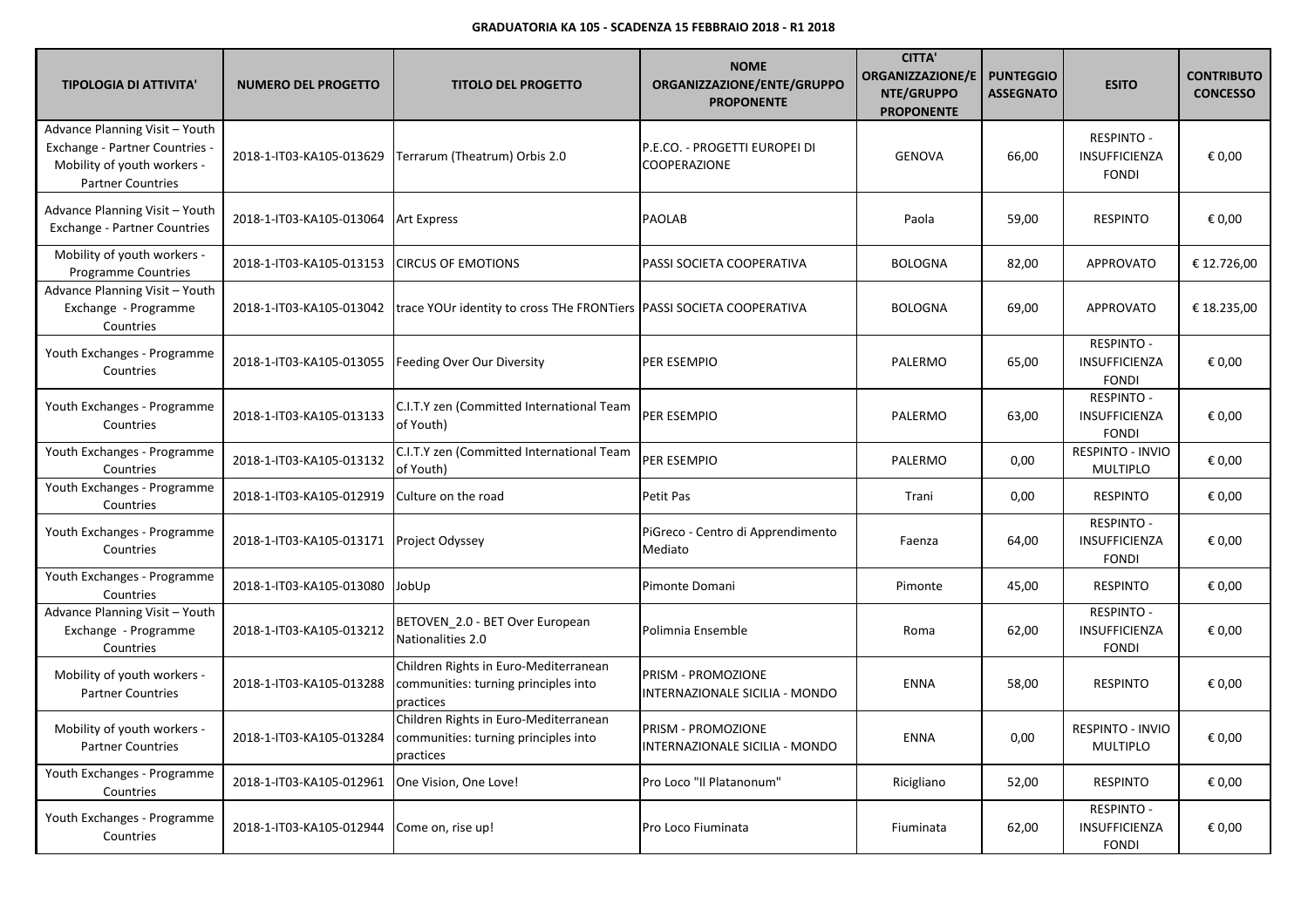| <b>TIPOLOGIA DI ATTIVITA'</b>                                         | <b>NUMERO DEL PROGETTO</b> | <b>TITOLO DEL PROGETTO</b>                             | <b>NOME</b><br>ORGANIZZAZIONE/ENTE/GRUPPO<br><b>PROPONENTE</b>    | <b>CITTA'</b><br><b>ORGANIZZAZIONE/E</b><br>NTE/GRUPPO<br><b>PROPONENTE</b> | <b>PUNTEGGIO</b><br><b>ASSEGNATO</b> | <b>ESITO</b>                                       | <b>CONTRIBUTO</b><br><b>CONCESSO</b> |
|-----------------------------------------------------------------------|----------------------------|--------------------------------------------------------|-------------------------------------------------------------------|-----------------------------------------------------------------------------|--------------------------------------|----------------------------------------------------|--------------------------------------|
| Youth Exchanges - Programme<br>Countries                              | 2018-1-IT03-KA105-012982   | Enhance your city: be an active (European)<br>citizen! | PRO LOCO SANTO STEFANO DI<br>CAMASTRA - CITTA' DELLE<br>CERAMICHE | SANTO STEFANO DI<br>CAMASTRA                                                | 53,00                                | <b>RESPINTO</b>                                    | € 0,00                               |
| Youth Exchanges - Programme<br>Countries                              | 2018-1-IT03-KA105-012935   | Cuore a Cuore                                          | Pro-Loco Calciano                                                 | Calciano                                                                    | 58,00                                | <b>RESPINTO</b>                                    | € 0,00                               |
| Youth Exchanges - Programme<br>Countries                              | 2018-1-IT03-KA105-013364   | Pensando Verde                                         | Pro-Loco IL NIBBIO                                                | Sasso di Castalda                                                           | 58,00                                | <b>RESPINTO</b>                                    | € 0,00                               |
| Youth Exchanges - Programme<br>Countries                              | 2018-1-IT03-KA105-013319   | Cultural Communicators in Action!                      | Purple Cow                                                        | Nuoro                                                                       | 0,00                                 | <b>RESPINTO</b>                                    | € 0,00                               |
| Youth Exchanges - Programme<br>Countries                              | 2018-1-IT03-KA105-013291   | Cultural Communicators in Action!                      | <b>Purple Cow</b>                                                 | Nuoro                                                                       | 0,00                                 | <b>RESPINTO - INVIO</b><br><b>MULTIPLO</b>         | € 0,00                               |
| Advance Planning Visit - Youth<br>Exchange - Programme<br>Countries   | 2018-1-IT03-KA105-013498   | GreaThings from                                        | Ramdom                                                            | Gagliano del Capo                                                           | 56,00                                | <b>RESPINTO</b>                                    | € 0,00                               |
| Advance Planning Visit - Youth<br>Exchange - Programme<br>Countries   | 2018-1-IT03-KA105-013070   | Potenzia te stesso con la via del cerchio              | Rete italiana villaggi ecologici - RIVE                           | Sovicille                                                                   | 60,00                                | <b>RESPINTO -</b><br>INSUFFICIENZA<br><b>FONDI</b> | € 0,00                               |
| Advance Planning Visit - Youth<br><b>Exchange - Partner Countries</b> | 2018-1-IT03-KA105-013069   | Abilità "green" negli ecovillaggi                      | Rete italiana villaggi ecologici - RIVE                           | Sovicille                                                                   | 59,00                                | <b>RESPINTO</b>                                    | € 0,00                               |
| Mobility of youth workers -<br><b>Programme Countries</b>             | 2018-1-IT03-KA105-013486   | Sociocracy training                                    | Rete italiana villaggi ecologici - RIVE                           | Sovicille                                                                   | 0,00                                 | <b>RESPINTO</b>                                    | € 0,00                               |
| Youth Exchanges - Programme<br>Countries                              | 2018-1-IT03-KA105-013230   | Generazione Libera Urbana                              | Rosario Laudato                                                   | Caserta                                                                     | 0,00                                 | <b>RESPINTO</b>                                    | € 0,00                               |
| Mobility of youth workers -<br>Programme Countries                    | 2018-1-IT03-KA105-013504   | <b>ACT-ION</b>                                         | S.S.D. ar.l. L'Orma                                               | Milano                                                                      | 70,00                                | APPROVATO                                          | € 19.062,00                          |
| Mobility of youth workers -<br><b>Programme Countries</b>             | 2018-1-IT03-KA105-013484   | SportEdu The Multi-Tool for All                        | S.S.D. ar.l. L'Orma                                               | Milano                                                                      | 54,00                                | <b>RESPINTO</b>                                    | € 0,00                               |
| Mobility of youth workers -<br><b>Programme Countries</b>             | 2018-1-IT03-KA105-013126   | Opening Your EU-Doors                                  | S.S.D. ar.l. L'Orma                                               | Milano                                                                      | 46,00                                | <b>RESPINTO</b>                                    | € 0,00                               |
| Youth Exchanges - Programme<br>Countries                              | 2018-1-IT03-KA105-013468   | Match Point: Sport and Youth together as<br>one        | S'animu                                                           | Cagliari                                                                    | 66,00                                | <b>RESPINTO -</b><br>INSUFFICIENZA<br><b>FONDI</b> | € 0,00                               |
| Mobility of youth workers -<br>Programme Countries                    | 2018-1-IT03-KA105-013674   | Match Point : Sport and Youth together as<br>one       | S'animu                                                           | Cagliari                                                                    | 0,00                                 | RESPINTO - INVIO<br><b>MULTIPLO</b>                | € 0,00                               |
| Youth Exchanges - Programme<br>Countries                              | 2018-1-IT03-KA105-013313   | Dancing without borders                                | Santarcangelo dei Teatri                                          | Santarcangelo di<br>Romagna                                                 | 49,00                                | <b>RESPINTO</b>                                    | € 0,00                               |
| Youth Exchanges - Programme<br>Countries                              | 2018-1-IT03-KA105-013304   | Dancing without borders                                | Santarcangelo dei Teatri                                          | Santarcangelo di<br>Romagna                                                 | 0,00                                 | RESPINTO - INVIO<br><b>MULTIPLO</b>                | € 0,00                               |
| Youth Exchanges - Programme<br>Countries                              | 2018-1-IT03-KA105-013165   | Instruments for Social Inclusion                       | Sarditinera                                                       | cagliari                                                                    | 70,00                                | APPROVATO                                          | € 20.818,00                          |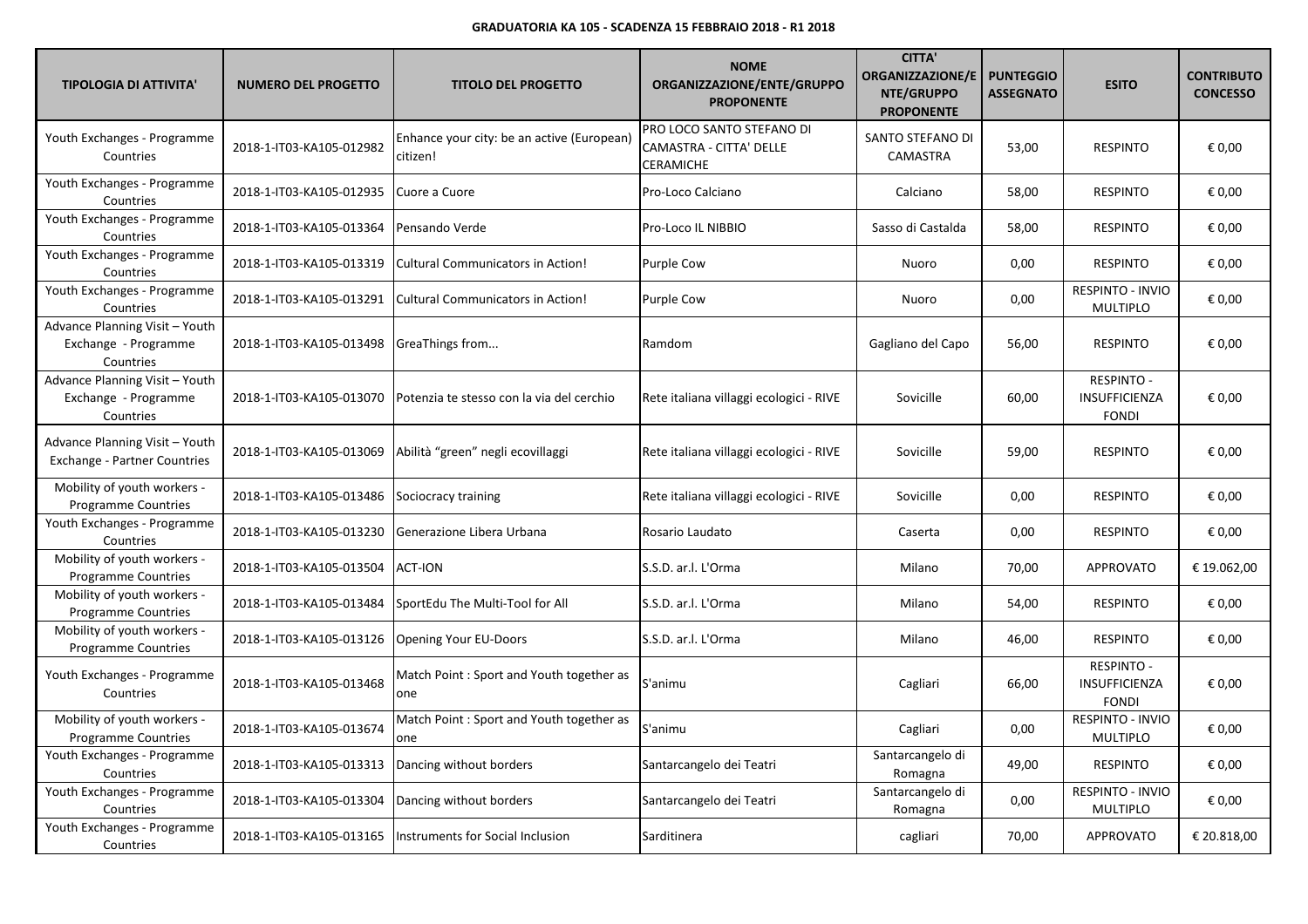| <b>TIPOLOGIA DI ATTIVITA'</b>                                       | <b>NUMERO DEL PROGETTO</b> | <b>TITOLO DEL PROGETTO</b>                                                                  | <b>NOME</b><br>ORGANIZZAZIONE/ENTE/GRUPPO<br><b>PROPONENTE</b> | <b>CITTA'</b><br><b>ORGANIZZAZIONE/E</b><br>NTE/GRUPPO<br><b>PROPONENTE</b> | <b>PUNTEGGIO</b><br><b>ASSEGNATO</b> | <b>ESITO</b>                                       | <b>CONTRIBUTO</b><br><b>CONCESSO</b> |
|---------------------------------------------------------------------|----------------------------|---------------------------------------------------------------------------------------------|----------------------------------------------------------------|-----------------------------------------------------------------------------|--------------------------------------|----------------------------------------------------|--------------------------------------|
| Youth Exchanges - Programme<br>Countries                            | 2018-1-IT03-KA105-013003   | Once upon a time: Young People for<br>Diversity                                             | Sarditinera                                                    | cagliari                                                                    | 65,00                                | RESPINTO -<br>INSUFFICIENZA<br><b>FONDI</b>        | € 0,00                               |
| Youth Exchanges - Programme<br>Countries                            | 2018-1-IT03-KA105-013350   | Take a breath of fresh air                                                                  | Sas Bonorvesas                                                 | Bonorva                                                                     | 69,00                                | APPROVATO                                          | € 15.480,00                          |
| Advance Planning Visit - Youth<br>Exchange - Programme<br>Countries | 2018-1-IT03-KA105-013298   | M.O.V.E. - Making Opportunities with the<br>Values of Europe                                | SCAMBIEUROPEI                                                  | MONTEGRANARO                                                                | 60,00                                | <b>RESPINTO -</b><br>INSUFFICIENZA<br><b>FONDI</b> | € 0,00                               |
| Youth Exchanges - Programme<br>Countries                            | 2018-1-IT03-KA105-013083   | Equal In Creativity 2                                                                       | SE.M.I. - SEEDS FOR MORE<br>INTERCULTURE ETS APS               | Faenza                                                                      | 63,00                                | <b>RESPINTO -</b><br>INSUFFICIENZA<br><b>FONDI</b> | € 0,00                               |
| Mobility of youth workers -<br><b>Partner Countries</b>             | 2018-1-IT03-KA105-013123   | NET-Working (Non-Formal Education<br>Techniques for youth workers)                          | SEDE PROVINCIALE DELLE ACLI DI<br><b>MILANO</b>                | Milano                                                                      | 70,00                                | APPROVATO                                          | € 20.999,00                          |
| Advance Planning Visit - Youth<br>Exchange - Programme<br>Countries | 2018-1-IT03-KA105-013198   | Jump in! Plural identities and active<br>citizenship in the European society                | SERVIZIO CIVILE INTERNAZIONALE                                 | <b>ROMA</b>                                                                 | 79,00                                | APPROVATO                                          | € 14.805,00                          |
| Mobility of youth workers -<br><b>Partner Countries</b>             | 2018-1-IT03-KA105-013214   | The future is rural too! Youth and<br><b>Community Based Natural Resource</b><br>Management | SERVIZIO CIVILE INTERNAZIONALE                                 | <b>ROMA</b>                                                                 | 47,00                                | <b>RESPINTO</b>                                    | € 0,00                               |
| Mobility of youth workers -<br>Programme Countries                  | 2018-1-IT03-KA105-013625   | Playing against bullying                                                                    | <b>SFERA ITALY</b>                                             | MONTE DI PROCIDA                                                            | 50,00                                | <b>RESPINTO</b>                                    | € 0,00                               |
| Youth Exchanges - Programme<br>Countries                            | 2018-1-IT03-KA105-013320   | WE ARE ALL UNDER THE SAME SUN                                                               | <b>SMART</b>                                                   | UGGIANO LA CHIESA                                                           | 57,00                                | <b>RESPINTO</b>                                    | € 0,00                               |
| Youth Exchanges - Partner<br>Countries                              | 2018-1-IT03-KA105-013166   | BaskeToolbox 4 Inclusion                                                                    | Società Sportiva LUMAKA Basket                                 | Reggio Calabria                                                             | 59,00                                | <b>RESPINTO</b>                                    | € 0,00                               |
| Youth Exchanges - Programme<br>Countries                            | 2018-1-IT03-KA105-013427   | <b>HEALTHYouth in Basket</b>                                                                | Società Sportiva LUMAKA Basket                                 | Reggio Calabria                                                             | 53,00                                | <b>RESPINTO</b>                                    | € 0,00                               |
| Youth Exchanges - Partner<br>Countries                              | 2018-1-IT03-KA105-013045   | MEDITERRANEAN FULL OF LIFE   COLORI<br>DEL MEDITERRANEO                                     | <b>SOF ITALY</b>                                               | <b>TRIGGIANO</b>                                                            | 65,00                                | <b>RESPINTO -</b><br>INSUFFICIENZA<br><b>FONDI</b> | € 0,00                               |
| Youth Exchanges - Partner<br>Countries                              | 2018-1-IT03-KA105-013220   | 'LIVE THE ADVENTURE"                                                                        | <b>SOF ITALY</b>                                               | <b>TRIGGIANO</b>                                                            | 64,00                                | RESPINTO -<br>INSUFFICIENZA<br><b>FONDI</b>        | € 0,00                               |
| Mobility of youth workers -<br><b>Partner Countries</b>             | 2018-1-IT03-KA105-013200   | <b>MIGRATION IS ABOUT PEOPLE</b>                                                            | <b>SOF ITALY</b>                                               | TRIGGIANO                                                                   | 58,00                                | <b>RESPINTO</b>                                    | € 0,00                               |
| Youth Exchanges - Programme<br>Countries                            | 2018-1-IT03-KA105-013087   | SNAP YOUR FINGERS , TAKE YOUR<br>CHALLENGE !!                                               | <b>SOF ITALY</b>                                               | TRIGGIANO                                                                   | 44,00                                | <b>RESPINTO</b>                                    | € 0,00                               |
| Mobility of youth workers -<br><b>Partner Countries</b>             | 2018-1-IT03-KA105-012938   | La Casa di Kore - a community that learns<br>from peers                                     | SOLIDALIA-COOPERATIVA SOCIALE<br><b>ONLUS</b>                  | <b>BENEVENTO</b>                                                            | 0,00                                 | <b>RESPINTO</b>                                    | € 0,00                               |
| Mobility of youth workers -<br><b>Programme Countries</b>           | 2018-1-IT03-KA105-013635   | <b>Integration Network</b>                                                                  | SOUTH EUROPE YOUTH FORUM                                       | <b>NOVOLI</b>                                                               | 68,00                                | <b>RESPINTO -</b><br>INSUFFICIENZA<br><b>FONDI</b> | € 0,00                               |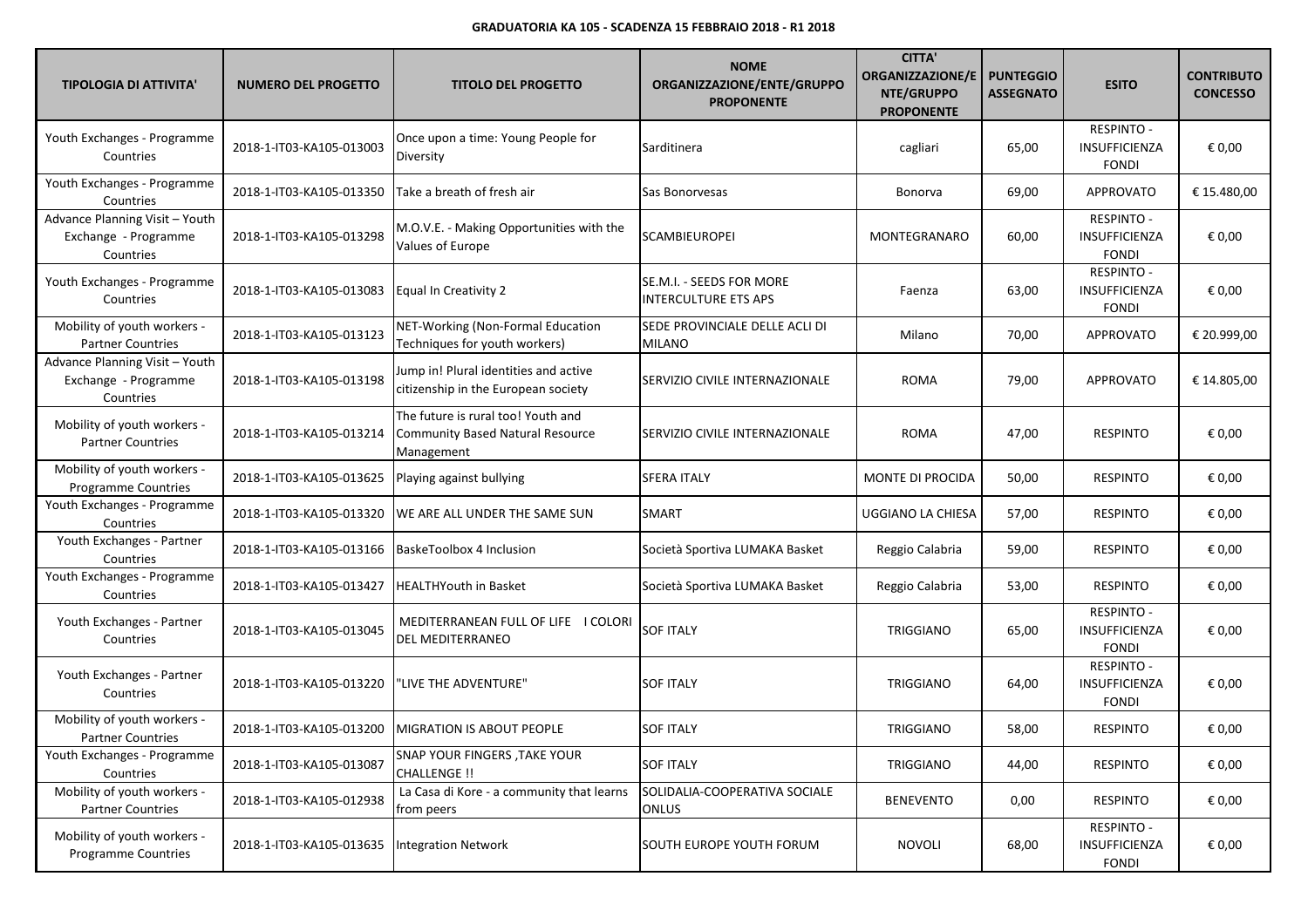| <b>TIPOLOGIA DI ATTIVITA'</b>                                         | <b>NUMERO DEL PROGETTO</b>           | <b>TITOLO DEL PROGETTO</b>                                   | <b>NOME</b><br>ORGANIZZAZIONE/ENTE/GRUPPO<br><b>PROPONENTE</b> | <b>CITTA'</b><br><b>ORGANIZZAZIONE/E</b><br>NTE/GRUPPO<br><b>PROPONENTE</b> | <b>PUNTEGGIO</b><br><b>ASSEGNATO</b> | <b>ESITO</b>                                       | <b>CONTRIBUTO</b><br><b>CONCESSO</b> |
|-----------------------------------------------------------------------|--------------------------------------|--------------------------------------------------------------|----------------------------------------------------------------|-----------------------------------------------------------------------------|--------------------------------------|----------------------------------------------------|--------------------------------------|
| Youth Exchanges - Programme<br>Countries                              | 2018-1-IT03-KA105-013496             | Over The Rainbow                                             | SOUTH EUROPE YOUTH FORUM                                       | <b>NOVOLI</b>                                                               | 56,00                                | <b>RESPINTO</b>                                    | € 0,00                               |
| Advance Planning Visit - Youth<br>Exchange - Programme<br>Countries   | 2018-1-IT03-KA105-013636             | MEGA - Make Europe Green Again                               | Stato Brado                                                    | Palermo                                                                     | 67,00                                | <b>RESPINTO -</b><br>INSUFFICIENZA<br><b>FONDI</b> | € 0,00                               |
| Youth Exchanges - Programme<br>Countries                              | 2018-1-IT03-KA105-012983             | Racconti del Mediterraneo                                    | StelledelSud                                                   | Palermo                                                                     | 71,00                                | APPROVATO                                          | € 20.258,00                          |
| Advance Planning Visit - Youth<br>Exchange - Programme<br>Countries   | 2018-1-IT03-KA105-013421             | La Storia Nostra: Towards Active<br>Citizenship              | <b>Stichting Chaordica</b>                                     | Harmelen                                                                    | 0,00                                 | <b>RESPINTO</b>                                    | € 0,00                               |
| Youth Exchanges - Partner<br>Countries                                | 2018-1-IT03-KA105-013015             | <b>Support Equality - Empower Solidarity</b>                 | Strani Vari                                                    | Alba                                                                        | 63,00                                | RESPINTO -<br>INSUFFICIENZA<br><b>FONDI</b>        | € 0,00                               |
| Mobility of youth workers -<br><b>Partner Countries</b>               | 2018-1-IT03-KA105-013563             | <b>Inner COMPASS</b>                                         | STUDIO PROGETTO SOCIETA<br><b>COOPERATIVASOCIALE</b>           | CORNEDO<br><b>VICENTINO</b>                                                 | 72,00                                | APPROVATO                                          | € 21.324,00                          |
| Youth Exchanges - Programme<br>Countries                              | 2018-1-IT03-KA105-013509             | Faraway, So Close                                            | STUDIO PROGETTO SOCIETA<br>COOPERATIVASOCIALE                  | CORNEDO<br><b>VICENTINO</b>                                                 | 60,00                                | <b>RESPINTO -</b><br>INSUFFICIENZA<br><b>FONDI</b> | € 0,00                               |
| Mobility of youth workers -<br>Programme Countries                    | 2018-1-IT03-KA105-013497             | GetStoried                                                   | STUDIO PROGETTO SOCIETA<br><b>COOPERATIVASOCIALE</b>           | CORNEDO<br><b>VICENTINO</b>                                                 | 60,00                                | <b>RESPINTO -</b><br>INSUFFICIENZA<br><b>FONDI</b> | € 0,00                               |
| Youth Exchanges - Programme<br>Countries                              | 2018-1-IT03-KA105-013571 Starting up |                                                              | STUDIO PROGETTO SOCIETA<br>COOPERATIVASOCIALE                  | CORNEDO<br><b>VICENTINO</b>                                                 | 58,00                                | <b>RESPINTO</b>                                    | € 0,00                               |
| Mobility of youth workers -<br><b>Programme Countries</b>             | 2018-1-IT03-KA105-013642             | YOur Colourful Societies                                     | STUDIO PROGETTO SOCIETA<br>COOPERATIVASOCIALE                  | CORNEDO<br><b>VICENTINO VI</b>                                              | 51,00                                | <b>RESPINTO</b>                                    | € 0,00                               |
| Advance Planning Visit - Youth<br>Exchange - Programme<br>Countries   | 2018-1-IT03-KA105-013415             | The Journey Never Ends                                       | T.G.S. Turismo Giovanile e Sociale                             | Roma                                                                        | 66,00                                | <b>RESPINTO -</b><br>INSUFFICIENZA<br><b>FONDI</b> | € 0,00                               |
| Advance Planning Visit - Youth<br>Exchange - Programme<br>Countries   | 2018-1-IT03-KA105-013408             | The Journey Never Ends                                       | T.G.S. Turismo Giovanile e Sociale                             | Roma                                                                        | 0,00                                 | <b>RESPINTO - INVIO</b><br><b>MULTIPLO</b>         | € 0,00                               |
| Advance Planning Visit - Youth<br>Exchange - Programme<br>Countries   | 2018-1-IT03-KA105-013414             | The Journey Never Ends                                       | T.G.S. Turismo Giovanile e Sociale                             | Roma                                                                        | 0,00                                 | RESPINTO - INVIO<br><b>MULTIPLO</b>                | € 0,00                               |
| Mobility of youth workers -<br><b>Programme Countries</b>             |                                      | 2018-1-IT03-KA105-013082   Youth Worker for Youth Employment | TANDEM SOCIETA' COOPERATIVA<br>LEGALE                          | <b>NAPOLI</b>                                                               | 67,00                                | <b>RESPINTO -</b><br>INSUFFICIENZA<br><b>FONDI</b> | € 0,00                               |
| Mobility of youth workers -<br>Programme Countries                    | 2018-1-IT03-KA105-013081             | Youth Worker for Youth Employment                            | TANDEM SOCIETA' COOPERATIVA<br>LEGALE                          | <b>NAPOLI</b>                                                               | 0,00                                 | RESPINTO - INVIO<br>MULTIPLO                       | € 0,00                               |
| Advance Planning Visit - Youth<br><b>Exchange - Partner Countries</b> | 2018-1-IT03-KA105-013020             | Overcome Borders to Discover a Common<br>Heritage            | TAORMINA IMMAGINE società<br>cooperativa                       | Taormina                                                                    | 70,00                                | APPROVATO                                          | € 20.859,00                          |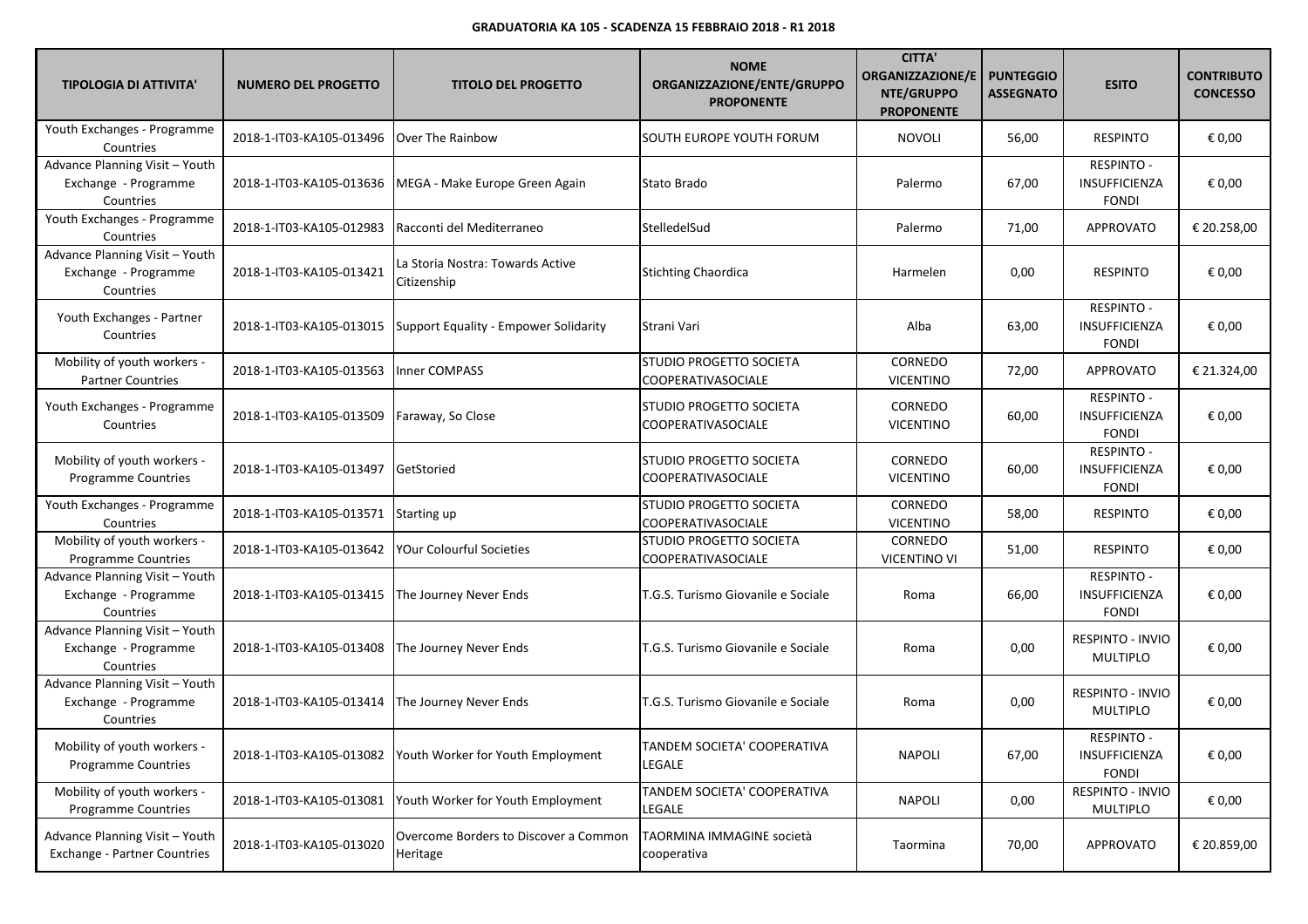| <b>TIPOLOGIA DI ATTIVITA'</b>                                       | <b>NUMERO DEL PROGETTO</b>                     | <b>TITOLO DEL PROGETTO</b>                                                                                                             | <b>NOME</b><br>ORGANIZZAZIONE/ENTE/GRUPPO<br><b>PROPONENTE</b> | <b>CITTA'</b><br>ORGANIZZAZIONE/E<br>NTE/GRUPPO<br><b>PROPONENTE</b> | <b>PUNTEGGIO</b><br><b>ASSEGNATO</b> | <b>ESITO</b>                                       | <b>CONTRIBUTO</b><br><b>CONCESSO</b> |
|---------------------------------------------------------------------|------------------------------------------------|----------------------------------------------------------------------------------------------------------------------------------------|----------------------------------------------------------------|----------------------------------------------------------------------|--------------------------------------|----------------------------------------------------|--------------------------------------|
| Mobility of youth workers -<br><b>Programme Countries</b>           | 2018-1-IT03-KA105-013051                       | "ANIENE" A New Idea of Enterprise - No-<br>profit Empowering; Civil Economy training<br>A new paradigm for macro and micro<br>economy" | Tavola Rotonda                                                 | Roma                                                                 | 50,00                                | <b>RESPINTO</b>                                    | € 0,00                               |
| Mobility of youth workers -<br>Programme Countries                  | 2018-1-IT03-KA105-013113                       | Six Steps to Global Citizenship: A Youth<br><b>Worker's Guide</b>                                                                      | <b>TDM 2000</b>                                                | CAGLIARI                                                             | 72,00                                | APPROVATO                                          | € 16.919,00                          |
| Advance Planning Visit - Youth<br>Exchange - Programme<br>Countries | 2018-1-IT03-KA105-013157                       | My!Europe - Young MEPs for democracy                                                                                                   | <b>TDM 2000</b>                                                | CAGLIARI                                                             | 67,00                                | <b>RESPINTO -</b><br>INSUFFICIENZA<br><b>FONDI</b> | € 0,00                               |
| Mobility of youth workers -<br><b>Programme Countries</b>           | 2018-1-IT03-KA105-013186                       | InnovActing: theatre for social inclusion                                                                                              | <b>TDM 2000</b>                                                | CAGLIARI                                                             | 66,00                                | <b>RESPINTO -</b><br>INSUFFICIENZA<br><b>FONDI</b> | € 0,00                               |
| Mobility of youth workers -<br><b>Programme Countries</b>           | 2018-1-IT03-KA105-013620                       | Six Steps to Global Citizenship: A Youth<br>Worker's Guide                                                                             | <b>TDM 2000</b>                                                | CAGLIARI                                                             | 0,00                                 | RESPINTO - INVIO<br><b>MULTIPLO</b>                | € 0,00                               |
| Mobility of youth workers -<br><b>Partner Countries</b>             | 2018-1-IT03-KA105-013183                       | Creating Resources to Empower<br>Volunteering In EU and Western Balkans                                                                | TDM 2000 INTERNATIONAL                                         | QUARTU SANT'ELENA                                                    | 57,00                                | <b>RESPINTO</b>                                    | € 0,00                               |
| Mobility of youth workers -<br><b>Programme Countries</b>           | 2018-1-IT03-KA105-013089                       | Youth win! Seminar on game-based<br>learning                                                                                           | TDM 2000 INTERNATIONAL                                         | <b>QUARTU SANT'ELENA</b>                                             | 45,00                                | <b>RESPINTO</b>                                    | € 0,00                               |
| Youth Exchanges - Partner<br>Countries                              | 2018-1-IT03-KA105-013217                       | Art for the landscape of peace                                                                                                         | Terra di Mezzo                                                 | Vallefiorita                                                         | 65,00                                | <b>RESPINTO -</b><br>INSUFFICIENZA<br><b>FONDI</b> | € 0,00                               |
| Youth Exchanges - Programme<br>Countries                            | 2018-1-IT03-KA105-013205                       | Welcome back to Mother Nature                                                                                                          | Terra di Mezzo                                                 | Vallefiorita                                                         | 0,00                                 | <b>RESPINTO</b>                                    | € 0,00                               |
| Youth Exchanges - Programme<br>Countries                            | 2018-1-IT03-KA105-013155                       | on the STRAW BALE BUILDING road                                                                                                        | Terraepaglia Plus Associazione di<br>Promozione Sociale        | Tuoro sul Trasimeno                                                  | 69,00                                | <b>APPROVATO</b>                                   | € 8.118,00                           |
| Mobility of youth workers -<br><b>Programme Countries</b>           | 2018-1-IT03-KA105-013170                       | 'AGROtourism TRaining for sustAINABLE<br>development of rural areas"                                                                   | The Culture Net                                                | Roma                                                                 | 0,00                                 | <b>RESPINTO</b>                                    | € 0,00                               |
| Youth Exchanges - Programme<br>Countries                            | 2018-1-IT03-KA105-013379                       | Don't worry be healthy                                                                                                                 | The Rising Stars                                               | Messina                                                              | 55,00                                | <b>RESPINTO</b>                                    | € 0,00                               |
| Youth Exchanges - Programme<br>Countries                            | 2018-1-IT03-KA105-013380                       | EUnited against discrimination                                                                                                         | The Rising Stars                                               | Messina                                                              | 55,00                                | <b>RESPINTO</b>                                    | € 0,00                               |
| Youth Exchanges - Programme<br>Countries                            | 2018-1-IT03-KA105-013369                       | Highway to job market                                                                                                                  | The rising stars                                               | Messina                                                              | 55,00                                | <b>RESPINTO</b>                                    | € 0,00                               |
| Youth Exchanges - Programme<br>Countries                            | 2018-1-IT03-KA105-013376 Play outside your box |                                                                                                                                        | The rising stars                                               | Messina                                                              | 55,00                                | <b>RESPINTO</b>                                    | € 0,00                               |
| Mobility of youth workers -<br>Programme Countries                  | 2018-1-IT03-KA105-013548                       | LET'S DEBAT(EU)                                                                                                                        | The Rising Stars                                               | Messina                                                              | 49,00                                | <b>RESPINTO</b>                                    | € 0,00                               |
| Youth Exchanges - Programme<br>Countries                            | 2018-1-IT03-KA105-013627                       | YE Personal Branding: let's work on your<br>understanding                                                                              | TheYouthThem                                                   | Bojano                                                               | 60,00                                | <b>RESPINTO -</b><br>INSUFFICIENZA<br><b>FONDI</b> | € 0,00                               |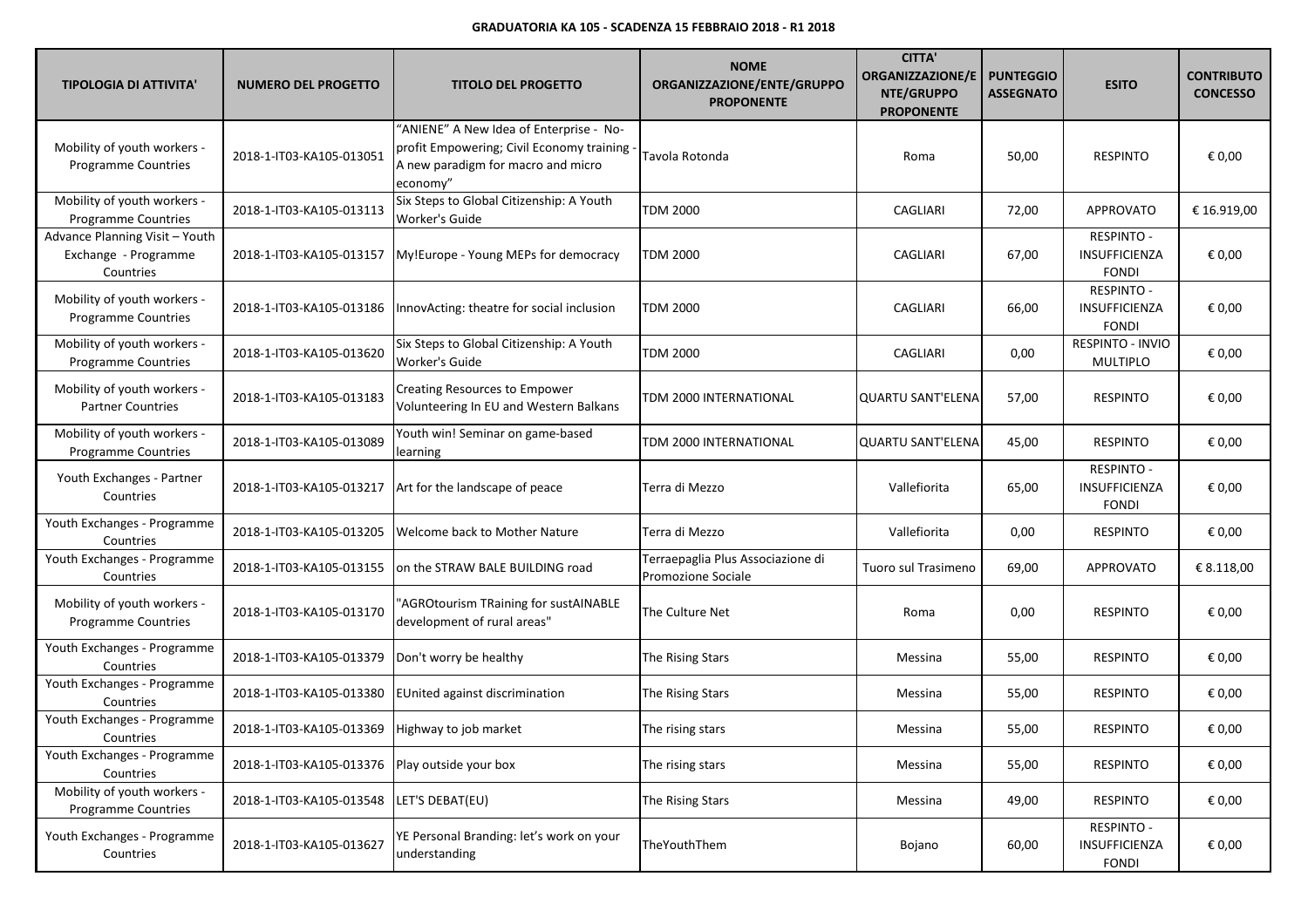| <b>TIPOLOGIA DI ATTIVITA'</b>                                       | <b>NUMERO DEL PROGETTO</b>                    | <b>TITOLO DEL PROGETTO</b>                                  | <b>NOME</b><br>ORGANIZZAZIONE/ENTE/GRUPPO<br><b>PROPONENTE</b> | <b>CITTA'</b><br><b>ORGANIZZAZIONE/E</b><br>NTE/GRUPPO<br><b>PROPONENTE</b> | <b>PUNTEGGIO</b><br><b>ASSEGNATO</b> | <b>ESITO</b>                                       | <b>CONTRIBUTO</b><br><b>CONCESSO</b> |
|---------------------------------------------------------------------|-----------------------------------------------|-------------------------------------------------------------|----------------------------------------------------------------|-----------------------------------------------------------------------------|--------------------------------------|----------------------------------------------------|--------------------------------------|
| Mobility of youth workers -<br><b>Partner Countries</b>             | 2018-1-IT03-KA105-013206                      | THE SHADOW OF THE BACKGROUND                                | Torre dei Giovani - TdG                                        | Torre del Greco                                                             | 0,00                                 | <b>RESPINTO</b>                                    | € 0,00                               |
| Advance Planning Visit - Youth<br>Exchange - Programme<br>Countries | 2018-1-IT03-KA105-013085                      | Intercultural World Building                                | Tou Play                                                       | Palo del Colle                                                              | 58,00                                | <b>RESPINTO</b>                                    | € 0,00                               |
| Youth Exchanges - Programme<br>Countries                            | 2018-1-IT03-KA105-012988                      | IncluSI senza Pregiudizi                                    | Traguardo Europa                                               | Potenza                                                                     | 57,00                                | <b>RESPINTO</b>                                    | € 0,00                               |
| Youth Exchanges - Programme<br>Countries                            | 2018-1-IT03-KA105-013016                      | Vlogs for Inclusion                                         | Tu F1rst Onlus                                                 | Lanciano                                                                    | 57,00                                | <b>RESPINTO</b>                                    | € 0,00                               |
| Mobility of youth workers -<br><b>Partner Countries</b>             | 2018-1-IT03-KA105-013257                      | It's always time to love                                    | Twoplustwo                                                     | san giorgio a<br>cremano                                                    | 65,00                                | RESPINTO -<br>INSUFFICIENZA<br><b>FONDI</b>        | € 0,00                               |
| Mobility of youth workers -<br><b>Programme Countries</b>           | 2018-1-IT03-KA105-013456   A Run for our Good |                                                             | UISP Comitato Provinciale di Sassari                           | Sassari                                                                     | 47,00                                | <b>RESPINTO</b>                                    | € 0,00                               |
| Youth Exchanges - Programme<br>Countries                            | 2018-1-IT03-KA105-013398                      | Seeds of Sustainability                                     | <b>UnionProEurope</b>                                          | Capurso                                                                     | 63,00                                | <b>RESPINTO -</b><br>INSUFFICIENZA<br><b>FONDI</b> | € 0,00                               |
| Youth Exchanges - Programme<br>Countries                            | 2018-1-IT03-KA105-012936                      | Musica, strumento di educazione                             | <b>UNLA Lagopesole</b>                                         | Avigliano                                                                   | 59,00                                | <b>RESPINTO</b>                                    | € 0,00                               |
| Advance Planning Visit - Youth<br>Exchange - Programme<br>Countries | 2018-1-IT03-KA105-013603                      | Queer Lab Europe                                            | Vagamondo                                                      | Roletto                                                                     | 72,00                                | <b>APPROVATO</b>                                   | € 28.930,00                          |
| Advance Planning Visit - Youth<br>Exchange - Programme<br>Countries | 2018-1-IT03-KA105-013540                      | WEhealing                                                   | Vagamondo                                                      | Roletto                                                                     | 62,00                                | RESPINTO -<br><b>INSUFFICIENZA</b><br><b>FONDI</b> | € 0,00                               |
| Youth Exchanges - Programme<br>Countries                            | 2018-1-IT03-KA105-013412                      | Born this way                                               | Vedogiovane Società Cooperativa<br>Sociale                     | Borgomanero                                                                 | 69,00                                | APPROVATO                                          | € 18.710,00                          |
| Youth Exchanges - Programme<br>Countries                            | 2018-1-IT03-KA105-013525                      | Safe is cool                                                | Vedogiovane Società Cooperativa<br>Sociale                     | Borgomanero                                                                 | 69,00                                | APPROVATO                                          | € 20.150,00                          |
| Mobility of youth workers -<br><b>Programme Countries</b>           | 2018-1-IT03-KA105-013175                      | <b>Evs Project Cycle Management</b>                         | VICOLOCORTO ASSOCIAZIONE                                       | PESARO                                                                      | 68,00                                | <b>RESPINTO -</b><br>INSUFFICIENZA<br><b>FONDI</b> | € 0,00                               |
| Advance Planning Visit - Youth<br>Exchange - Partner Countries      | 2018-1-IT03-KA105-013610                      | In Nature We Trust                                          | VulcanicaMente                                                 | San Cesario di Lecce                                                        | 64,00                                | <b>RESPINTO -</b><br>INSUFFICIENZA<br><b>FONDI</b> | € 0,00                               |
| Youth Exchanges - Programme<br>Countries                            |                                               | 2018-1-IT03-KA105-013240 European Year of Cultural Heritage | Work in Progress onlus                                         | Galatone                                                                    | 85,00                                | APPROVATO                                          | € 22.320,00                          |
| Mobility of youth workers -<br><b>Partner Countries</b>             | 2018-1-IT03-KA105-013466                      | <b>CME</b> - Social Impact Partnerships                     | Work in Progress onlus                                         | Galatone                                                                    | 60,00                                | RESPINTO -<br>INSUFFICIENZA<br><b>FONDI</b>        | € 0,00                               |
| Mobility of youth workers -<br><b>Partner Countries</b>             | 2018-1-IT03-KA105-013146                      | <b>CME</b> - Social Impact Partnerships                     | Work in Progress onlus                                         | Galatone                                                                    | 0,00                                 | RESPINTO - INVIO<br>MULTIPLO                       | € 0,00                               |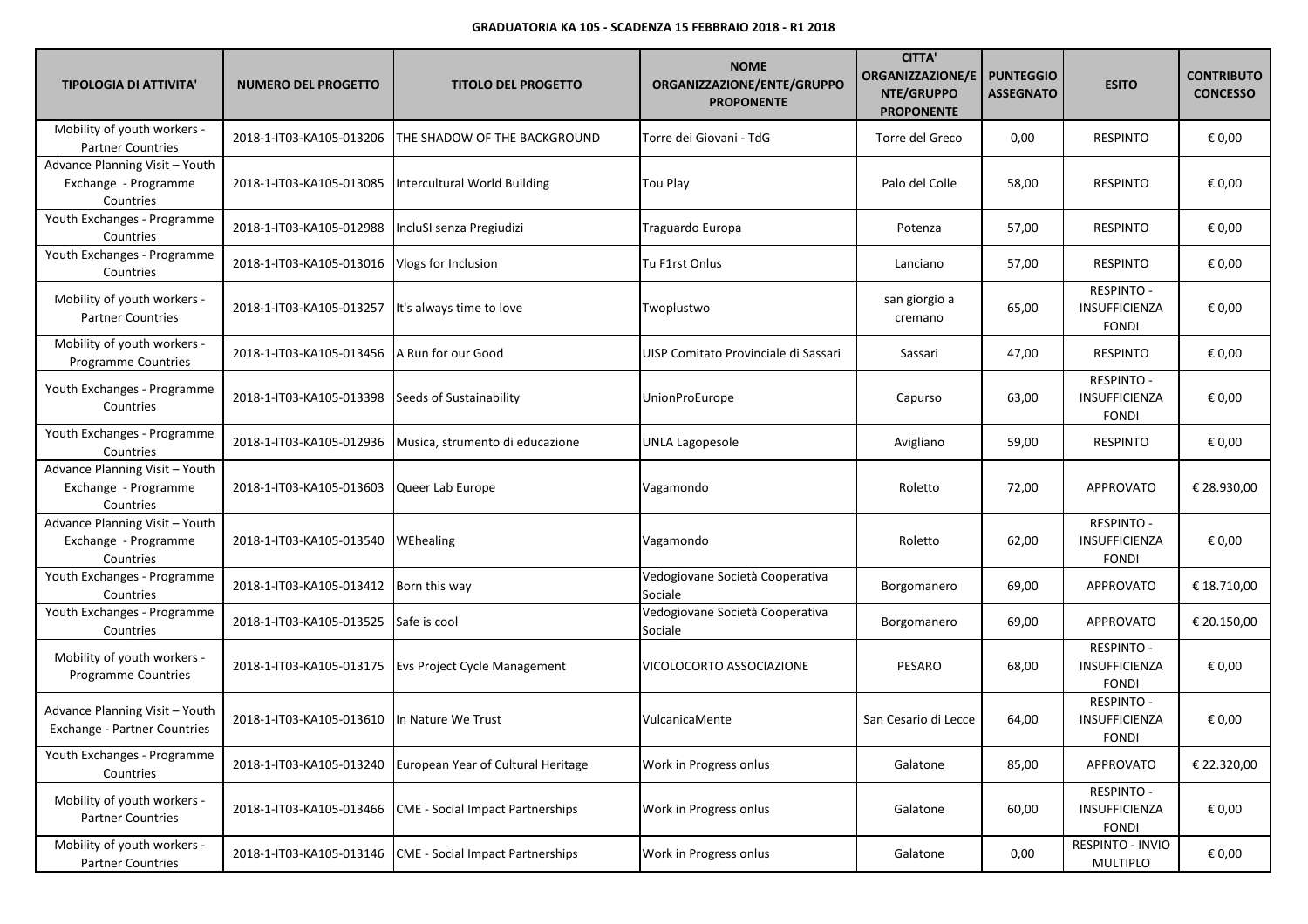| <b>TIPOLOGIA DI ATTIVITA'</b>                                       | <b>NUMERO DEL PROGETTO</b>                       | <b>TITOLO DEL PROGETTO</b>                                                                                  | <b>NOME</b><br>ORGANIZZAZIONE/ENTE/GRUPPO<br><b>PROPONENTE</b> | <b>CITTA'</b><br>ORGANIZZAZIONE/E<br>NTE/GRUPPO<br><b>PROPONENTE</b> | <b>PUNTEGGIO</b><br><b>ASSEGNATO</b> | <b>ESITO</b>                                       | <b>CONTRIBUTO</b><br><b>CONCESSO</b> |
|---------------------------------------------------------------------|--------------------------------------------------|-------------------------------------------------------------------------------------------------------------|----------------------------------------------------------------|----------------------------------------------------------------------|--------------------------------------|----------------------------------------------------|--------------------------------------|
| Mobility of youth workers -<br>Programme Countries                  | 2018-1-IT03-KA105-013570                         | "Let it grow" - young activists for freedom,<br>tolerance and respect of human rights                       | YAP - YOUTH ACTION FOR PEACE                                   | <b>ROMA</b>                                                          | 80,00                                | <b>APPROVATO</b>                                   | € 19.131,00                          |
| Youth Exchanges - Programme<br>Countries                            | 2018-1-IT03-KA105-013237                         | HAPPINESS ONLY EXISTS IF SHARED                                                                             | you media                                                      | Ortelle                                                              | 83,00                                | <b>APPROVATO</b>                                   | € 25.599,00                          |
| Advance Planning Visit - Youth<br>Exchange - Programme<br>Countries | 2018-1-IT03-KA105-013299                         | Game of Talents                                                                                             | YOUNET                                                         | <b>BOLOGNA</b>                                                       | 67,00                                | RESPINTO -<br>INSUFFICIENZA<br><b>FONDI</b>        | € 0,00                               |
| Advance Planning Visit - Youth<br>Exchange - Programme<br>Countries | 2018-1-IT03-KA105-013451                         | DigitALL: Inclusion through digital tools                                                                   | YOUNG MEN'S CHRISTIAN<br><b>ASSOCIATION PARTHENOPE</b>         | <b>NAPOLI</b>                                                        | 71,00                                | APPROVATO                                          | € 25.591,00                          |
| Mobility of youth workers -<br>Programme Countries                  | 2018-1-IT03-KA105-013455                         | InnovAction: Modern tools for trainers and YOUNG MEN'S CHRISTIAN<br>youth workers                           | <b>ASSOCIATION PARTHENOPE</b>                                  | <b>NAPOLI</b>                                                        | 69,00                                | RESPINTO -<br>INSUFFICIENZA<br><b>FONDI</b>        | € 0,00                               |
| Advance Planning Visit - Youth<br>Exchange - Programme<br>Countries | 2018-1-IT03-KA105-013114                         | Sognando Terre Promesse                                                                                     | YOUNG MEN'S CHRISTIAN<br><b>ASSOCIATION PARTHENOPE</b>         | <b>NAPOLI</b>                                                        | 65,00                                | RESPINTO -<br><b>INSUFFICIENZA</b><br><b>FONDI</b> | € 0,00                               |
| Youth Exchanges - Programme<br>Countries                            | 2018-1-IT03-KA105-012980                         | Fake Mirror: Don't be caught in the Net                                                                     | YOUNG MEN'S CHRISTIAN<br><b>ASSOCIATION PARTHENOPE</b>         | <b>NAPOLI</b>                                                        | 63,00                                | <b>RESPINTO -</b><br>INSUFFICIENZA<br><b>FONDI</b> | € 0,00                               |
| Advance Planning Visit - Youth<br>Exchange - Programme<br>Countries |                                                  | 2018-1-IT03-KA105-013061   DigitALL: Inclusion through digital tools                                        | YOUNG MEN'S CHRISTIAN<br><b>ASSOCIATION PARTHENOPE</b>         | <b>NAPOLI</b>                                                        | 0,00                                 | RESPINTO - INVIO<br><b>MULTIPLO</b>                | € 0,00                               |
| Advance Planning Visit - Youth<br>Exchange - Programme<br>Countries | 2018-1-IT03-KA105-013450                         | DigitALL: Inclusion through digital tools                                                                   | YOUNG MEN'S CHRISTIAN<br><b>ASSOCIATION PARTHENOPE</b>         | <b>NAPOLI</b>                                                        | 0,00                                 | RESPINTO - INVIO<br>MULTIPLO                       | € 0,00                               |
| Mobility of youth workers -<br>Programme Countries                  | 2018-1-IT03-KA105-013248                         | InnovAction: Modern tools for trainers and<br>vouth workers                                                 | YOUNG MEN'S CHRISTIAN<br><b>ASSOCIATION PARTHENOPE</b>         | <b>NAPOLI</b>                                                        | 0,00                                 | RESPINTO - INVIO<br><b>MULTIPLO</b>                | € 0,00                               |
| Mobility of youth workers -<br>Programme Countries                  | 2018-1-IT03-KA105-013576                         | CommunicAction                                                                                              | YOUth Connect                                                  | Torino                                                               | 70,00                                | <b>APPROVATO</b>                                   | € 11.982,00                          |
| Mobility of youth workers -<br><b>Partner Countries</b>             | 2018-1-IT03-KA105-013480                         | Migration On My Way                                                                                         | YOUth Connect                                                  | Torino                                                               | 58,00                                | <b>RESPINTO</b>                                    | € 0,00                               |
| Youth Exchanges - Programme<br>Countries                            | 2018-1-IT03-KA105-013579                         | Add to Contact                                                                                              | YOUth Connect                                                  | Torino                                                               | 55,00                                | <b>RESPINTO</b>                                    | € 0,00                               |
| Mobility of youth workers -<br><b>Partner Countries</b>             | 2018-1-IT03-KA105-013589   Life-Skills By Europe |                                                                                                             | YOUth Connect                                                  | Torino                                                               | 47,00                                | RESPINTO                                           | € 0,00                               |
| Mobility of youth workers -<br><b>Partner Countries</b>             | 2018-1-IT03-KA105-013475 Script EUrself          |                                                                                                             | YOUth Connect                                                  | Torino                                                               | 47,00                                | <b>RESPINTO</b>                                    | € 0,00                               |
| Mobility of youth workers -<br><b>Partner Countries</b>             | 2018-1-IT03-KA105-013541                         | Music on the Field                                                                                          | <b>YOUth Connect</b>                                           | Torino                                                               | 35,00                                | <b>RESPINTO</b>                                    | € 0,00                               |
| Mobility of youth workers -<br><b>Programme Countries</b>           | 2018-1-IT03-KA105-013296                         | "GET YOUR HORIZONS EXPANDED!" - LIFE<br><b>ACTION PLANNING ROLE GAME</b><br>STEREOTYPES & CRITICAL THINKING | Youth Europe Service                                           | Potenza                                                              | 47,00                                | <b>RESPINTO</b>                                    | € 0,00                               |